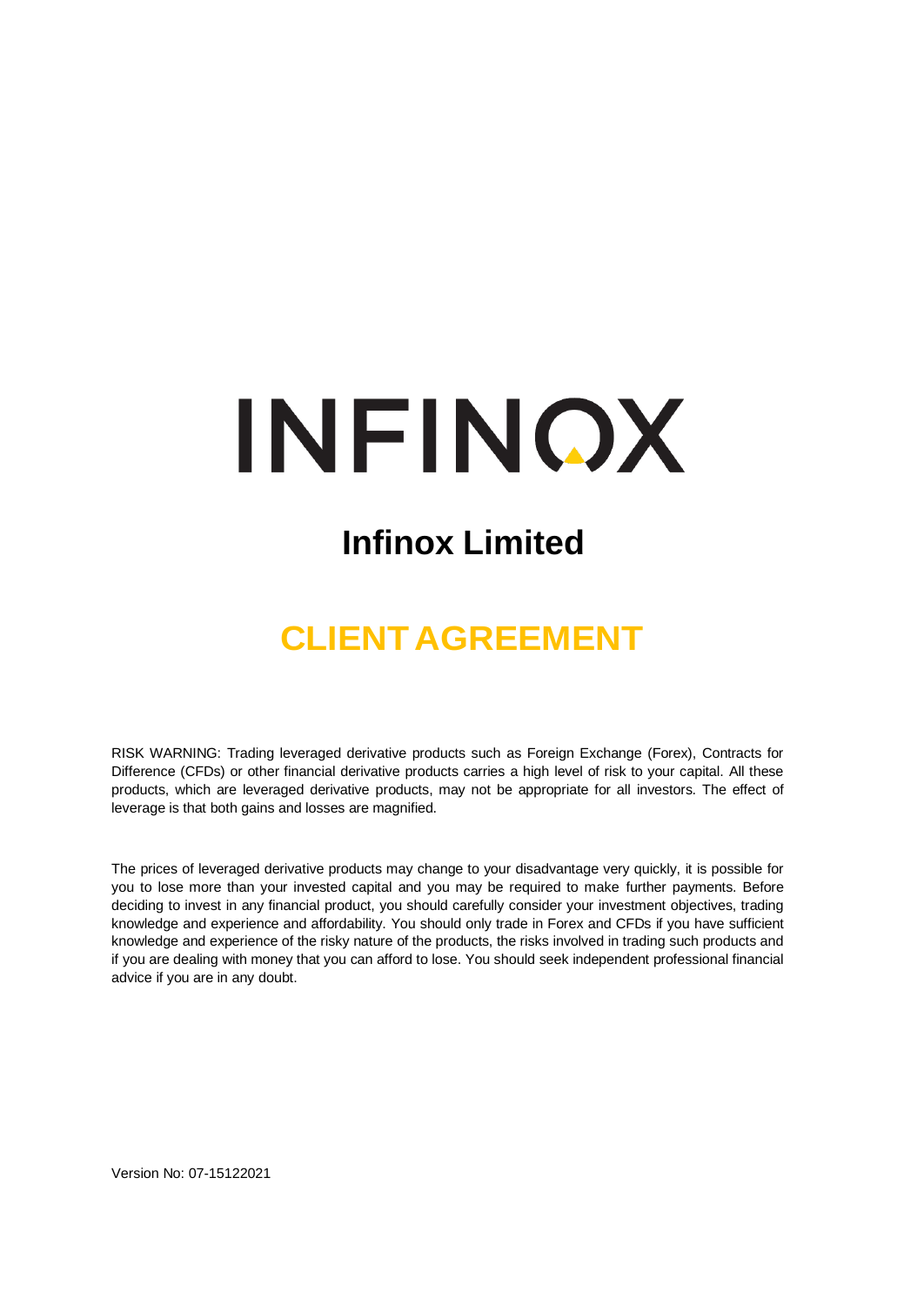# **CONTENTS**

| 1.  |                                                           |
|-----|-----------------------------------------------------------|
| 2.  |                                                           |
| 3.  |                                                           |
| 4.  |                                                           |
| 5.  |                                                           |
| 6.  |                                                           |
| 7.  |                                                           |
| 8.  |                                                           |
| 9.  |                                                           |
| 10. |                                                           |
| 11. |                                                           |
| 12. |                                                           |
| 13. | CLIENT MONEY, SAFEGUARDING AND ADMINISTRATION OF ASSETS13 |
| 14. |                                                           |
| 15. |                                                           |
| 16. |                                                           |
| 17. |                                                           |
| 18. |                                                           |
| 19. | DATA PROTECTION AND DISCLOSURE OF INFORMATION 21          |
| 20. |                                                           |
| 21. |                                                           |
| 22. |                                                           |
| 23. |                                                           |
| 24. | Schedule 4: Use of our Website(s) and Trading Platforms35 |
| 25. |                                                           |
| 26. |                                                           |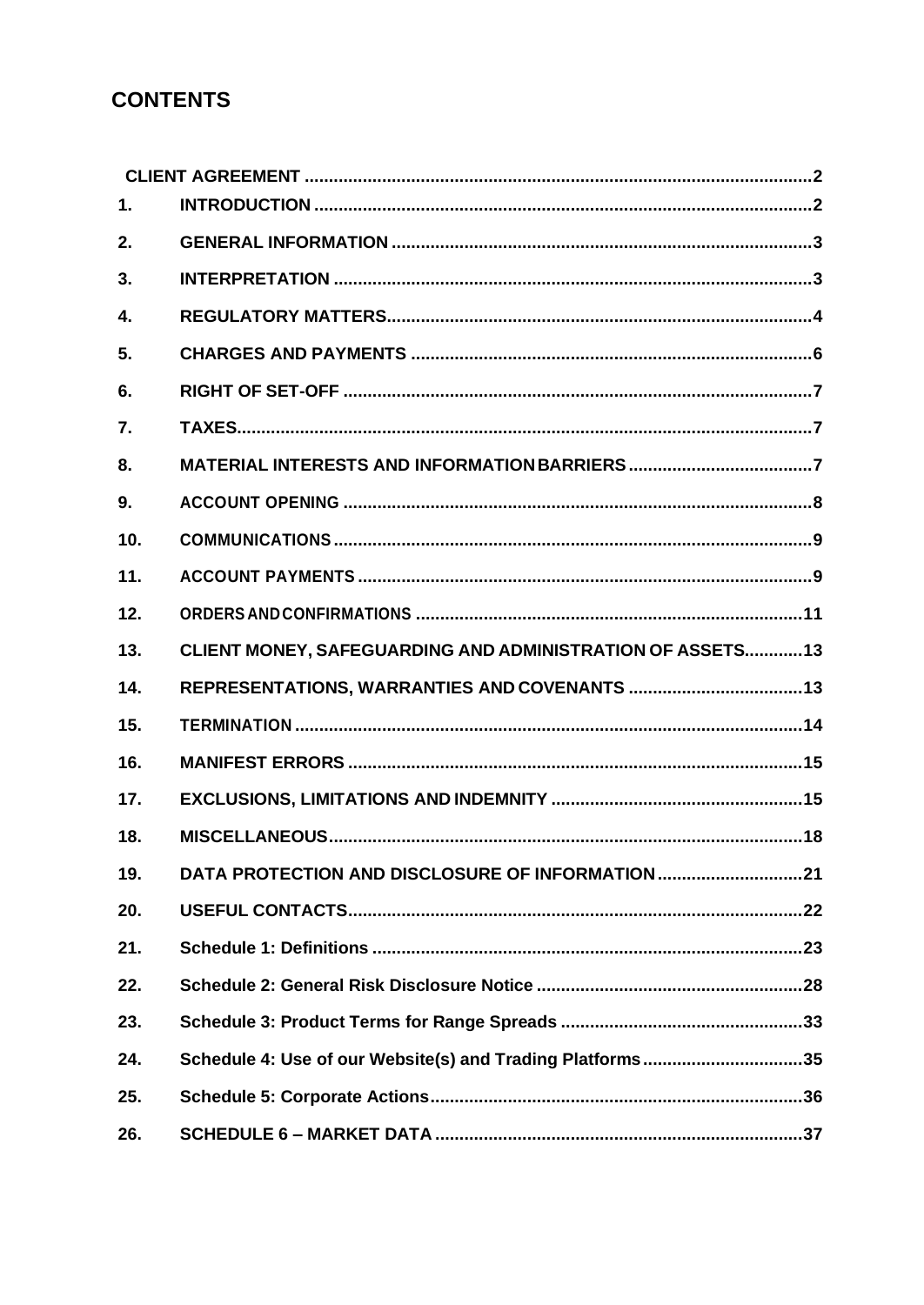

# <span id="page-2-0"></span>**CLIENT AGREEMENT**

This document (referred to as "Agreement" or "Client Agreement") is part of a wider agreement between you (also referred to as "our client", "the client", "your" and "yourself") and Infinox Limited (also referred to as "INFINOX", "we", "us", "our" or "the Company" and sets out the terms and conditions (referred to as "Terms") governing your Account and all trading carried out in your Account with us.

# <span id="page-2-1"></span>**1. INTRODUCTION**

#### **In these Terms certain words and expressions that begin with capital letters have the meanings set out in the relevant clause or paragraph in which they appear or as set out in Schedule 1.**

- 1.1 Our Client Agreement consists of several documents and also certain key product information that can be accessed through our Website or our Platform, and specifically comprises:
	- (a) This document and its Terms (including the Schedules);
	- (b) Any application that you submit to open an Account (We will notify you of any changes to the Agreement as more fully explained in clause 2.3 and you must ensure that you keep yourself informed of these changes);
	- (c) Additional documents and information available to you from time to time on our Website and through our Platform that provide more details on us and your activities carried on with us which include:
		- Best Execution Policy, which explains certain aspects of how our Platform quotes prices and deals with Orders and Trades;
		- Conflicts of Interest Summary Policy, which explains how we handle conflicts of interests in a manner that treats our clients fairly;
		- Privacy Policy, which explains how we deal with personal information that you provide to us;
		- Risk Warning Notice, which summarizes the key risks involved in Trades;
		- Complaints Procedure, which explains how you may complain about the service you receive and how your complaint will be handled; and,
		- Any instructions, guides, worked examples webinars or videos published or provided by us on our Website and/or Platform on how to enter into and close Trades.
- 1.2 From time to time we may offer new services or products to you (where such services or products are permitted to be provided to you pursuant to applicable Regulations) and any such additional services or products will, in the absence of a separate agreement between you and us, be subject to this Agreement as may be amended from time to time.
- 1.3 If there is any conflict between the Agreement and Applicable Regulations, the Applicable Regulations will prevail. Nothing in the Agreement will exclude or restrict any duty or liability owed by us to you under the Applicable Regulations under which we are not permitted to exclude or restrict.
- 1.4 We assume no greater responsibility or fiduciary duty than that imposed by the Applicable Regulations or the express Terms of this Client Agreement.
- 1.5 For your own benefit and protection, you should take sufficient time to read the Agreement, as well as the additional documents and information available on our Website and through our Platform before you apply to open an Account and/or place any Trades on our available Platforms. This Client Agreement contains important information about your rights and obligations (as well as ours) in relation to the services we agree to provide you. You should contact us as promptly as possible to ask for further information or if there is anything you do not understand.
- 1.6 It is our intention that:
	- (a) the Agreement contains all the terms and conditions that govern our relationship and your activities carried on with us through our Platform;
	- (b) the Agreement supersedes any prior oral or written representations, arrangements, understandings and/or agreements between you and us which relate to your activities carried on through our Platform; and
	- (c) any acts, omissions or representations (oral or otherwise) made by you or us (including any of our staff and/or client management team who you have dealings with) shall not amend or take priority over the Agreement.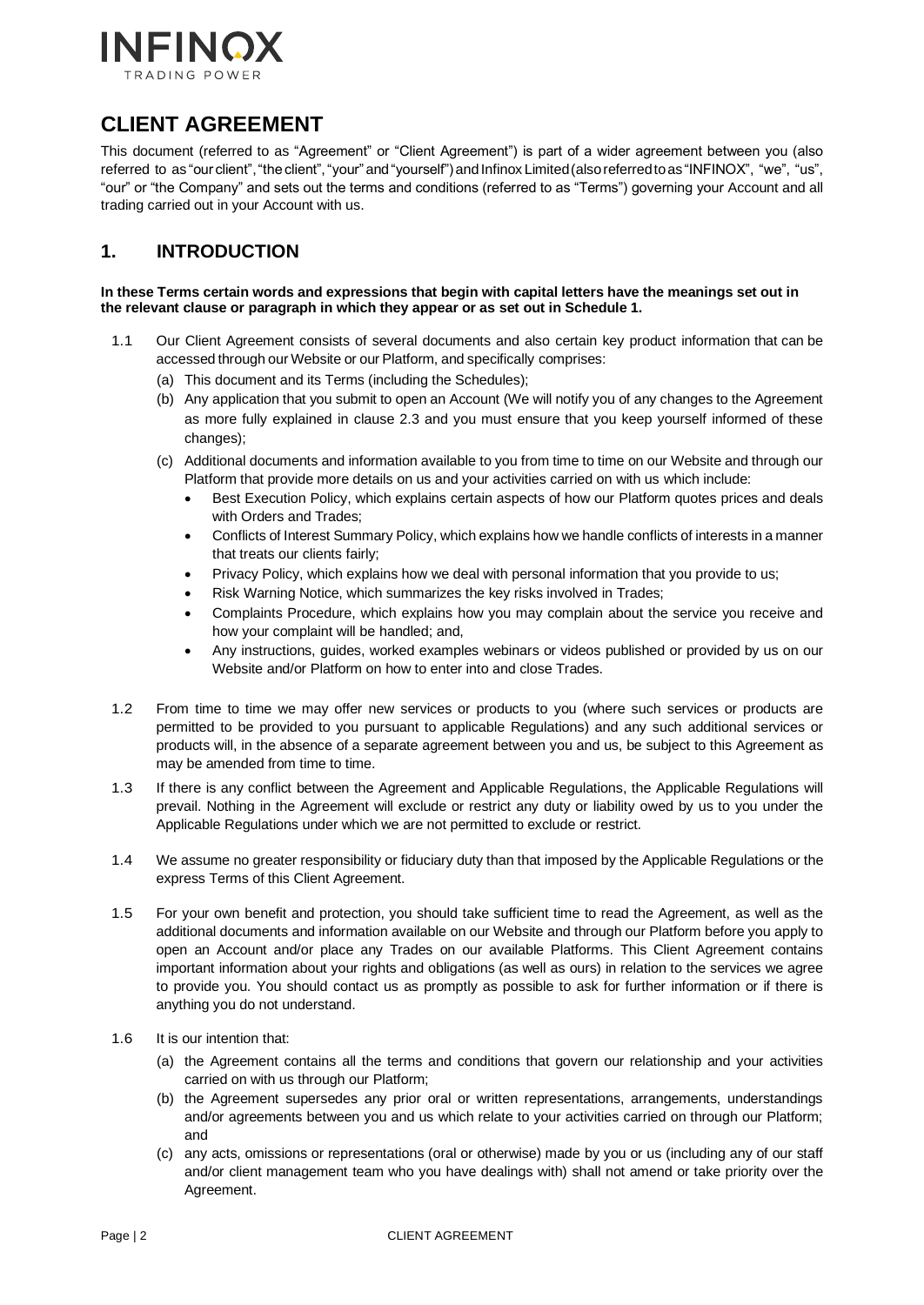

# <span id="page-3-0"></span>**2. GENERAL INFORMATION**

#### **2.1 Our Services**

Subject to the Terms of this Client Agreement and acceptance of your application to open an Account with us, we will maintain one or more Accounts in your name and will provide execution- only brokerage services for Transactions and provide brokerage services for Transactions in such other products as we may, in our sole discretion, determine from time to time in the future. Unless expressly stated otherwise in writing, all contracts and Transactions entered into between us shall be governed by the Terms of this Client Agreement, as amended from time to time.

#### **2.2 Commencement**

This Client Agreement supersedes any previous agreement between us on the same subject matter and takes effect when you signify your acceptance of this Client Agreement by executing the Client Account Application. By executing the Client Account Application, you confirm that you have read, understood and agree to be bound by this Client Agreement with us.

#### **2.3 Amendments**

We may amend any part of this Agreement by giving written notice to you. Any amendments we make must be in accordance with Applicable Regulations. We will only make amendments for a valid reason. Any amendments to the Agreement that we give you notice of, will take effect on the date specified in our notice to you, which will be at least ten (10) Business Days after we send our notice to you.

- 2.3.1 If you are not happy with the amendment, you will be free to close your Account and/or terminate the Agreement in accordance with clause 15 before the amendment takes effect. During that period, subject to the terms of the Agreement, you will be able to close your open Trades and cancel your pending Orders if you wish. Unless we state otherwise, changes we notify to you will affect all ongoing business between us and you, including pending Orders.
- 2.3.2 Any amendment requested by you must be agreed in a formal amendment agreement by us. Unless expressly agreed otherwise by us, an amendment will not affect any outstanding Order or Transaction or any legal rights or obligations which may already have arisen.

# <span id="page-3-1"></span>**3. INTERPRETATION**

#### **3.1 General Interpretations**

A reference in this Client Agreement to a "Clause" or "Schedule" will be construed as a reference to, respectively, a Clause of or Schedule to this Client Agreement, unless the context requires otherwise. References in this Client Agreement to any statute or statutory instrument or Applicable Regulations include any modification, amendment, extension or re-enactment. A reference in this Client Agreement to any "Document" will be construed to include any electronic document. References to persons include body corporates, unincorporated associations and partnerships/persons, firms, companies, corporations, governments, states or agencies of a state or any associations or partnerships of two or more such persons (whether or not having separate legal personality). The masculine includes the feminine and the neuter and the singular includes the plural and vice versa as the context admits or requires. Words and phrases as defined by the Financial Services Commission of Mauritius ('FSC') have the same meanings in this Client Agreement unless expressly defined in this Client Agreement. Any times or deadlines referred to in this Client Agreement, whether by reference to specific hours or otherwise, are based on Mauritian Time (GMT+4).

#### **3.2 This Agreement and its Schedules**

The Schedules form part of this Client Agreement. We may from time to time send to you further schedules with respect to a specific Market or class of Financial Instruments or Commodity which will also form part of this Client Agreement.

#### **3.3 Headings**

Headings are for ease of reference only and do not form part of this Client Agreement.

#### **3.4 Time of Essence**

Time will be of the essence in respect of all obligations of yours under or in connection with this Client Agreement and any transaction.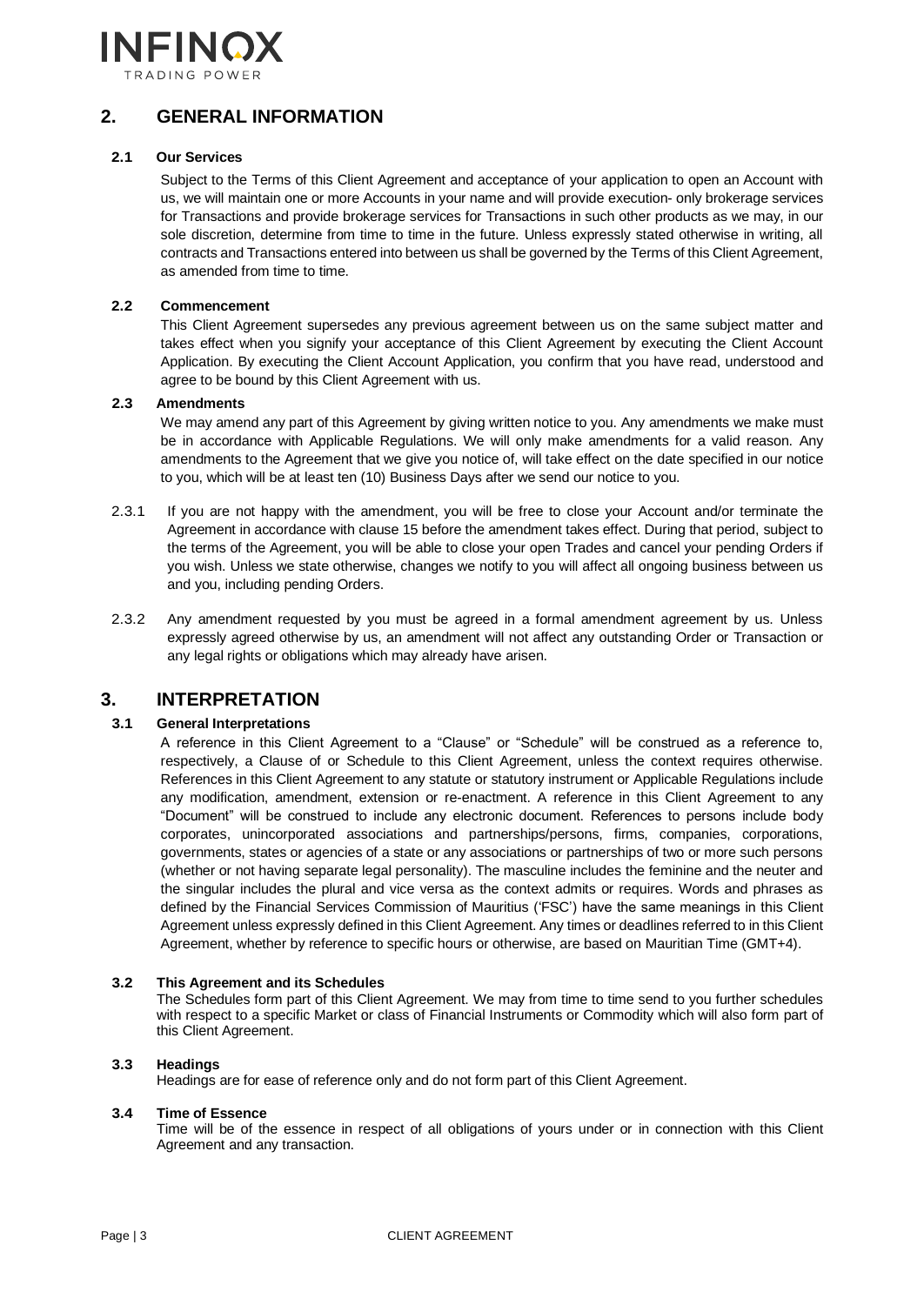

# <span id="page-4-0"></span>**4. REGULATORY MATTERS**

#### **4.1 Our Regulatory Status**

Infinox Limited is a company duly incorporated under the laws of the Republic of Mauritius and regulated by the FSC (Licence No. GB20025832). We are authorized by the FSC to execute orders for clients and manage portfolios of clients. Our registered office is located at The Cyberati Lounge, Ground Floor, The Catalyst, Silicon Avenue, 40 Cybercity, 72201 Ebène, Republic of Mauritius.

#### **4.2 Non-Advised Trade Execution**

- 4.2.1 We deal with you on an execution-only basis, where any Trades placed by you on our trading Platforms will be transmitted through our Platforms directly to our various Liquidity Providers for execution.
- 4.2.2 We do not provide investment, financial, legal, tax, regulatory or similar advice. We will not make personal recommendations to you or provide you advice on the merits or suitability of purchasing, selling or otherwise dealing in particular investments or executing particular Transactions, their legal, tax, accounting or other consequences or the composition of any account or any other rights or obligations attaching to such investments or Transactions. Your execution of the Client Account Application acknowledges that it is your decision as to whether to deal in particular investments or execute particular Transactions and that INFINOX takes no responsibility for the suitability of any Trade placed by you in accordance with your personal circumstances.
- 4.2.3 Any information supplied by or on our behalf should not (and will not be deemed to) be taken to constitute advice to you on the suitability, risks and merits or demerits of any specific Trade.

You should bear in mind that merely explaining the terms of a Transaction or Financial Instrument orits performancecharacteristicsdoesnotitselfamounttoadviceonthemeritsof the investment.

- 4.2.4 Any information or other features provided to you on our Website, through our Platform, via e- mail or via telephone, at any training events or otherwise, is generic and must not be treated as advice that is suitable for you or as advice that is based on a consideration of your personal circumstances. Such information and features are provided merely to assist you in exercising your own judgment when trading on our Platform and we are not responsible for any investment decisions that you make.
- 4.2.5 You acknowledge and agree that you are capable of assessing the merits of and understand andacceptthe nature and risks of Trades entered into under this Agreement, and that you do not and will not rely on advice from us in relation to the merits of any Trade.
- 4.2.6 Your execution and submission of the Client Account Application will be treated as your acknowledgment thatyouareawarethatwedealwithyouonan execution-only basis and that you have not asked for nor received advice.
- 4.2.7 If you believe that you have been provided with investment advice, you acknowledge that it is given without authority and you should not rely upon it.
- 4.2.8 Where we do provide general trading recommendations, Market commentary or other information, this is incidental to your dealing relationship with us. It is provided solely to enable you to make your own investment decisions and does not amount to a personal recommendation or advice. We give no representation, warranty or guarantee as to the accuracy or completeness of such information or as to the legal, tax or accountancy consequences of any Transaction; Where information is in the form of a document containing a restriction on the person or category of persons for whom that document is intended or to whom it is distributed, you agree that you will not pass it on contrary to that restriction.

#### **4.3 Complaints or Disputes**

- 4.3.1 We maintain a 'Complaints Procedure', which we publish on our Website and which you agree contains the proceduresthat willgovernanyclientcomplaintsor disputes inconnectionwith theperformanceofanyservices. Toassist us inresolvingyour complaint or disputequicklywerecommendthat younotifyusof your complaint or dispute promptly and in writing, with full details of the relevant complaint or dispute. To assist us with investigating your complaint, you should keep your own records of the cause of your complaint and details of dates and times of specific issues in relation to your complaint.
- 4.3.2 If you are dissatisfied with our handling of your complaint and/or findings in relation to your complaint,youmay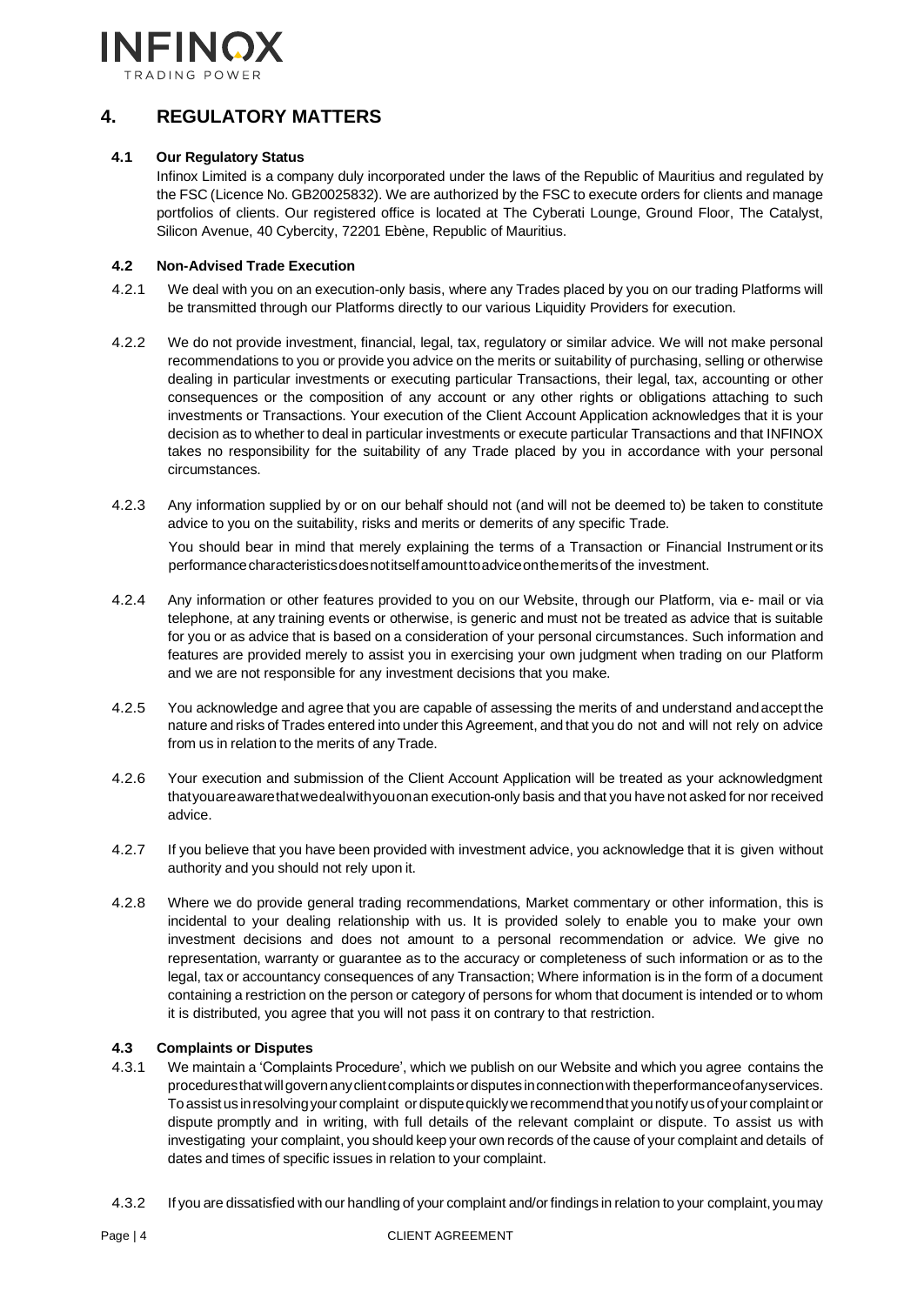

refer the matter to the FSC. Information including howtomakea complaint and the procedures involved is available from the FSC website at: [https://www.fscmauritius.org/en/consumer-protection/complaints](https://www.fscmauritius.org/en/consumer-protection/complaints-handling)[handling](https://www.fscmauritius.org/en/consumer-protection/complaints-handling)

4.3.3 In accordance with clause 4.3.1 and 4.3.2, we will respond to any communication, complaint, claim or dispute in English. Any translation provided shall be for convenience only and to the extent there is a conflict between the English version and any translation, the English version shall prevail.

#### **4.4 Governing Law and Jurisdiction**

4.4.1 ATransactionwhich is subject to the Rules of aMarket shall be governed by the law applicable to it underthose Rules. Subject to the immediately preceding sentence, this Agreement and all Transactions will be governed by and construed in accordance with the laws of Mauritius.

#### **4.5 Subject to Applicable Regulations**

- 4.5.1 This Client Agreement and all Transactions are subject to Applicable Regulations sothat:
	- (a) If there is any conflict between this Client Agreement and any Applicable Regulations, the latter will prevail; and,
	- (b) We may take or omit to take any action we consider necessary to ensure compliance with any Applicable Regulationsandwhatever wedoorfailtodoinordertocomplywiththem will be binding on you.
- 4.5.2 You acknowledge that you are solely responsiblefor, andthat neitherINFINOXnor any of its Affiliates has any responsibility for, your compliance with any laws, Applicable Regulations or rules applicable to your use of the services provided by us under this Client Agreement including, but not limited to, any laws, Applicable Regulations or rules, in your or any other jurisdiction, relating to tax, foreign exchange and capital control, and for reporting orfiling requirements that may apply as a result of your country of citizenship, domicile, residence or tax-paying status.

#### **4.6 Risk Disclosures**

- 4.6.1 In Schedule 2, you are provided with a General Risk Disclosure Notice which sets out the particular investment risk of investing in complex financial instruments. Your execution of the Client Account Application will be treated as your informed acknowledgment that you have carefully read and are prepared to accept the risks outlined in the General Risk Disclosure Notice of this Client Agreement and the Risk Warning Notice available on our Website.
- 4.6.2 If there is anything you do not understand it is recommended that you seek professional independent financial and/or legal advice, in particular, regarding the suitability of trading in complex financial instruments in accordance with your knowledge and experience, personal and financial circumstances.
- 4.6.3 You should note, in particular, that trading on Margin involves significant risks andthat:
	- (a) you can lose more than your Initial Margin and in certain circumstances your losses may be unlimited;
	- (b) if the Market moves against your position or Margin rates are increased there may be insufficient money in your Account to satisfy Margin requirements and we may automatically liquidate any or all of your positions at a loss;
	- (c) INFINOX does not guarantee the performance of any given Account, Platform nor that will any Account achieve a particular rate of return.

#### **4.7 Conflicts of Interests**

- 4.7.1 We are required to have arrangements in place to manage conflicts of interest between us and our clients as well as between different clients. We operate in accordance with a conflicts of interest policy we have put in place for this purpose (which may be revised or updated from time to time) pursuant to Applicable Regulations in which we have identified those situations in which there may be a conflict of interest, and in each case, the steps we have taken to manage that conflict.
- 4.7.2 We shall not be obliged to disclose to you or take into consideration any fact, matter or finding which might involve a breach of duty or confidence to any other person, or which comes to the notice of any of our directors, officers, employees or agents but does not come to the actual notice of the individual or individuals dealing with you.
- 4.7.3 The relationship between you and us is as described in this Client Agreement. Neither that relationship, nor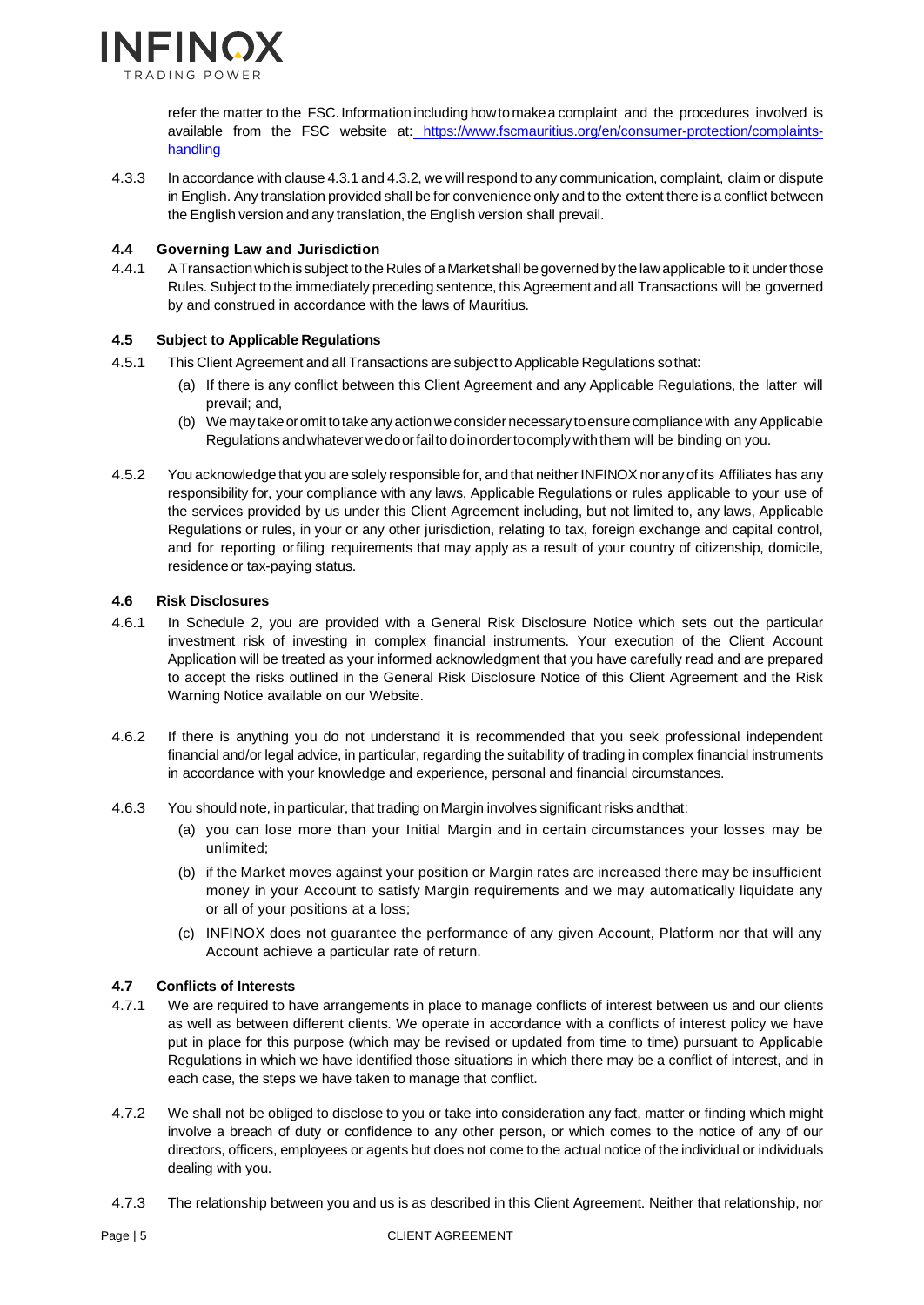

the services we provide nor any other matter, will give rise to any fiduciary or equitable duties on our part or on the part of any of our Affiliates. As a result, we or any of our Affiliates involved in doing business with or for you may act as execution-only brokers and we or any of our Affiliates may do business with other clients and other investors whether for our own or such Affiliate's own account.

- 4.7.4 You accept that we and our Affiliates may either:
	- (a) have interests which conflict with your interest's, or
	- (b) owe duties which conflict with duties which would otherwise be owed to you, and in either case; or
	- (c) youconsenttoouractinginanymannerwhichweconsiderappropriateinsuchcasessubject to Applicable Regulations.

# **4.8 Market Abuse**

- By entering into any Transaction, you are not acting in any way which is intended to or may be considered to be contravening any legislation against insider dealing, market manipulation or any other form of market abuse or market misconduct ("Market Abuse"), nor are you acting with the intention of contravening any other provision of the Act, the FSC Rules, or any other Applicable Regulations.
- 4.8.2 For the purposes of this clause 4.8 you agreethat wemay proceed on thebasis that, when you open or close a Trade with us in aMarket, youmay be treated as dealing in securities within the meaning of any law, FSC Rule or Applicable Regulations against Market Abuse;and
- 4.8.3 You acknowledgethat it wouldbeimproperfor youtodeal intheMarket ifthesolepurpose of sucha transaction was to impact on our bid or offer prices, and you agree not to conduct any such transactions.

# <span id="page-6-0"></span>**5. CHARGES AND PAYMENTS**

#### **5.1 Charges**

- 5.1.1 You will pay our charges as agreed with you from time to time or we may deduct such charges from any funds held by us on your behalf.
- 5.1.2 Wemay chargeamark-upormark-down(thedifferencebetween thepriceat whichwetakea principal position and the Transaction execution price with you).
- 5.1.3 We may alternatively agreeto charge a Commission or a combination of Commission and mark- up or markdown.
- 5.1.4 Where your Account was introduced to us by an introducing broker a portion of the charges or Commissions paid by you may be given to the introducing broker.

#### **5.2 Currency Indemnity**

If we receive or recover any amount in respect of an obligation of yours in a currency other than that in which such amount waspayable, whether pursuant to ajudgment of any court or otherwise, you shall indemnify us and hold us harmless from and against any cost (including costs of conversion) and loss suffered by us as a result of receivingsuchamount in acurrency other than the currency in which it wasdue.

#### **5.3 Incidental Fees**

INFINOX may charge for incidental banking-related fees such as wire charges for deposits/withdrawals. INFINOX reserves the right to change its fee structure and/or parameters at any time without notice. Fees do not currently, but may in the future include such things as statement charges, Order cancellation charges, Account transfer charges, telephone order charges or fees imposed by any interbank agency, bank, contract, Market or other regulatory or self-regulatory organization arising out of INFINOX provision of services hereunder. Client may incur additional fees for the purchase of optional, value added services offered by INFINOX.

#### **5.4 Conversion of Foreign Currency Amounts**

If you direct INFINOX to fund Margin from funds denominated in a foreign currency held on your Account, INFINOX will be authorized to convert those funds for Margin at a rate of exchange determined by INFINOX, who will not be liable to you for any loss suffered by you as a result of any such conversion.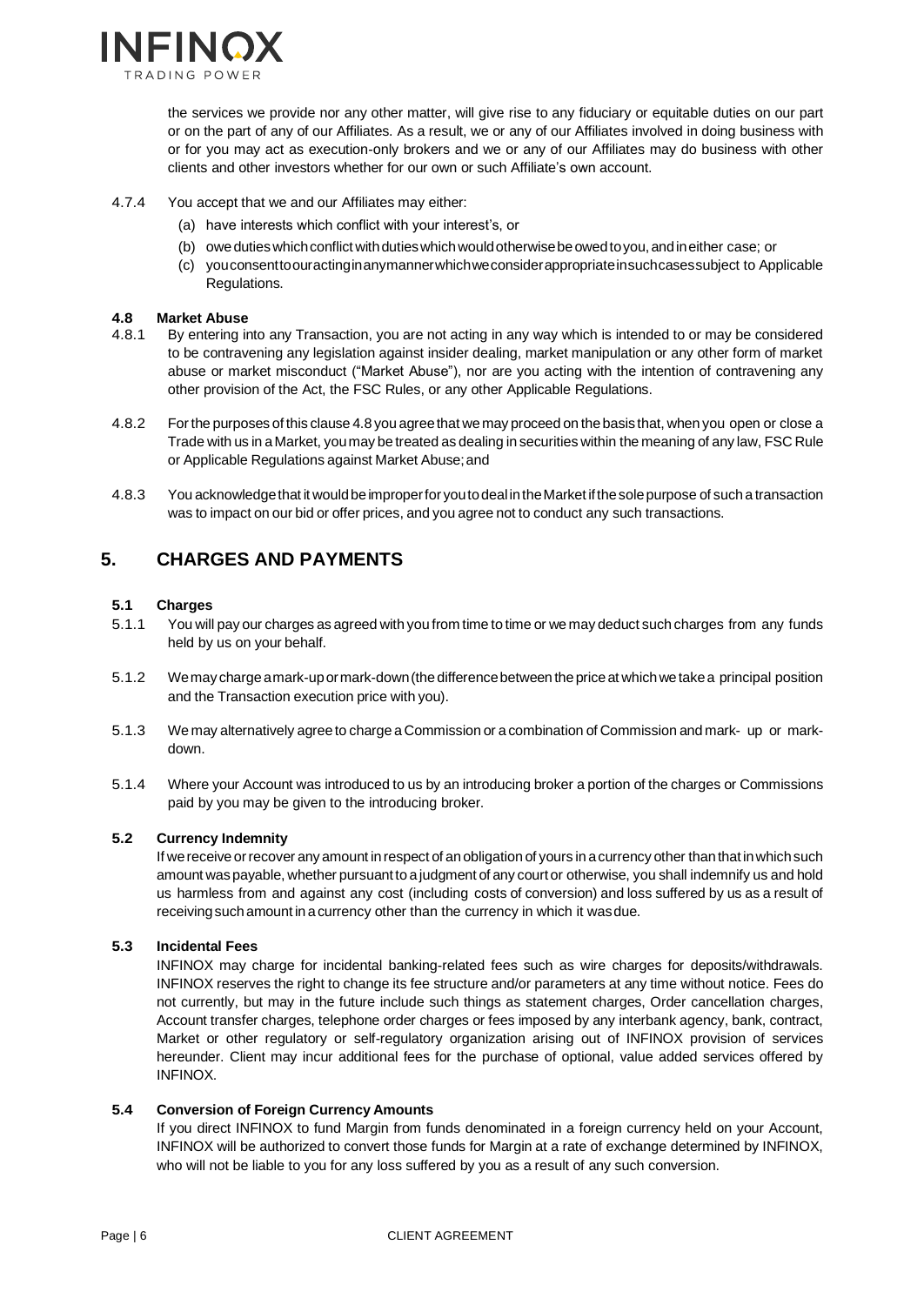

#### **5.5 Payments and Deliveries Net**

Unless we give you written notice to the contrary, all payments and deliveries between us shall be made on a net basis and we shall not be obliged to deliver any asset or make any payment to you or both (as the case may be) unless and until we have received from you the appropriate documents and any cleared funds.

#### **5.6 Remuneration and Sharing Charges**

We may receive remuneration from or share a percentage of our charges with any Affiliates or third parties who have introduced you to us or in connection with Transactions carried out on your behalf. Details of such remuneration or sharing arrangements will be made available to you on written request.

# <span id="page-7-0"></span>**6. RIGHT OF SET-OFF**

- 6.1 We may at any time set off, without prior notice to you or any other requirement, any obligation (whether or not such obligation is matured or contingent, whether or not arising under this Client Agreement or under or in connection with any other agreement, transaction or instrument, and regardless of the currency, place of payment or booking office of the obligation) you or any of your Affiliates may from time to time owe to us or any of our Affiliates, as reasonably determined by us, against any obligation (whether or not such obligation is matured or contingent, whether or not arising under this Client Agreement or under or in connection with any other agreement, transaction or instrument, and regardless of the currency, place of payment or booking office of the obligation) we or any of our Affiliates may then owe to you or any of your Affiliates, as reasonably determined by us.
- 6.2 For the purpose of any cross-currency set-off, we may convert either obligation at the applicable Market exchange rate selected by us on the relevant date.
- 6.3 If theamount of any obligation is unascertained, wemay ingoodfaithestimatethat amount and set off in respect of the estimate, subject to us accounting to you when the amount of the obligation is ascertained.
- 6.4 Our rights underthis clause 6 will be in addition to any other right of set-off or similar right we may have, whether as a matter of contract, under common law, or otherwise.

# <span id="page-7-1"></span>**7. TAXES**

- 7.1 You are responsible for all taxes that may arise as a result of or in connection with a Transaction, whether under current or amended law. We shall have no responsibility for any of your tax liabilities, or for providing information or advice in respect of such liabilities and shall not be responsible for notifying you of a change in tax law or practice.
- 7.2 You shall indemnify us and hold us harmless for and against all costs, claims, demands and expenses arising as a result of or in connection with any failure by you to comply with your obligations under clause 7.1.

# <span id="page-7-2"></span>**8. MATERIAL INTERESTS AND INFORMATIONBARRIERS**

#### **8.1 Material Interests**

- 8.1.1 Your attention is drawn to the fact that when we deal with you or for you, we or an Affiliate or some other person connected with us may have another interest, relationship or arrangement that is material. Without limiting the nature of such interests, examples include where we or an Affiliate could be:
	- Dealing or quoting prices to the Markets, in the investment, a related investment or an asset underlying the investment, as principal for our (or its) own account or that of someone else. This could include selling to you or buying from you and also dealing with or using the services of an intermediate broker or other agent who may be an Affiliate;
	- Matching (e.g. by way of a cross) your Transaction with that of another Client by acting on his behalf as well as yours;
	- Advising and providing other services to Affiliates or other Clients who may have interests in investments underlying assets which conflict with your own.
- 8.1.2 You accept that we and our Affiliates may have interests which conflict with your interests and mayoweduties which conflict with duties which would otherwise be owed to you, and consent to our acting in any manner which we consider appropriate in such cases subject to Applicable Regulations.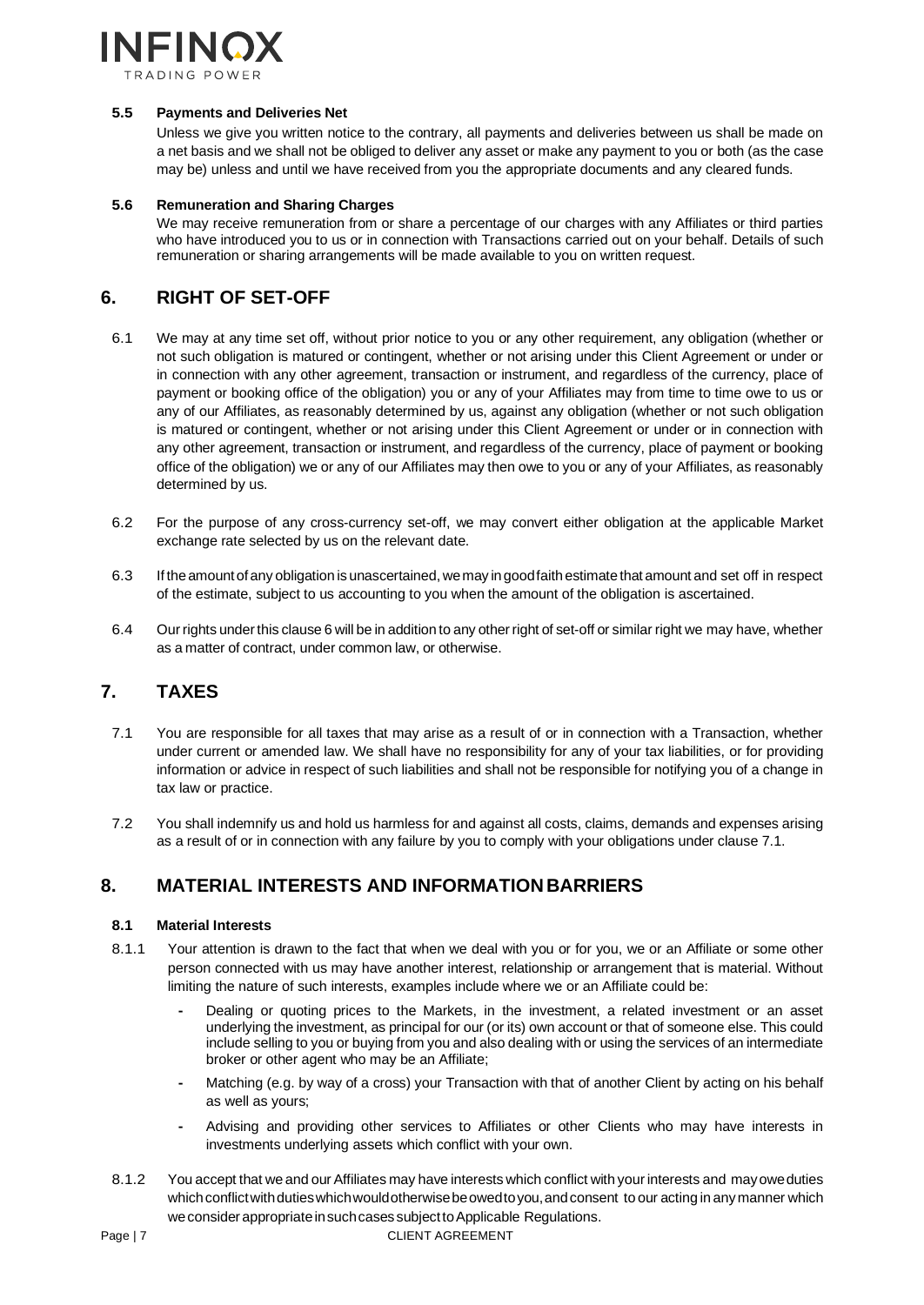

#### **8.2 No liability to Disclose or Account**

We will comply with Applicable Regulations binding on us, but we shall be under no further duty to disclose any interest to you, including any benefit, profit, Commission or other remuneration made or received by reason of any Transaction or any related transaction or position.

#### **8.3 Information Barriers**

Where necessary we maintain arrangements which restrict access by our employees to information relating to areas of our business (and that of Affiliates) with which, and the affairs of clients with whom, they arenot directly concerned.Accordingly,weshallnotberequiredto have regard to or disclose to you such information.

# <span id="page-8-0"></span>**9. ACCOUNT OPENING**

#### **9.1 You and Your Account**

- 9.1.1 An Account must be opened prior to entering into any Transaction with INFINOX. No Orders can be placed until an Account has been opened and cleared funds received.
- 9.1.2 Without prejudice to the foregoing, if INFINOX permits you to place an Order notwithstanding that an Account has not been opened, or cleared funds received, this shall not limit your liability to INFINOX pursuant to this Client Agreement in respect of the Order placed. INFINOX may, at its absolute discretion, refuse to accept you as a client for whatever reason but will notify you of any such refusal, without giving any reasons, as soon as reasonably practicable.
- 9.1.3 You must record information regarding your investment knowledge and experience in the Client Account Application. On the basis of this information and in accordance with the Applicable Regulations, we will use the information we have about you to assess whether or not you have sufficient knowledge and experience to understand the risks involved in trading Forex, Range Spreads, CFDs or other leveraged derivative products on our trading Platforms and subsequently whether an Account is appropriate for you.
- 9.1.4 We may rely on the information that you provide us in your Client Account Application as being correct at all times, unless you notify us otherwise. It is your responsibility to promptly inform us in writing if at any time during your relationship with INFINOX you become aware of any information or circumstances which might reasonably indicate that our initial assessment should be changed.
- 9.1.5 To assess your creditworthiness, manage credit risk and to prevent fraud (or other criminal activity) you acknowledge and agree that we may:
	- make periodic searches and enquiries about you and any Affiliate at credit reference agencies, and your employers and any other relevant parties (as applicable);
	- disclose information to organizations involved in fraud and AML/CFT prevention; and
	- obtain information from and disclose information to other broker-dealers or investment managers which deal in or manage investments for you concerning any payment or security default or concerning any investment which is related to or connected with Transactions which you seek to open with us.
- 9.1.6 Any limits for your Account (including any credit limits) may be set and varied from time to time with regard to your credit status and, where applicable, the amount of funds deposited by you with us which may, in its sole discretion apply a limit to:
- the size of any Transaction or series of Transactions that you may enter into; and
- the amount of any loss or liability to which you may be exposed.
- 9.1.7 Account limits do not limit or represent your liability for losses to INFINOX, and the funds you may have from time to time on deposit with us as Margin or otherwise do not represent any limit upon your financial liability to us.
- 9.1.8 When your Account is opened you will have access to the Trading Systems enabled by a password which shall be for your personal use only and which you shall keep secret and not disclose to any third party nor allow any third party to use or otherwise gain access to the Trading Systems in your name or on your Account.
- Page | 8 CLIENT AGREEMENT 9.1.9 If we accept your application and open an Account for you, we will confirm this in writing and provide you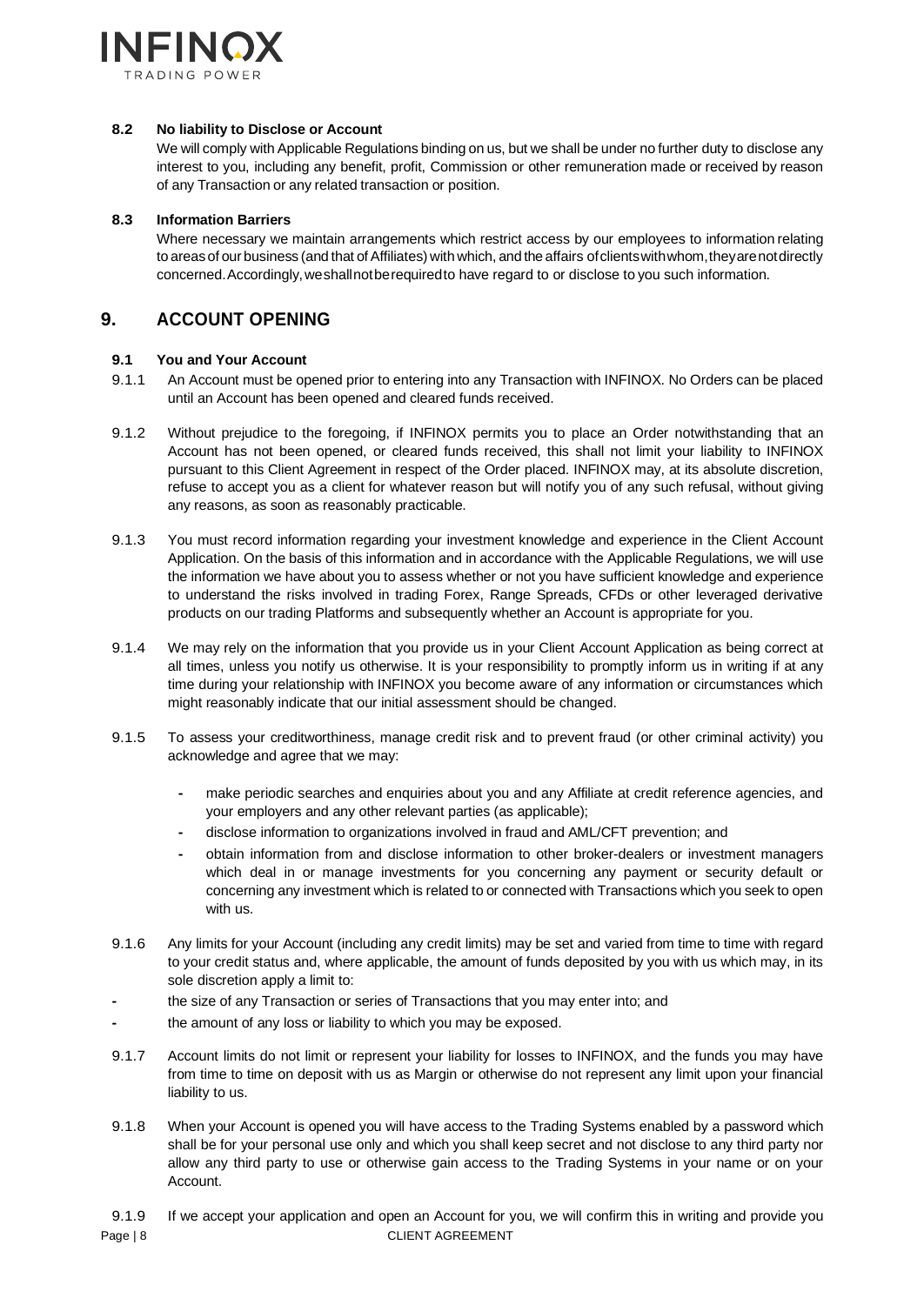

with details on how to access your Account through our Platform. Please do not attempt to send us any money before we have confirmed that the Account has been opened, as your payment may be rejected.

- 9.1.10 You accept full responsibility for any transaction that may occur on an account opened, held or accessed through the use of the password provided by INFINOX, even if such use may be unauthorized or wrongful. You agree to accept full responsibility for the use of the on-line trading facility, for any Orders transmitted through the on-line trading facility and for all communications and the accuracy of all information sent via the on-line trading facility using your name, password or any other personal identification means implemented to identify you.
- 9.1.11 You warrant and agree that any person who is in possession of any password has been authorized by you, and you acknowledge that you will be responsible for any actions on the account associated with the use of its password. You agree to notify INFINOX immediately should you become aware of any unauthorized use, loss or theft of your, username, password or account numbers; or inaccurate information with respect to the content of statements including, cash balances, Open Positions or Transaction history.
- 9.1.12 Access to the Trading Platforms are furnished pursuant to a non-exclusive, non-transferable, revocable license and their use is subject to the terms of this Agreement.

# <span id="page-9-0"></span>**10. COMMUNICATIONS**

#### **10.1 Language of Communication**

- 10.1.1 All INFINOX standard documents will be available in English. If a document is translated into another language this will be for convenience purposes only and the English version will prevail.
- 10.1.2 Where we are able and it is commercially reasonable to do so, we will endeavor to provide you with documentation and communications in your choice of language; however, we reserve the right to communicate with you in English so long as this Agreement is in effect.

#### **10.2 Communications in Writing**

- 10.2.1 Where the Agreement or Applicable Regulation requires us to communicate with you 'in writing', we will generally make such communications to you via e-mail, although on certain occasions we may use post if doing so is more appropriate or required under the circumstances or by Applicable Regulations and if we have your postal contact details.
- 10.2.2 Where the Agreement requires you to communicate to us in writing, you can either send us a secure message through our Website's Chat facility (which directs your messages to INFINOX Support Team), or send us an e-mail from the e-mail address associated with your Account to [support@infinox.com o](mailto:%20support@infinox.com)r send us a letter by post, but be aware that messages will reach us quicker if they are sent electronically through Chat or email.
- 10.2.3 You consent to us providing you with information through our Platform, by e-mail and/or by placing information on our Website. You also authorize us to communicate with you by letter, telephone, text message ("SMS") or e-mail, to discuss matters in relation to your Account, at any time whatsoever and agree that we may record all such communications.

# <span id="page-9-1"></span>**11. ACCOUNT PAYMENTS**

#### **11.1 The Cash Balance of Your Account**

- 11.1.1 Your Account will be credited from time to time with the amount of each payment of Margin, by any potential Realized Profits payable arising as a result of or in connection with a Transaction and any other payment received by us from you pursuant to this Client Agreement.
- 11.1.2 Your Account will be debited from time to time by the amount of each payment made by us to you at your request pursuant to this Client Agreement, by the deduction of our charges and by potential Realized Losses payable arising as a result of or in connection with a Transaction.
- 11.1.3 Unless otherwise agreed, you acknowledge and agree that no interest will accrue on any cash balance in your Account and that INFINOX will not be liable to pay you any such interest.
- 11.1.4 We will only accept deposits from you by BACS, telegraphic transfer, SWIFT and credit or debit card. No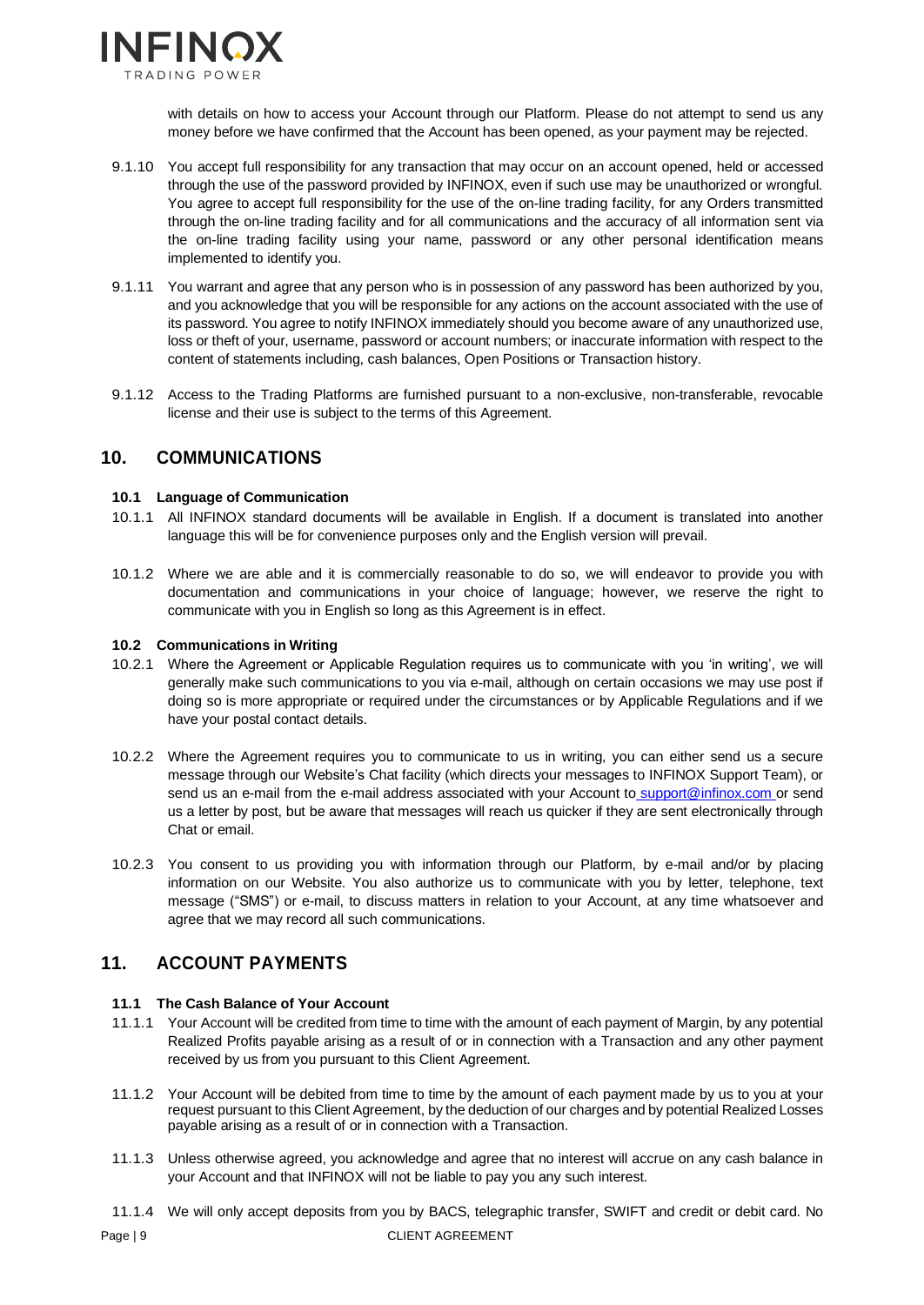

cash or pre-paid debit cards not bearing the Client's name will be accepted. Payments may be denominated in UK Pounds Sterling, US Dollars, Euros, or any other currency agreed in advance with us.

#### **11.2 Base Currency**

- 11.2.1 You shall designate a base currency for your Account which shall either be UK Pounds Sterling, US Dollars, Euros or any other currency agreed in advance with us referred to as the "Account Base Currency").
- 11.2.2 Any sums deposited in your Account, if in a Currency other than the Account Base Currency, may be converted to that Account Base Currency at the prevailing conversion rate as designated by us unless alternative instructions from you are accepted by us.
- 11.2.3 If any interest costs, Commission and other charges to be debited to your Account are in a currency other than the Account Base Currency they may be converted to that Account Base Currency at the prevailing conversion rate as designated by us.
- 11.2.4 All payments from your Account will be made on your request in the Account Base Currency unless another currency is agreed in advance between you and us and will be made by BACS transfer, Telegraphic Transfer, SWIFT or, where payments were made by debit or credit card, and it is permitted, transfer of funds to the relevant credit or debit card account. We shall not be obliged to make any payment to you unless your cash balance remaining after making the payment would be sufficient to cover your Margin and any unrealized losses in relationtoyour open Transactions on your Accounts.

#### **11.3 Payment and Withdrawal Conditions**

- 11.3.1 You agree to make payments due to us under this Client Agreement in accordance with the following Terms:
	- (a) all electronic or telegraphic transfer or other bank fees in respect of payments by you will be your sole responsibility; and
	- (b) any payment madeto uswill only be treated as received when we receive cleared funds; and
	- (c) if any payment is not received by us on the due date for payment then, without limitation of anyother rights which we may have, we will be entitled to charge interest on the overdue amount (both before and afterjudgment)atarateof1%permonthfromthedatepayment was due until the actual date of receipt by us;and
	- (d) they are made on your behalf by an authorized and regulated firm referred to as
		- "Authorized Person" and:
			- i. the Authorized Person is appointed by you in relation to the Account and is not acting pursuant to a limited power of attorney;and
		- ii. we have an agreement in place with that Authorized Person; and
		- iii. we have verified the account the payment is made from (where applicable) and undertaken all checks that we in our sole discretion determine are necessary or appropriate in the circumstances to comply with Applicable Regulations;and
	- (e) you indemnify us for and hold us harmless against any costs or expenses (including all legal fees and expenses) which we may incur, either before or after the commencement of any legal action, to recover payments due.
- 11.3.2 We may in our sole and reasonable discretion refuse or delay giving effect to yourrequest for a withdrawal of money from your Account (in whole or in part), including as a result of any requesttoclosethat Account, if any ofthefollowingapply(or,whereapplicable,wereasonably consider that they apply):
	- (a) on any calendar day, you have already made an exceptionally high number of requests (as determined by INFINOX) to withdraw money from that Account;
	- (b) the money is required:
		- i. to cover any Commission, Realized Losses or net unrealized loss in respect of your Trades on your Account;
		- ii. to ensure that your cash balance is greater than zero on your Account;
	- (c) the money may be required to meet a payment obligation on that Account that is due or reasonably likely to fall due within the next five (5) Business Days;
	- (d) we need the money to make a deduction or exercise our right of set-off or to cover any other fees or costs payable in respect of that Account in accordance with the Agreement or Applicable Regulations (including, but not limited to, any fees for market data or for tax purposes);
	- (e) we are required to do so under Applicable Regulations or we reasonably suspect that there has been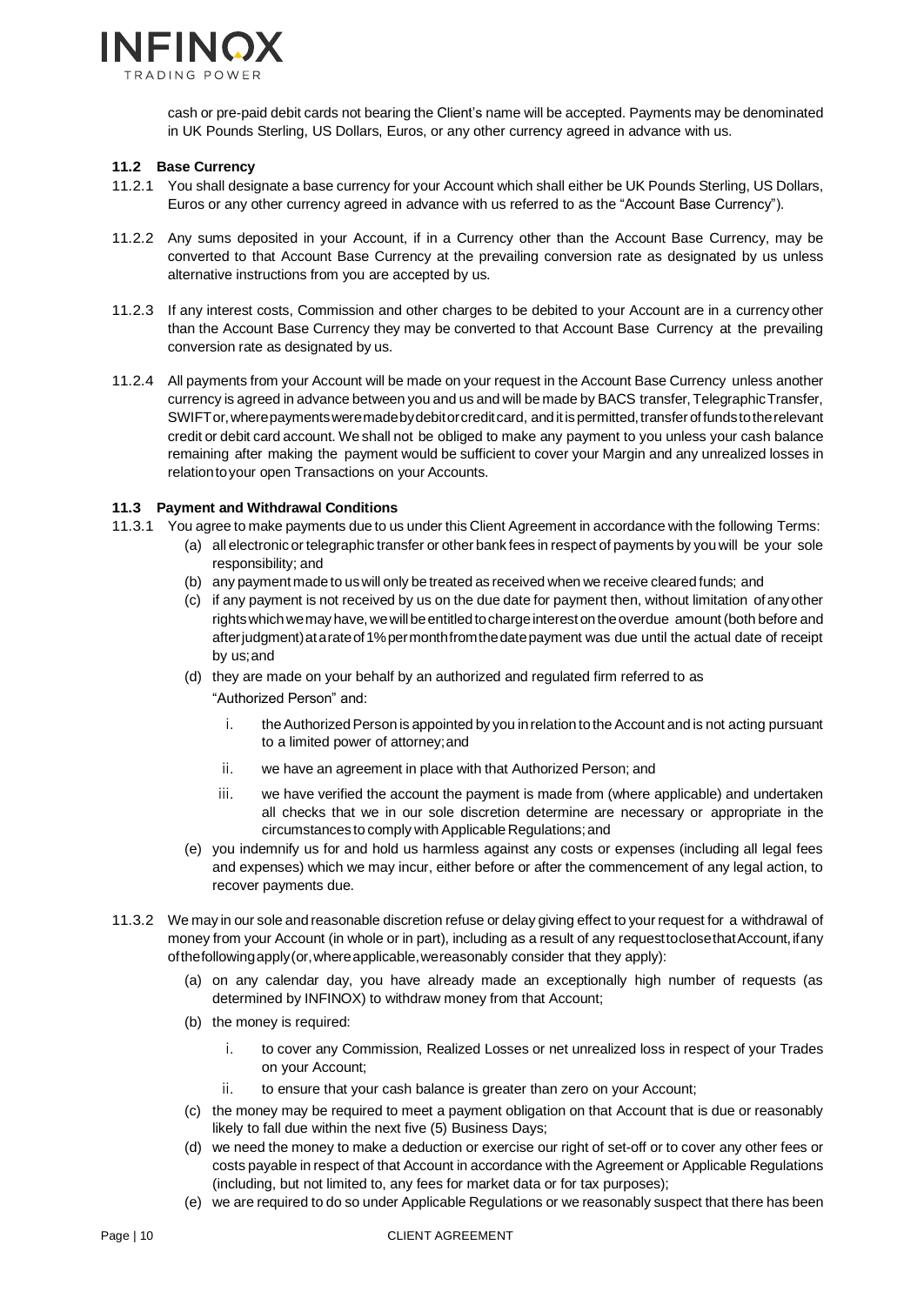

a breach of Applicable Regulations;

- (f) there is an unresolved dispute or a potential dispute between us and you in connection with the Agreement, including where you have breached the Agreement or we know or reasonably suspect that you may breach the Agreement;or
- (g) we know or reasonably suspect that the instruction has been provided by an Authorized Person acting pursuant to a limited power of attorney, and we will (except in some cases where (e) above applies) notify you as soon as reasonably practicable if we decide to refuse or delay giving effect to your request for a withdrawal and such action shall be as a result of any exceptional circumstance.
- 11.3.3 If your Account has a negative cash value following Account close-out or termination of this Agreement, that negative cash value represents a debt owed to us which at our sole discretion can be due and payable immediately.
- 11.3.4 Under certain circumstances there may be a delay in processing your payments or withdrawals. Such delay may be due to the time it takes for our systems to process the payments or withdrawals, circumstances outside our control or an issue in relation to your payments or withdrawals that we may be attempting to resolve to comply with Applicable Regulations.
- 11.3.5 Please note that as part of the measures we take to prevent money laundering and fraud, withdrawals of money from your Account will only be processed by us where the destination for the money being withdrawn is the same as the origin of your payments made, unless (and subject to our prior approval) you have notified us in writing that your payment details have changed. We will only deviate from this policy in exceptional circumstances.
- 11.3.6 Incertainexceptionalcircumstances,youmaynominateanindividual(yourspouse, partner or child aged over 18) and accompanying bank account to fund your Account. This nominated individualwillbesubject toour usual Anti Money Laundering and anti-fraud checks. Funds from a nominated individual will be processed entirelyatthediscretionof INFINOXandwereserve the right to refuse any third-party funding request at our absolute discretion.
- 11.3.7 To make a withdrawal, you must submit a request either in writing, by telephone or by email. Wherepossibleall funds will be returned to the same account, or source, from which they were originally deposited. Charges may apply; please contact [support@infinox.com](mailto:support@infinox.com) for up-to-date information on the applicable charges.

# <span id="page-11-0"></span>**12. ORDERS AND CONFIRMATIONS**

#### **12.1 Communication of Orders**

- 12.1.1 INFINOX operates a Straight Through Processing (STP) order execution system. Orders for execution of Transactions between you and us are to be given to us electronically through the Trading Systems.
- 12.1.2 We do not accept orders by telephone other than in the circumstances set out in clause 17.1.12. In the case of an emergency, you can close out an Order by talking directly to a broker of INFINOX only during normal office hours. No message may be left, and no Orders may be closed using answer phone or voicemail facilities or by facsimile.
- 12.1.3 Telephone calls may be recorded for the purposes of fraud prevention and quality control and by agreeing to these Terms you agree to such recordings.
- 12.1.4 Acceptance of your Order will be evidenced by INFINOX's confirmation of that Order. The validity of any Order shall not, however, be affected by any failure or delay in such Order being confirmed. Acceptance of any Order does not constitute any acknowledgment agreement or representation that your Initial Margin or Margin requirement in respect of the Order or your existing Order is satisfied.

#### **12.2 Market Liquidity Provider and Market Action**

12.2.1 If a Market or Liquidity Provider (or an intermediate broker or agent, acting at the direction of, or as a result of action taken by, a Market) takes any action which we determine affects or may affect a Transaction, then we may take any action which we, in our sole discretion consider desirable to correspond with such action or to mitigate any loss incurred as a result of such action. Any such action taken by us will be binding on you.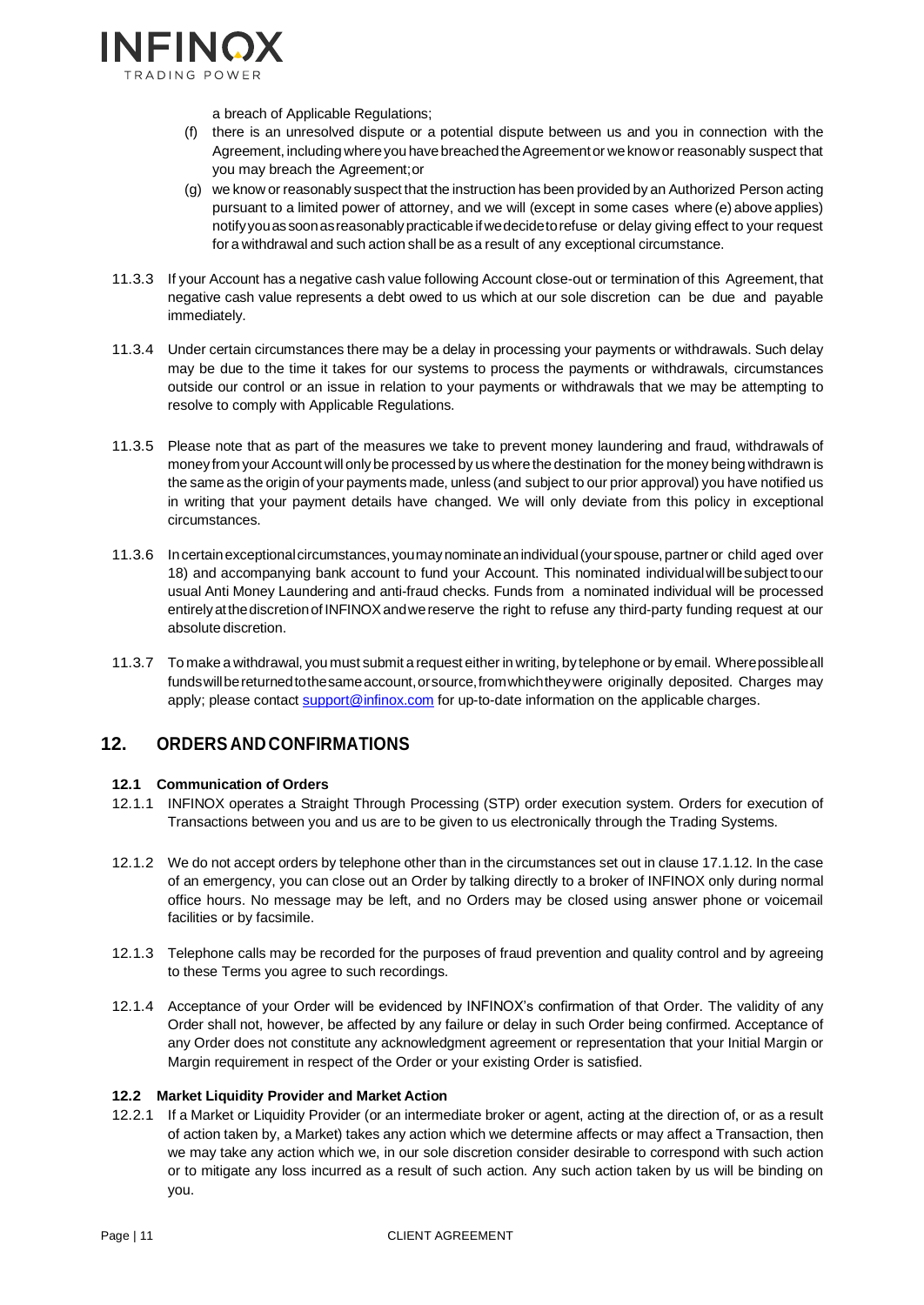

12.2.2 We reserve the right, in our sole discretion, to change your underlying Liquidity provider to another provider in order to protect against abuse of our systems. Such a change may result in variable spreads being applied to Markets you trade. If the Liquidity Provider is changed, we shall have no requirement to notify you or give you prior warning of the change, conversely, we shall not be obligated to change any Liquidity Provider and may take any other action permitted by the Agreement.

#### **12.3 Price**

- 12.3.1 INFINOX makes no warranty, express or implied, that the bid and offer prices quoted on the Trading Systems represent the prevailing Market prices. Our quoted prices may reflect, at our discretion, Market volatility or additional costs and charges which may result in an increase in the Spread as well as per Transaction or per-lot Commission.
- 12.3.2 Prices quoted for Forex and CFDs on our Platforms, are derived by reference to the price of the underlying Market, which are quoted by our Liquidity Providers whom all orders will be transmitted for execution. To this price may be added INFINOX's spread and fees so the price may differ from the exchange or Market makers quotes on the underlying instrument, however INFINOX will seek out the best possible consideration on the Underlying Asset.

#### **12.4 Limitations**

- 12.4.1 INFINOX may, at its discretion refuse to accept any Order from you but will notify you of any such refusal, without giving any reasons, promptly following receipt of your instructions.
- 12.4.2 INFINOX may cancel any instructions previously given by you provided that INFINOX have not acted on your instructions.
- 12.4.3 Without prejudice to the generality of the foregoing INFINOX reserves the right to limit the number of Open Positions that Clients may enter or maintain in their Account. INFINOX reserves the right, in its sole discretion, to refuse to accept any Order opening a new position or increasing an Open Position.

#### **12.5 Non-regulated Market**

You acknowledge and agree that by executing the Client Account Application that you have givenusyourprior expressconsenttoexecuteallOrdersonanoverthecounter("OTC")basis outside a regulated Market.

#### **12.6 Confirmation of Orders and Account Statements**

We may send you confirmations and account statements electronically or provide you with online access to confirmations and account statements stored on your INFINOX website Account.Youmust notifyus inwriting if you wish to receive confirmations in hard copy rather than electronically. Each confirmation will, in the absence of aManifest Error, beconclusive and binding on you, unless we receive any objection from you in writing within two Business Days of the date of the relevant confirmation or we notify you of an error in the confirmation within the same period.

#### **12.7 Intermediate Brokers and Other Agents**

Wemay,atoursoleandabsolutediscretion,arrangeforanyTransactiontobeeffectedwithor throughthe agency of an intermediate broker, who may be an Affiliate of ours, and may not be in Mauritius. Neither, we nor our respective directors, officers, employeesor agents will be liable to youfor any act or omission of an intermediate brokeroragent except in cases of fraud, gross misconduct or willful default.Noresponsibility will be accepted for intermediate brokers or agents selected by you.

#### **12.8 Order Execution Policy**

- 12.8.1 We provide you with price quotes and you may place Orders on the basis of those price quotes. INFINOX will take all reasonable steps to obtain the best possible result (or "best execution") on behalf of our clients when we transmit orders to our Liquidity Providers for execution. When selecting the venue on which to transmit Trades, INFINOX will take reasonable measures to ensure that the selected venue obtains the best possible trading result for you.
- 12.8.2 We operate an Order Execution Policy which forms part of the Agreement. Therefore, by entering into an Agreement with INFINOX, you are also agreeing to the terms of our Order Execution Policy.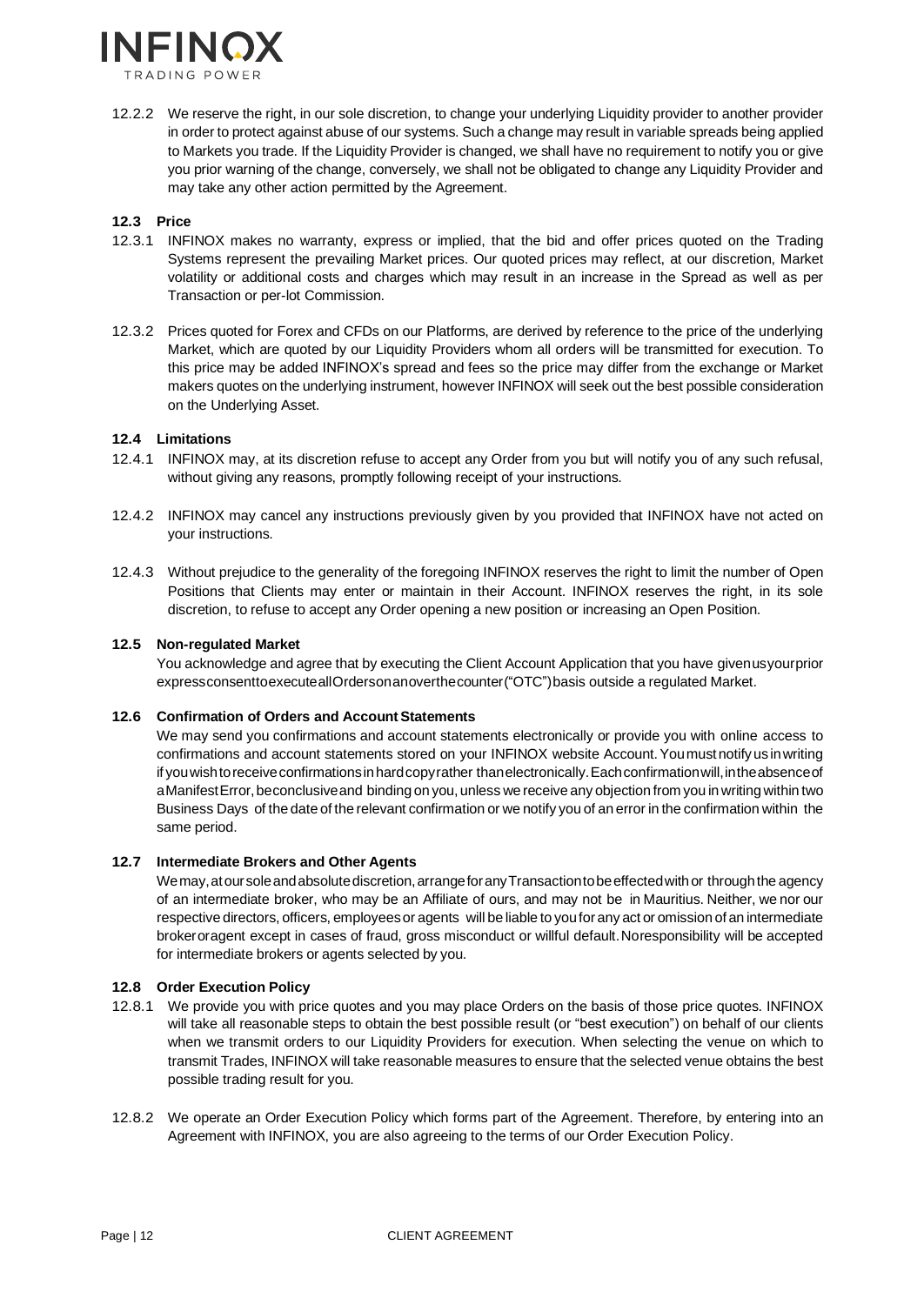

# <span id="page-13-0"></span>**13. CLIENT MONEY, SAFEGUARDING AND ADMINISTRATION OF ASSETS**

- 13.1 In accordance with Applicable Regulations, we will treat the money you transfer to us, money paid to us on your behalf or is credited by us to your account, as client money.
- 13.2 Among other things the Applicable Regulations require INFINOX to hold and segregate client money from its own money using an approved bank. Client money is held in segregated accounts to hold the aggregate of all client money as safeguard to prevent the comingling of INFINOX and its clients' assets, minimize the risk of the Client's investments being used by INFINOX without the Client's agreement or contrary to the Client's wishes or being treated as INFINOX's assets in the event of its insolvency.
- 13.3 INFINOX uses AK Capital Markets Limited, a company duly registered in the United Kingdom under company number 10834652, with the registered address 130 Old Street, London, England EC1V 9BD as their payment processor.
- 13.4 INFINOX may debit or credit the Client's Account with all sums payable by or to the Client.
- 13.5 Interest will not be payable on credit balances in the Client's Account.
- 13.6 All Clients will have online access to their own Account at all times, detailing their Account balance and the Transactions performed.
- 13.7 Unless the Client has notified the Company in writing to the contrary, INFINOX may hold Client Money on the Client's behalf in a segregated account located at an approved institution or pass money held on the Client's behalf to an intermediate broker, settlement agent or OTC counterparty located at another approved institution.
- 13.8 We will take reasonable care in the selection of any bank or third-party holding client money under clauses 13.1 and 13.2. We shall not be liable for the solvency, acts or omissions of any bank or other third-party holding client money under clauses 13.1 and 13.2 except as a result of our gross negligence, fraud or willful default.
- 13.9 The Client agrees that, in the event that there has been no movement on the Client's Account balance for a period of at least six years (notwithstanding any payments or receipts of charges, interest or similar items) and the Company is unable to trace the Client despite having taken reasonable steps to do so, the company may release any Client's money balances from the segregated account. Having released the money from the segregated account, should a valid claim subsequently be made against the money INFINOX will make good any valid claim.
- 13.10 You acknowledge and agree that you waive any entitlement to receive interest on any money that we hold for you.
- 13.11 At the close of business on each Business Day we carry out reconciliations between money required to be held in the client money bank account(s) and client money that is held in the client money bank account(s) in accordance with Applicable Regulations. Any required transfer to or from the client money bank account in respect of your Account will take place on the following Business Day. We may carry out such reconciliations and transfers more frequently, should we reasonably consider that this is necessary to protect our or your interests.

# <span id="page-13-1"></span>**14. REPRESENTATIONS, WARRANTIES AND COVENANTS**

#### **14.1 Representations and Warranties**

- 14.1.1 You represent and warrant to us on and as of the date this Client Agreement comes into effect and on and as of each date on which any Transaction is outstanding, as follows:
	- (a) if you are an individual, that you are of sound mind, legal age and legal competence;
	- (b) regardless of any subsequent determination to the contrary, you are suitable to trade complex products (which are high risk products) such as CFDs, Spread Betting and Rolling Spot Forex Contracts by having the requisite level of knowledge and experience to understand the risks involved with trading such products, as also explained in the General Risk Warning Notice and the product specifications in Schedules 2 and 3.

Additionally, we may at our sole discretion, require you to have either:

Page | 13 CLIENT AGREEMENT i. certain number of completed Transactions (as determined by INFINOX) of the type to be executed with INFINOX under this Agreement for a reasonable period of time (as determined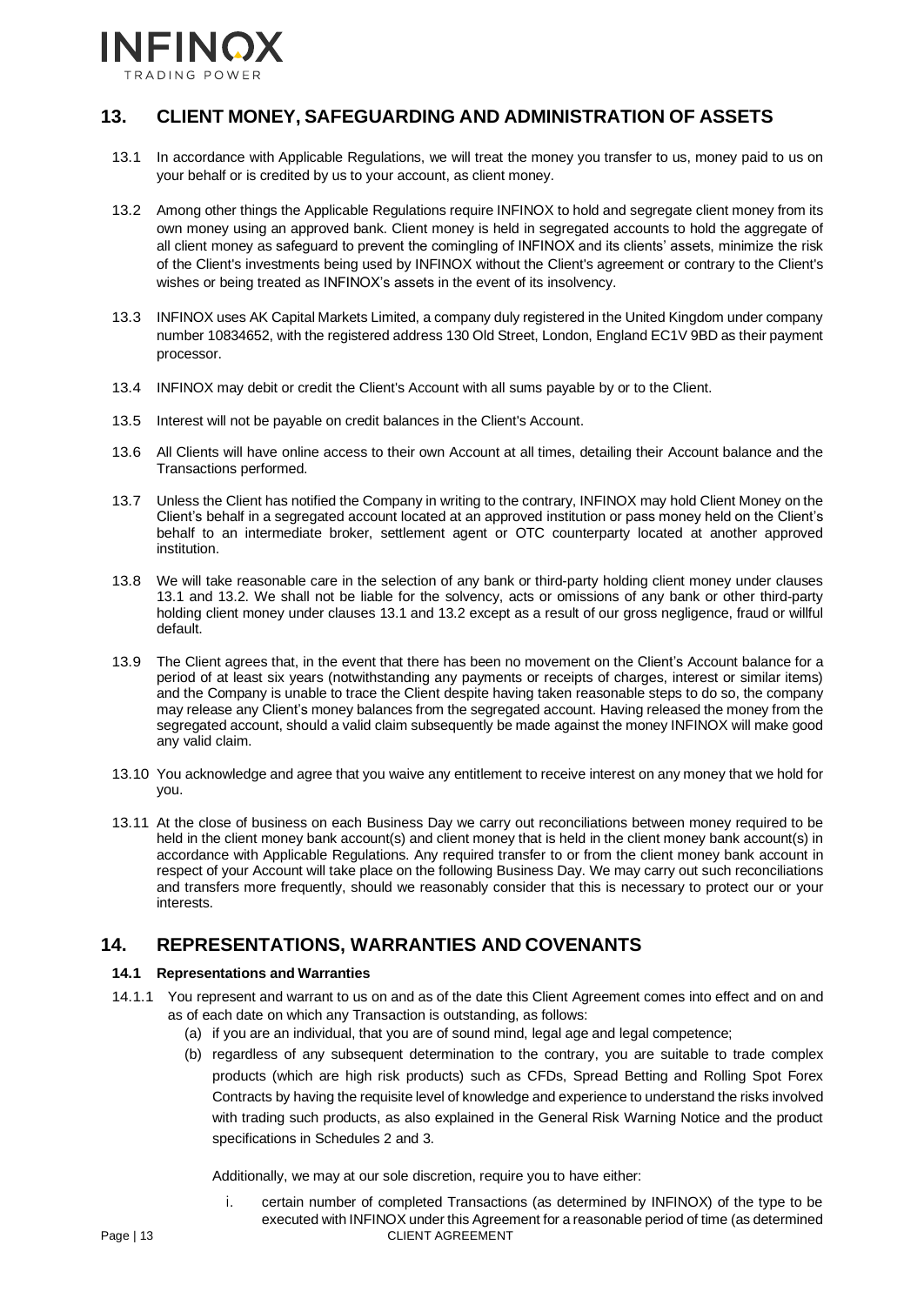

by INFINOX); or

ii. you agree to trade on Demo Trading Platforms available to you on the INFINOX Website.

INFINOX may, in its sole discretion, decline to permit any real Trades to be affected in your Account until you have, in INFINOX's sole judgment, satisfactorily traded on the Demo Trading Platform.

- (c) you are willing and financially able to sustain a total loss or more than your invested funds as a result of engaging in trading complex products such as Rolling Spot Forex Contracts and CFDs;
- (d) you have all necessary authority, powers, consents, licenses and authorizations and have taken all necessary action to enable you to lawfully enter into this Agreement and future Transactions and to grant the security interests and powers referred to in this Client Agreement;
- (e) where applicable, the person or the persons entering into this Client Agreement and each Transaction made by you or on your behalf by an Authorized Person (except under a limited power of attorney) on our Trading Platforms have been duly authorized to do so;
- (f) this Client Agreement, each Transaction and the Terms and obligations created under or in connection with them, including but not limited to any Transactions subsequent to the use of your Access Codes, are binding upon you and enforceable against you in accordance with their terms and do not and will not violate the terms of any Applicable Regulations, order, charge, administrative decision, judgment, arbitral award or agreement by which you are bound or which you or any of your assets are subject;
- (g) unless you have informed us otherwise in writing you will at all times act as principal and sole beneficial owner (but not as trustee) in entering into this Client Agreement and performing each Transaction;
- (h) all details supplied on your Client Account Application as well as any other information which you provide or have provided, and you shall keep current to us in respect of your financial position or other matters is accurate, complete and not misleading;
- (i) except as otherwise agreed by us, you are the sole beneficial owner of all Margin you transfer under this Client Agreement, free and clear of any security interest whatsoever other than a lien routinely imposed on all securities in a clearing system in which such securities may be held; and
- (j) you are solely responsible for ascertaining whether any Transaction entered into under this Client Agreement is lawful under Applicable Regulations of the jurisdiction of your residence or nationality (as applicable).

#### **14.2 Covenants**

- 14.2.1 You covenant and agree with us, as follows:
	- (a) you will at all times obtain and comply, and do all that is necessary to maintain in full force and effect, all necessary authority, powers, consents, licenses and authorizations to enable you to lawfully perform your obligations under this Client Agreement and each Transaction;
	- (b) you will promptly notify us of the occurrence of any Event of Default or potential Event of Default with respect to you or, where applicable, any credit support provider;
	- (c) you will promptly notify us if:
		- i. you become aware of any detail supplied on your Client Account Application or any other information provided to us in respect of your financial position or other matters being inaccurate, incomplete or misleading when supplied or provided or
		- ii. any such detail or information subsequently becomes inaccurate, incomplete or misleading;
	- (d) you will at all times use all reasonable steps to comply with all Applicable Regulations in relation to this Client Agreement and any Transaction

# <span id="page-14-0"></span>**15. TERMINATION**

- 15.1 You may terminate the Agreement at any time by giving at least 3 Business Days' prior written notice to us.
- 15.2 We may terminate the Agreement at any time by giving at least 10 Business Days' prior written notice to you, except that we may terminate the Agreement immediately if you fail to observe or perform any provision of the Agreement, upon the occurrence of any Event of Default, or at any time at which you have no open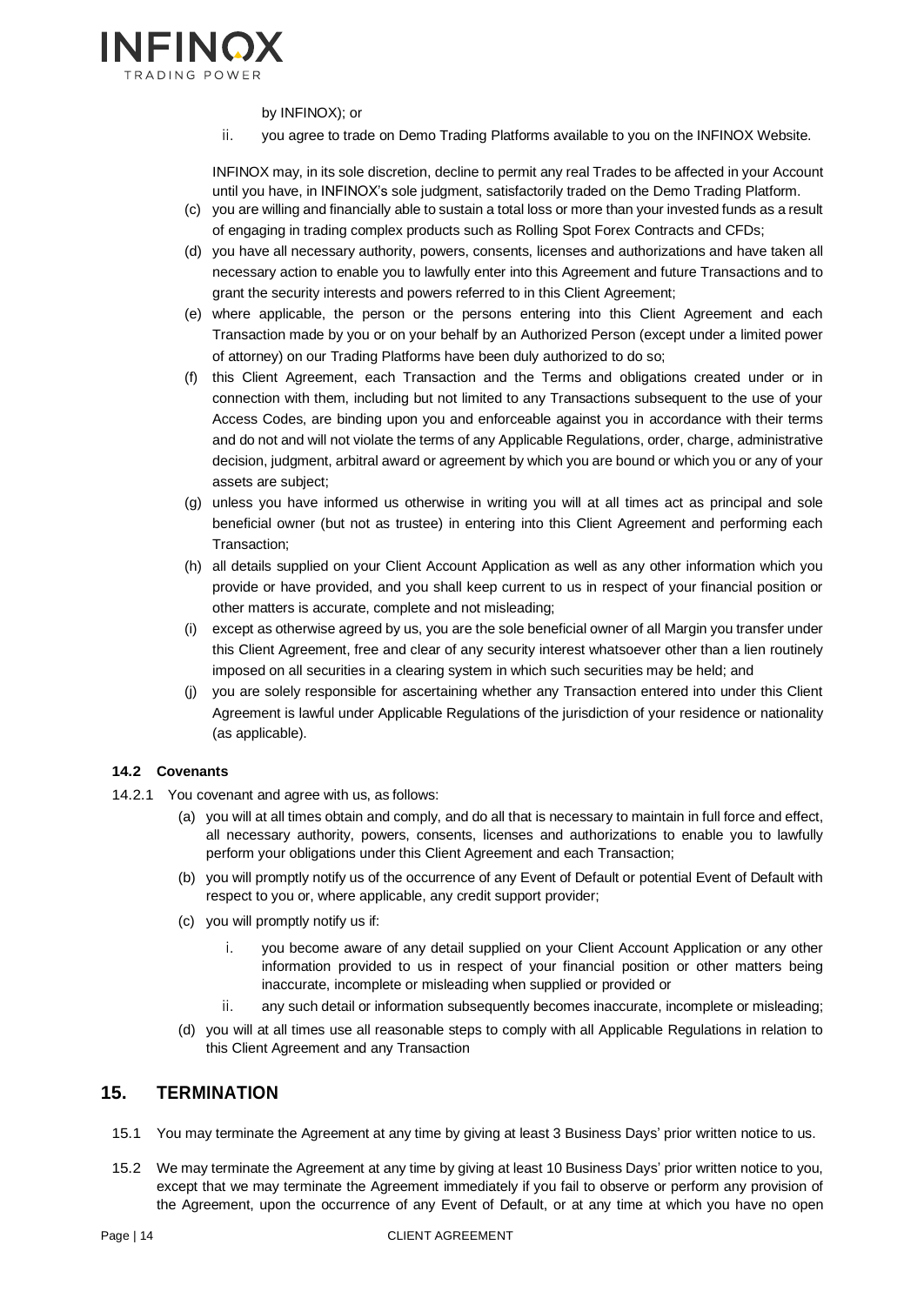

Transactions in your Account.

- 15.3 Termination will be without prejudice to accrued rights and remedies and the existence and enforceability of any open Transaction, which will remain open until closed in accordance with the Agreement.
- 15.4 At any time after termination of the Agreement, we may, without notice, close out any of your open Transactions.
- 15.5 Upon termination of the Agreement, any and all amounts payable by you to us will become immediately due and payable, including:
	- (a) all outstanding Commissions, fees and other charges;
	- (b) any losses incurred by us as a result of or in connection with such termination; and
	- (c) any losses and expenses realized in closing out any Transactions or settling or concluding outstanding obligations incurred by us on your behalf.
- 15.6 Any and all provisions that by their terms or nature are intended to apply after termination of this Client Agreement will survive such termination, and each Transaction that is open at the time of termination will continue to be governed by this Client Agreement and any additional understandings or agreements between us in relation to such Transaction, in each case until any and all obligations in respect of such Transactions have been fully performed.

# <span id="page-15-0"></span>**16. MANIFEST ERRORS**

- 16.1 A "Manifest Error" means a manifest or obvious misquote by us, or any Market, Liquidity Provider or official price source on which we have relied in connection with any Transaction, having regard to the current Market conditions at the time an Order is placed as determined by us.
- 16.2 When determining whether a situation amounts to a Manifest Error, we may take into account any information in our possession, including information concerning all relevant Market conditions and any error in, or lack of clarity of, any information source or announcement.
- 16.3 We will, when making a determination as to whether a situation amounts to a Manifest Error, act fairly towards you but the fact that you may have entered into, or refrained from entering into, a corresponding financial commitment, contract or Transaction in reliance on an Order placed with us (or that you have suffered or may suffer any loss) will not be taken into account by us in determining whether there has been a Manifest Error.
- 16.4 In respect of any Manifest Error, we may (but will not be obliged to):
	- (a) amend the details of each affected Transaction to reflect what we in our sole and absolute discretion consider to be the correct or fair terms of such Transaction absent such Manifest Error; or
	- (b) declare any or all affected Transactions void, in which case all such Transactions will be deemed not to have been entered into.
- 16.5 We will not be liable to you for any loss (including any incidental, indirect or consequential loss) you or any other person may suffer or incur as a result of or in connection with any Manifest Error (including any Manifest Error by us) or our decision to maintain, amend or declare void any affected Transaction, except to the extent that such Manifest Error resulted from our own willful default or fraud, as determined by a competent court in a final, non-appealable judgment.

# <span id="page-15-1"></span>**17. EXCLUSIONS, LIMITATIONS AND INDEMNITY**

#### **17.1 General Exclusion**

17.1.1 Notwithstanding anything in the Agreement to the contrary but subject to Applicable Regulations, neither we nor any of our Affiliates nor any of our or their directors, officers, employees or agents (collectively, "Protected Persons"), will be liable for any Loss (including any incidental, indirect or consequential Loss), whether arising out of negligence, breach of contract, misrepresentation or otherwise, incurred or suffered by you or any other person under or in connection with this Client Agreement, any Transaction or any of our dealings with you (including any Order in respect of a Transaction not accepted by us), and irrespective of whether or not you or any other person have been informed of the possibility of such Loss, in each case except to the extent that such Loss arises directly from our own willful default or fraud, as determined by a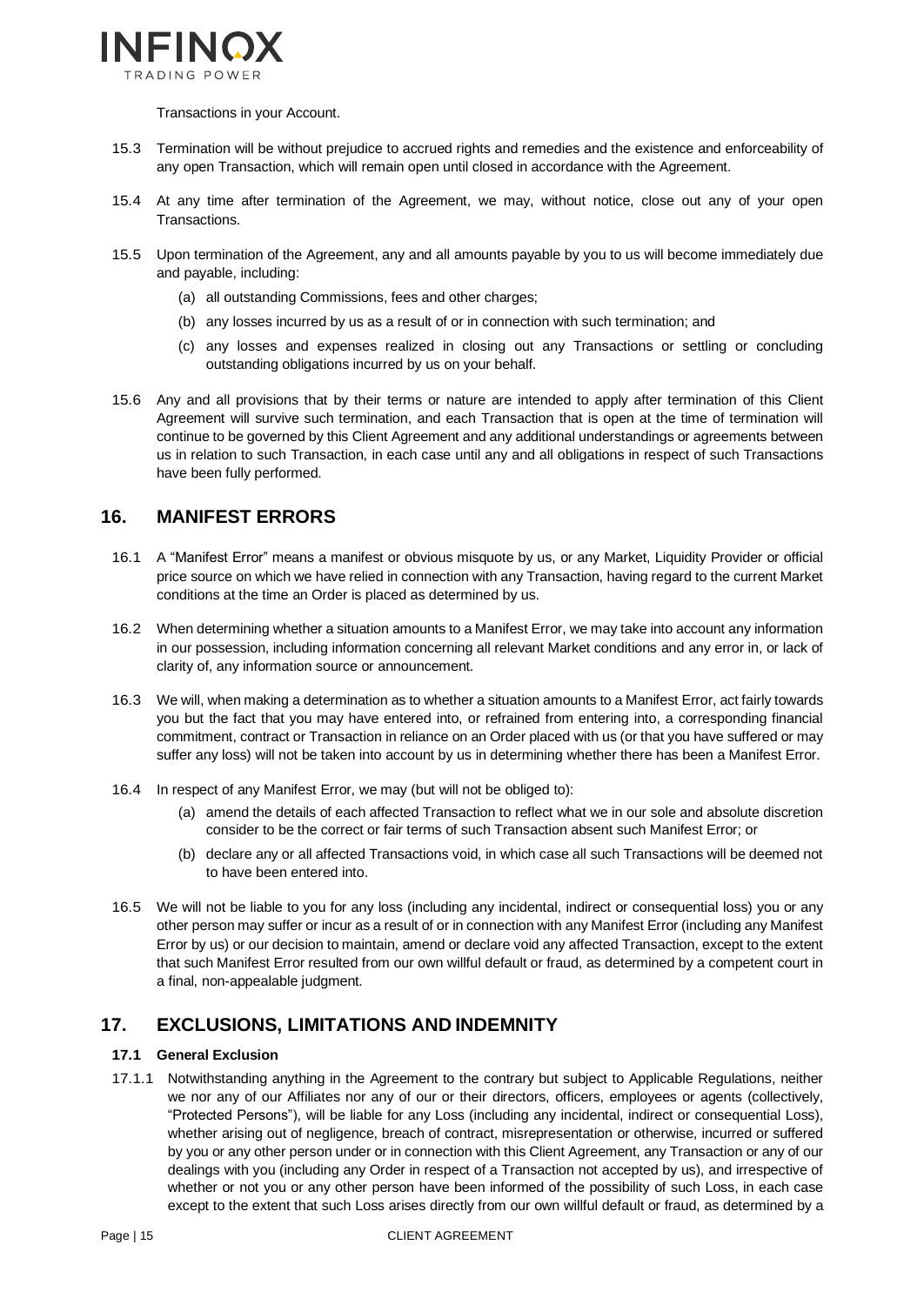

competent court in a final, non-appealable judgment. Without limiting the generality of the foregoing, under no circumstances will any liability we may have to you extend to any loss of profits, loss of goodwill, loss of business opportunity or reputational damage. The foregoing will not, however, limit our liability for death or personal injury resulting from our negligence.

- 17.1.2 If at any time you are unable, for whatever reason, to communicate with us, we do not receive any communication sent by you, or you do not receive any communication sent by us under this Agreement, we will not:
	- (a) be responsible for any loss, damage or cost caused to you by any act, error delay or omission resulting therefrom where such loss, damage or cost is a result of your inability to open a Transaction; and
	- (b) except where your inability to communicate with us results from our fraud, willful default or gross negligence, be responsible for any loss, damage or cost caused to you by any act, error, omission or delay resulting therefrom including without limitation, where such loss, damage or cost is a result of your inability to close a Transaction.
- 17.1.3 Access to the Trading Platforms is provided "as is" and INFINOX makes no warranties (express or implied), representations, or guarantees as to merchantability, fitness for any particular purpose or otherwise with respect to the Trading Platforms, their content, any documentation or any hardware or software provided by INFINOX.
- 17.1.4 Technical difficulties may be encountered in connection with the Trading Systems. These difficulties could involve, among others, failures, delays, malfunction, software erosion or hardware damage, which difficulties could be the result of hardware, software or communication link inadequacies or other causes. Such difficulties may lead to possible economic and/or data loss. In no event will INFINOX or its Affiliates or any of their officers and employees be liable for any possible loss (including loss of profit or revenue whether direct or indirect), cost or damage including, without limitation, consequential, unforeseeable, special or indirect damages or expense which might occur as a result of or arising out of using, accessing, installing, maintaining, modifying, deactivating or attempting to access the Trading Platforms or otherwise. INFINOX further reserves the right, in its sole discretion to unwind an executed Transaction or adjust the price of executed Transactions (including Transactions that have been confirmed or settled) to a fair Market price if the Transaction was mispriced because of technical difficulties with the Trading Systems.
- 17.1.5 Internet, connectivity delays, and price feed errors sometimes create a situation where the price displayed on the Trading Platforms do not accurately reflect the Market rates. The concept of "arbitrage" and "scalping", or taking advantage of these internet delays, cannot exist in an OTC Market where the client is buying or selling directly from the Market. INFINOX do not permit the practice of "arbitrage" on the Trading Platforms and considers this improper use or abuse of our Trading Platforms. Transactions that rely on price latency arbitrage opportunities may be revoked. INFINOX reserves the right to make the necessary corrections or adjustments on the Account involved. INFINOX may take any action we deem reasonable to recoup losses incurred as a result of the use of electronic algorithmic trading systems or any other means utilized to exploit technical deficiencies or palpable errors. Accounts that rely on arbitrage strategies may at INFINOX's sole discretion be subject to INFINOX's intervention and INFINOX's approval of any Orders. Any dispute arising from such quoting or execution errors will be resolved by INFINOX in their sole and absolute discretion.
- 17.1.6 INFINOX shall have no obligation to contact you to provide advice upon appropriate action in light of changes in Market conditions or otherwise.
- 17.1.7 You agree to indemnify and hold INFINOX, its Affiliates and any of their directors, officers, employees and agents harmless from and against any and all liabilities, losses, damages, costs and expenses, including legal fees incurred as a result of your breach of this Agreement or in connection with the provision of the services under this Client Agreement to you provided that any such liabilities, losses, damages, costs and expenses have not arisen as a result of our negligence, fraud or willful default.
- 17.1.8 Any opinions, news, research, analyses, prices, or other information contained on this Website are provided as general Market commentary, and do not constitute investment advice. INFINOX is not liable for any loss or damage, including without limitation, any loss of profit, which may arise directly or indirectly from use of or reliance on such information. INFINOX has taken reasonable measures to ensure the accuracy of the information on the Website. The content on this Website is subject to change at any time without notice.
- 17.1.9 You agree not to attempt to abuse our Trading Platforms by taking advantage of extremely low liquidity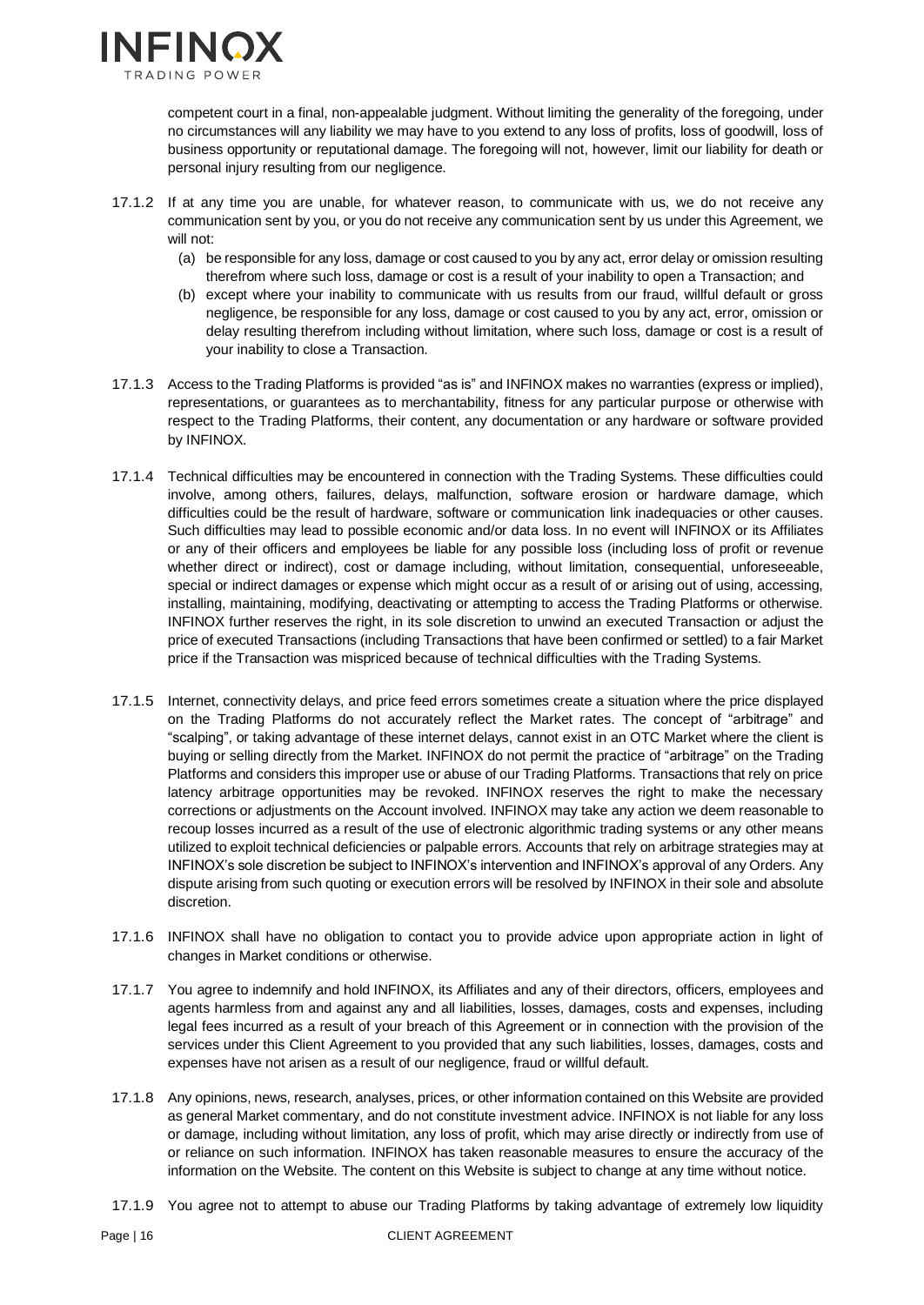

conditions. You accept that we can at our sole discretion deem such trading as abuse or manipulation of our Trading Platform and that we at our sole discretion can return your investments without profit or cancel your right to trade on our Trading Platform.

- 17.1.10 You agree to use only secure software programs developed by third parties including but not limited to the generality of those mentioned above, browser software that supports data security protocols compatible with protocols used by us. Moreover, you agree to follow our access procedures (Login) that support such protocols.
- 17.1.11 We will not be held responsible in the event of an unauthorized access from third parties to information including, but not limited to, electronic addresses and/or personal data, through the exchange of these data between you and us and/or any other party using the Internet or other network or electronic mean available.
- 17.1.12 We are not responsible for any power cuts or failures that prevent the use of our Trading Platforms and cannot be responsible for not fulfilling any obligations under this Agreement because of network connection or electricity failures. In the case of such electricity/ communication/ Internet failures, if you wish to place an Order, then the alternative means of communications/placing orders may be by phone. We reserve the right to decline any verbal instruction in cases where its telephone recording system is not operational or in cases where we are not satisfied of your identity or in cases where the transaction is complicated or in cases where the quality of the line is poor. We further reserve the right to ask you to give instructions regarding your transactions by other means that it deems appropriate.
- 17.1.13 We shall have no liability for any potential damage you may suffer as a result of transmission errors, technical faults, malfunctions, illegal intervention in network equipment, network overloads, viruses, system errors, delays in execution, malicious blocking of access by third parties, internet malfunctions, interruptions or other deficiencies on the part of internet service providers you acknowledge that access to electronic systems / Trading Platforms may be limited or unavailable due to such system errors, and that we reserve our right upon notifying you to suspend access to electronic systems / Trading Platforms for this reason.
- 17.1.14 You further agree that in the case that any Transaction carried out at prices that do not reflect its Market prices, or that is acquired or sold at an abnormally advantageous Price ("Mispricing") due to an undetected programming error, Market or business logic error, bug, defect, error or glitch in our Trading Platforms or Website software or any other reason resulting in Mispricing (for the purpose of this section the "error"), we reserve the right to cancel such Transactions upon notifying you of the nature of the computer error that led to the Mispricing.

INFINOX bears no responsibility for any loss that arises as a result of delayed or unreceived communication sent to clients.

#### **17.2 Trading Losses**

For the avoidance of doubt, in no circumstances will we or any other Protected Person be liable or responsible to you for any losses you may incur or suffer as a result of entering into such Transactions.

#### **17.3 Tax Implications**

Without prejudice to any other disclaimer or limitation of liability contained in this Client Agreement, neither we nor any other Protected Person will have any liability or responsibility for any adverse tax implications of any Transaction.

#### **17.4 Changes in the Market**

Without prejudice to any other disclaimer or limitation of liability contained in this Client Agreement, neither we nor any other Protected Person will have any liability or responsibility by reason of any delay in accepting any Order placed by you or executing any Transaction or any change in Market conditions.

#### **17.5 Force Majeure**

- 17.5.1 If INFINOX shall, in its reasonable opinion, determine that a "Force Majeure Event" occurred; under such circumstances INFINOX shall take all reasonable steps in order to inform the Client.
- 17.5.2 A Force Majeure Event is an event, occurrence or circumstance which will include, but is not limited to, the following:
	- (a) an Exceptional Market Event;
	- (b) any natural, technological, political, governmental, social, economic event or circumstance that occurred after a Transaction in a Financial Instrument occurred and such event or circumstance has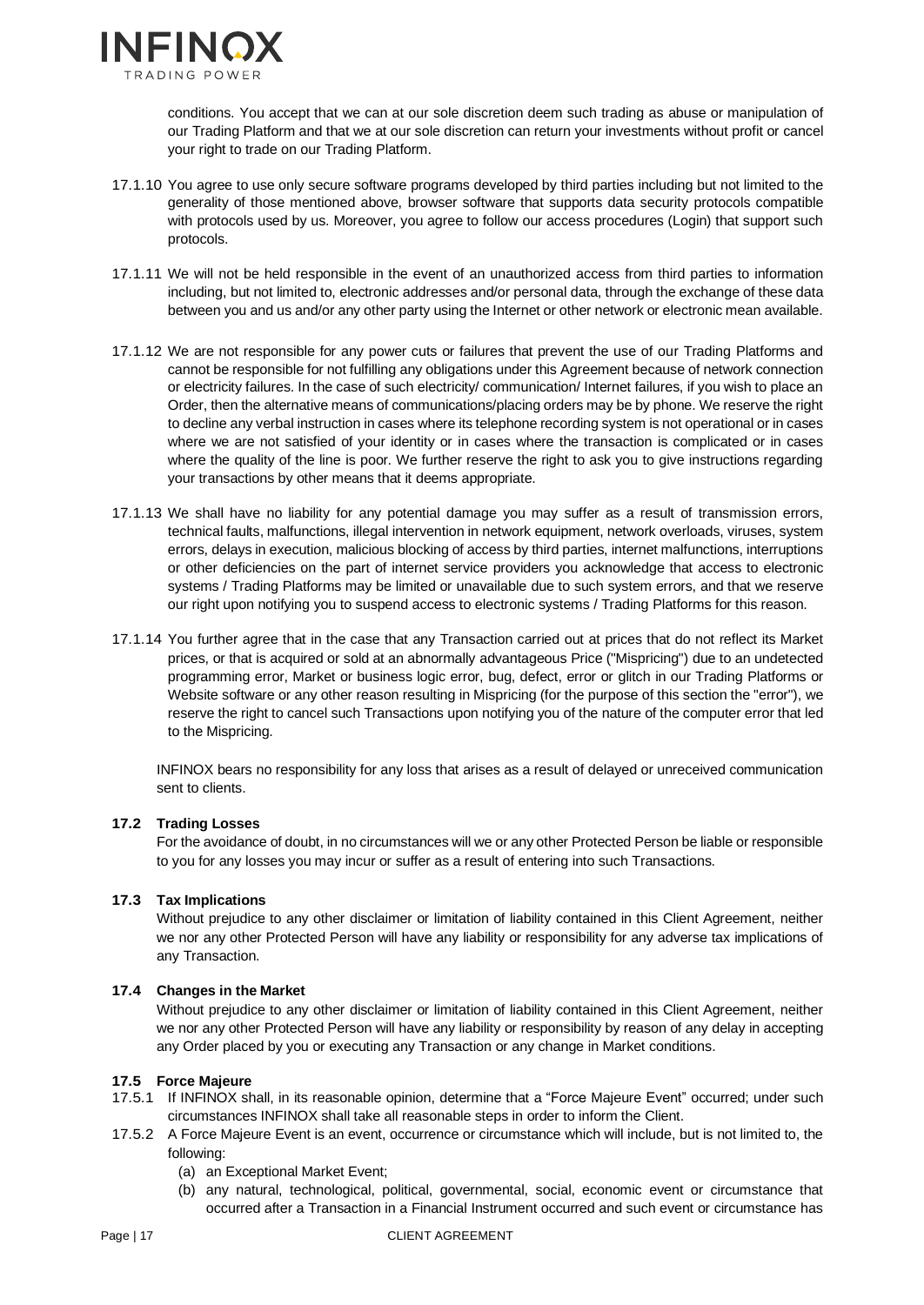

not been anticipated at the date of entering into the transaction.

- (c) any act of God, strike, riot or civil commotion, act or terrorism, war, industrial action, acts and regulations of any governmental or supra national bodies or authorities) that, in our opinion, prevents us from maintaining an orderly Market in one or more of the Financial Instruments in respect of which we ordinarily deal in Transactions;
- (d) the suspension or closure of any Market or the abandonment or failure of any event on which we base, or to which we in any way relate, our quote, or the imposition of limits or special or unusual terms on the trading in any such Market or on any such event;
- (e) the occurrence of an excessive movement in the level of any Transaction and/or the Market of a Reference Asset or our anticipation (acting reasonably) of the occurrence of such a movement;
- (f) any breakdown or failure of transmission, communication or computer facilities, interruption of power supply, or electronic or communications equipment failure;
- (g) failure of any relevant supplier, intermediate broker, agent or principal of ours, custodian, subcustodian, dealer exchange, clearing house or regulatory or self-regulatory organization, for any reason, to perform its obligations.
- 17.5.3 If we determine that a Force Majeure exists, we may, at our absolute discretion, without notice and at any time, take one or more of the following steps:
	- (a) increase your Margin requirements; and/or
	- (b) close-out all or any of your Open Positions at such price as we reasonably believe to be appropriate; and/or
	- (c) suspend or modify the application of all or any of the Sections of this Agreement to the extent that the Force Majeure event makes it impossible or impracticable for us to comply with the Section or Sections in question; and/or
	- (d) alter the Last Dealing Time for a particular position and/or
	- (e) Increase spreads; and/or
	- (f) Decrease spreads; and/or
	- (g) Request amendments to any closed positions.
- 17.5.4 Unless required by Applicable Regulations, INFINOX is entitled to refuse the provision of any investment or ancillary service to the client, at any time, without being obliged to inform the client of the reasons to do so in order to protect the legitimate interests of INFINOX.

#### **17.6 Indemnity**

Without prejudice to our rights under this clause, you will pay to us such sums as we may from time to time require in any of your Accounts with us and, on a full indemnity basis, any Losses, taxes, duties, imposts and levies which we or any other Protected Person may incur or suffer in connection with or related to any of your Accounts or any Transaction or any matching Transaction on a Market or with an intermediate broker or as a result of any misrepresentation by you or any violation by you of any of your obligations under this Client Agreement (including in connection with any Transaction) or the enforcement of any of our rights or remedies under or in connection with this Client Agreement or any Transaction.

#### **17.7 Accounts managed by an Authorized Person**

To the extent that a third-party Authorized Person you have authorized to place any Order or enters into any Transaction on your behalf, you and the Authorized Person will indemnify, protect and hold us and all other Protected Persons harmless from and against any and all Losses resulting from or arising out of any claims made by you against INFINOX or any other Protected Person.

# <span id="page-18-0"></span>**18. MISCELLANEOUS**

#### **18.1 Notices Generally**

- 18.1.1 Unless otherwise agreed or provided in this Client Agreement, all notices, instructions and other communications sent or given by us to you under or in connection with this Client Agreement or any Transaction may be verbal or in writing and may be sent or given to your last known home address, place of work, telephone number (including by leaving messages on a telephone answering machine or voice mail system), fax number, e-mail address or other contact details.
- 18.1.2 All notices, instructions, complaints, disputes and other communications sent or given by you to INFINOX under or in connection with this Client Agreement or any Transaction must be sent or given in writing to our registered address specified in clause 20 of this Client Agreement (or any other address subsequently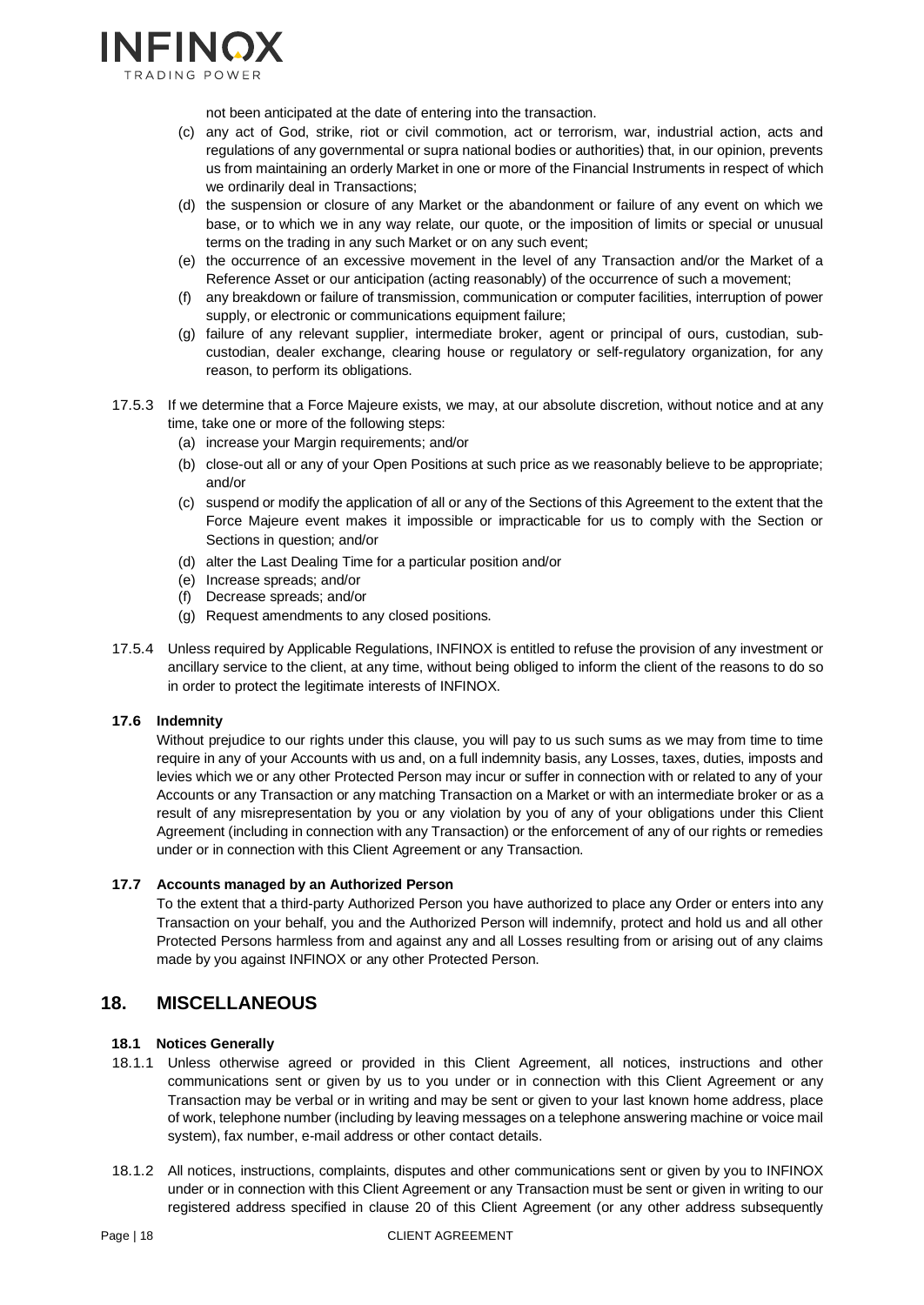

notified to you for such purpose), addressed to the attention of our Compliance Department. Such notices, instructions, complaints, disputes and other communications may be sent by email to [support@infinox.com.](mailto:support@infinox.com.)

#### **18.2 Receipt of Notices**

- 18.2.1 Any notice, instruction or other communication sent or given by us will be deemed to have been duly sent or given upon the earlier of (i) actual receipt by you or (ii) the time specified below, as applicable:
	- (a) if delivered in person, when left at your last known home or work address;
	- (b) if sent or given by leaving a message on a telephone answering machine message or voice mail system, one hour after the message was so left;
	- (c) if sent or given by registered post or overnight courier, in the ordinary course of the post or such overnight courier and in any event on the next day (or the third day in the case of international air mail) after posting (excluding Sundays and public holidays);
	- (d) if sent or given by e-mail, one hour after sending, provided no "not sent" or "not received" message is received from the relevant e-mail provider.

Any notice, instruction or other communication sent or given by you will be deemed to have been duly sent or given upon actual receipt by us.

#### **18.3 Intellectual Property and Confidentiality**

- 18.3.1 You hereby agree to the following:
	- (a) All copyright, trademark, trade secret and other intellectual property rights in the Trading Platforms shall remain at all times the sole and exclusive property of INFINOX and/or its third-party service providers and you shall have no right or interest in the Trading Platforms except for the right to access and use the Trading Platforms as specified herein.
	- (b) You will protect the confidentiality of INFINOX and/or its third-party service providers by allowing access to the Trading Platforms only by its employees and agents on a need to access basis.
	- (c) You will not publish, distribute, or otherwise make information available to third parties any information derived from or relating to the Trading Platforms.
	- (d) You will not copy, modify, de-compile, reverse engineer, and make derivative works of the Trading Platforms or in the manner in which it operates.

#### **18.4 Joint Accounts and/or Trust Accounts.**

- 18.4.1 If more than one natural person executes this Agreement, all such natural persons agree to be jointly and severally liable for the obligations assumed in this Agreement. If this Agreement is executed by a trust, unincorporated association, partnership, custodian or other fiduciary, such Client agrees to indemnify, defend, save and hold free and harmless INFINOX for any liabilities, claims, losses, damages costs and expenses, including attorney's fees, resulting directly or indirectly from breach of any fiduciary or similar duty or obligation or any allegation thereof, including attorney's fees.
- 18.4.2 If your Account is set up as a joint account, INFINOX is authorized to act on the instructions of any one owner, without further inquiry, with regard to trading in the Account and the disposition of any and all assets in the Account. The parties to such joint account shall each be jointly (together) and severally (individually) liable.
- 18.4.3 INFINOX reserves the right, in accordance with anti-money laundering provisions and other Applicable Regulations, to carry out checks on the identity of all individuals who are part of a joint bank account, where the bank account is to be used for funding your Account and for the purpose of withdrawals from your Account.

#### **18.5 Electronic Communications**

- 18.5.1 Subject to Applicable Regulations, any communications between you and us using electronic signatures will be binding to the same extent as if they were in writing. By signing the Client Account Application you give your consent to the receipt of communications by electronic means, notwithstanding that certain communications might otherwise be required to be made using a durable medium under Applicable Regulations.
- 18.5.2 Without limiting the generality of the foregoing, Orders placed on or other instructions given by electronic means will constitute evidence of such Orders or instructions. If you no longer wish to communicate in this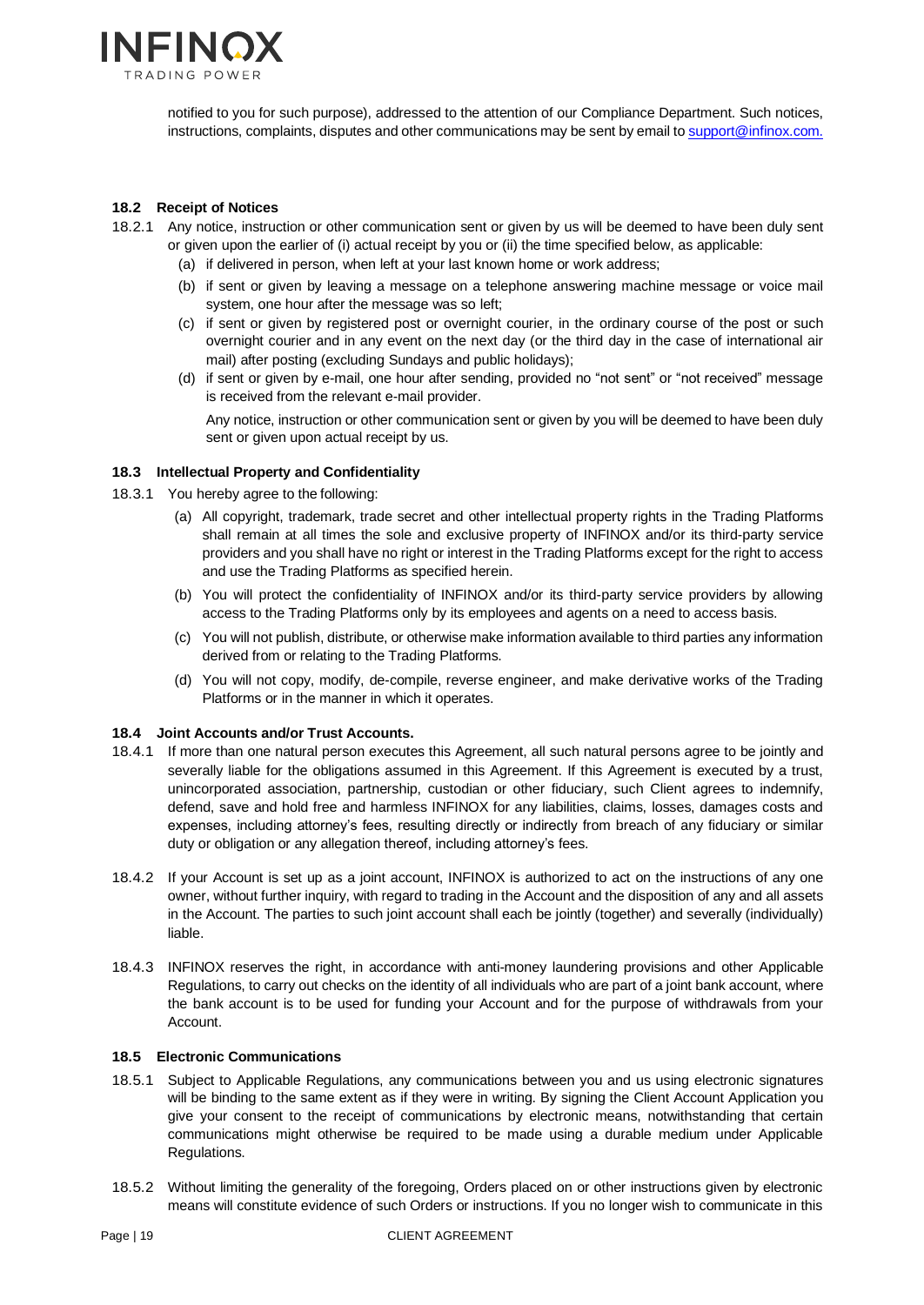

way, you must revoke your consent in writing in accordance with clause 10. If you do not wish to communicate via electronic means at all, you must inform us of your wishes prior to you signing the Client Account Application.

#### **18.6 Change of Address**

You agree to immediately notify us in writing of any change of your address or other contact details, such notification to be given in accordance with clause 19.

#### **18.7 Third party rights**

A person who is not a party to this Agreement has no rights to enforce any Terms of this Agreement.

#### **18.8 Assignment**

- 18.8.1 This Agreement is for the benefit of and binding upon you and us and our respective successors and permitted assigns, and thereby you agree to the following:
	- (a) You may not and will not assign, charge or otherwise transfer or encumber, or purport to assign, charge or otherwise transfer or encumber, this Agreement, any rights or obligations hereunder or any interest herein (including any indirect, beneficial, synthetic or economic interest), in each case without INFINOX's prior written consent (which may be withheld or delayed in the sole and absolute discretion of INFINOX), and any attempted or purported assignment, charge, transfer or encumbrance in violation of this obligation will be void.
	- (b) No assignment, charge, transfer or encumbrance by you will relieve you of any of your obligations or liabilities hereunder.
	- (c) We may assign or otherwise transfer this Agreement or any rights or obligations hereunder to any of our Affiliates or to any third party which acquires the business of INFINOX, without your consent.

#### **18.9 Rights and remedies**

- 18.9.1 The rights and remedies provided or referenced in this Agreement are cumulative and not exclusive of any other rights or remedies we may have, whether as a matter of contract, under common law, or otherwise.
- 18.9.2 We will be under no obligation to exercise any right or remedy at all or in a manner or at a time or in a manner that takes into account your interests or is otherwise beneficial to you.
- 18.9.3 No failure or delay by us in exercising any of our rights or remedies under or in connection with this Agreement or any Transaction will operate as a waiver of those or any other rights or remedies.
- 18.9.4 No single or partial exercise of a right or remedy will prevent further exercise of that right or remedy or the exercise of another right or remedy.

#### **18.10 Partial Invalidity**

If, at any time, any provision of this Agreement is or becomes illegal, invalid or unenforceable in any respect under the law of any jurisdiction, neither the legality, validity or enforceability of the remaining provisions of this Agreement nor the legality, validity or enforceability of such provision under the law of any other jurisdiction will in any way be affected or impaired.

#### **18.11 Entire Client Agreement**

This Client Agreement together with the schedules attached constitutes the entire agreement between the parties with respect to the subject matter of this Client Agreement and supersedes all prior or contemporaneous oral or written communications, proposals, agreements and representations with respect to such subject matter.

#### **18.12 Recording of Calls**

- 18.12.1 We may record telephone conversations between you and us without the use of a warning tone, including for the purpose of ensuring that the material terms of each Transaction and any other material information are promptly and accurately recorded. Such records will be our sole property and accepted by you as evidence of Orders placed or other instructions given.
- 18.12.2 Telephone calls may also be recorded for the purposes of fraud prevention, monitoring, training and quality control in accordance with Applicable Regulations and by agreeing to these Terms of this Client Agreement you agree to such call recordings.
- 18.12.3 You agree that we may record all telephone conversations and/or any communications by other means between you and us, and use such recordings, or transcripts of such recordings, as well as any e-mails,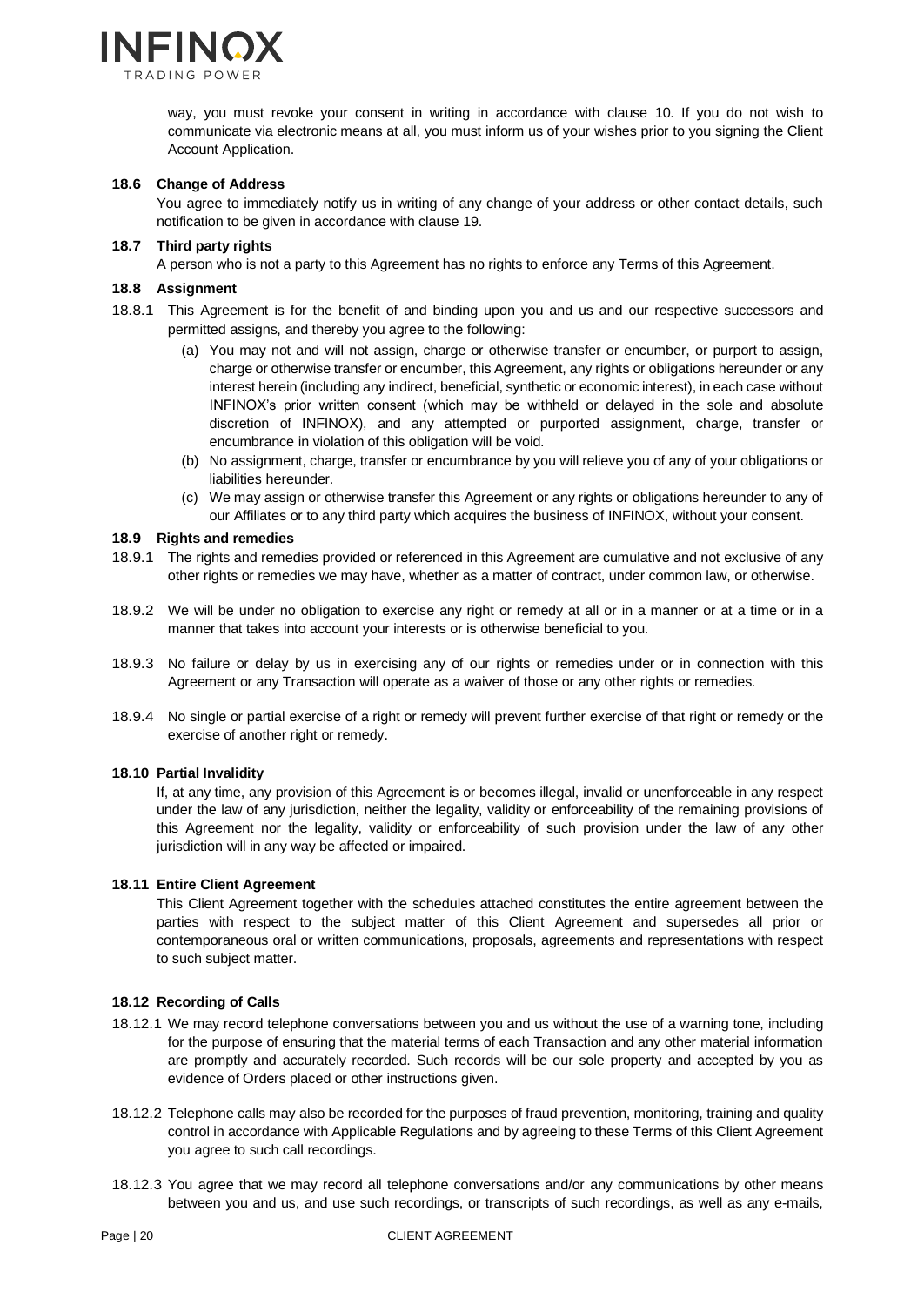

recorded chat messages or other communications you send to us for the purposes of investigating any complaint you may make, or for any other legal or regulatory purposes including as evidence in any dispute or anticipated dispute between you and us. We shall retain records of all telephone conversations for the duration required by Applicable Regulations.

#### **18.13 Our Records**

- 18.13.1 Our records will be evidence of your dealings with us in connection with our services and your Account, which will be held for a period of time as indicated by Applicable Regulations.
- 18.13.2 You will not object to the admission of our records as evidence in any Proceeding because such records are not originals, are not in writing or are documents produced by a computer.
- 18.13.3 You will not rely on us to comply with any of your recordkeeping obligations, notwithstanding the fact that records may be made available to you on request in our sole and absolute discretion.

#### **18.14 Your records**

- 18.14.1 You agree to keep adequate records in accordance with Applicable Regulations to demonstrate the nature of Orders submitted and the time at which such Orders are submitted.
- 18.14.2 You agree to keep all information that you hold relating to your Account, including any e-mails and letters and any promotions that we send to you, confidential at all times.

#### **18.15 Co-operation for Proceedings**

18.15.1 You agree to co-operate with us to the full extent possible in the defense or prosecution of any Proceeding.

#### <span id="page-21-0"></span>**19. DATA PROTECTION AND DISCLOSURE OF INFORMATION**

- 19.1 INFINOX agrees to treat information provided in connection with an application on this Website as confidential. We will provide you with investment and ancillary services on the basis of information provided by you and you represent and warrant that all information given is true and accurate.
- 19.2 By opening an Account with us and by placing Orders and entering into Transactions, you acknowledge that you will be providing personal information (possibly including sensitive data) within the meaning of the Data Protection Act 2017 to us, and you consent to the processing of that information by us for the purposes of performing our obligations under this Agreement and administering the relationship between you and us, including the disclosure of the information to Affiliates.
- 19.3 Data may be transferred to, and stored and processed in countries which do not offer adequate protection for the purposes of the Data Protection Act for any purpose related to the operation of your Account. Such purposes include the processing of instructions and generation of confirmations, the operation of control systems; the operation of management information systems and allowing staff of any of our Affiliates who share responsibility for managing your relationship from other offices to view information about you.
- 19.4 We have security procedures covering the storage and disclosure of your personal information to prevent unauthorized access and to comply with our legal obligations.
- 19.5 You are entitled to ask us for details of the personal information that we hold about you, the purposes for which they are being or are to be processed, and the recipients or classes of recipients to whom such information is or may be disclosed. If you would like to obtain any such information, please contact us. We may charge a fee (details of which are available upon request) for providing this information to you. If you make a written request to us, we will also correct, delete and/or block personal information from further processing if that information proves to be inaccurate.
- 19.6 Your personal information may be maintained on computer records and will not be disclosed to other parties except where we shall be entitled to disclose information concerning you or your Account (including without limitation information concerning late payment) and where we are expressly permitted to on a 'need to know' basis:
	- (a) Disclose information as required by Applicable Regulations, by the FSC or other regulatory authority; and/or
	- (b) Disclose information to the institution holding client assets, their successors in business, and other institutions with which agreements are entered in order to provide you our services; and/or
	- (c) Disclose to any other person we accept as seeking a reference or credit reference in good faith.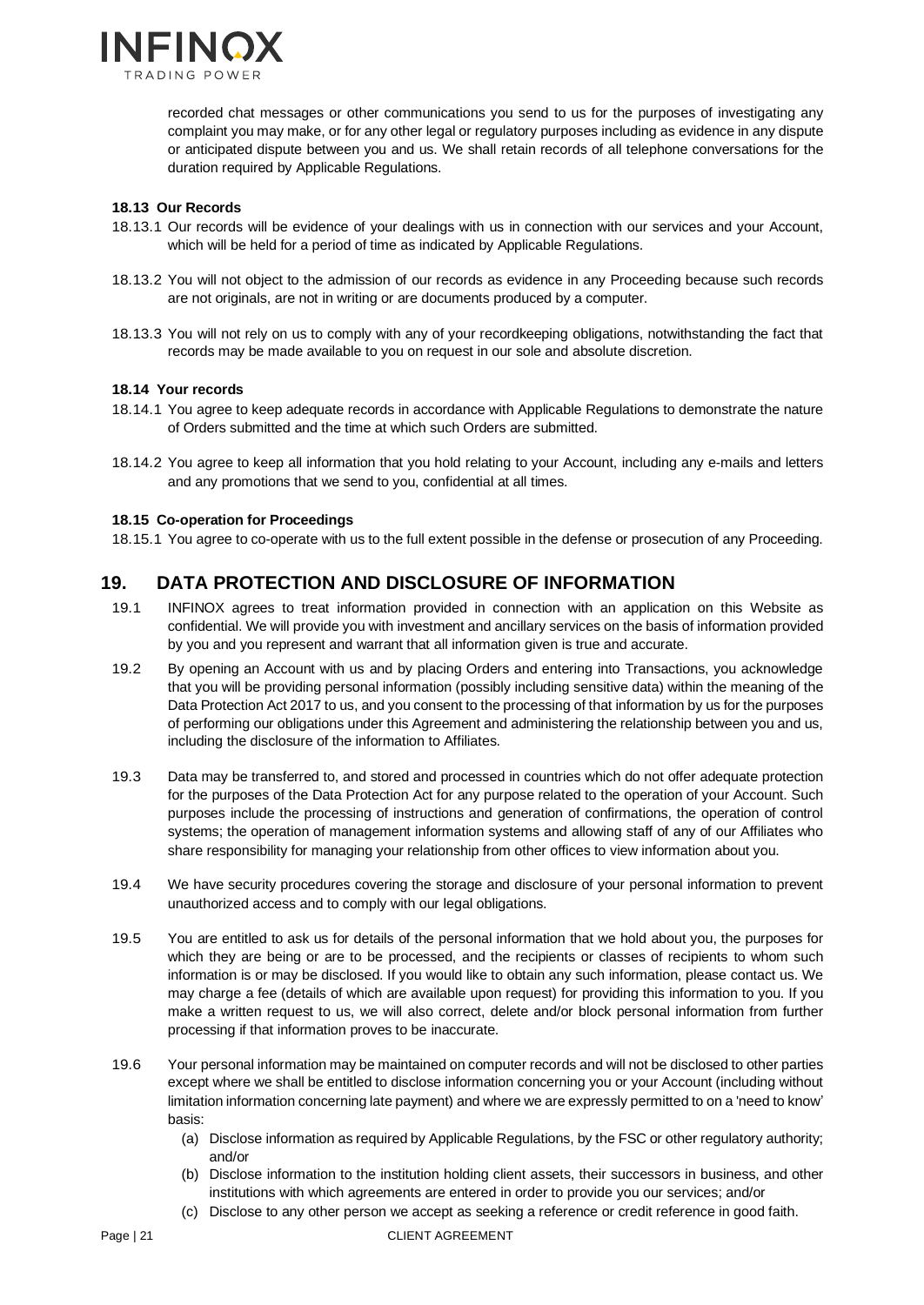

# <span id="page-22-0"></span>**20. USEFUL CONTACTS**

### **Client Support Department**

Email: [support@infinox.com](mailto:support@infinox.com)

Telephone[: 0-800-060-8744](tel:0-800-060-8744)

Address: The Cyberati Lounge, Ground Floor, The Catalyst, Silicon Avenue, 40 Cybercity, 72201 Ebène, Republic of Mauritius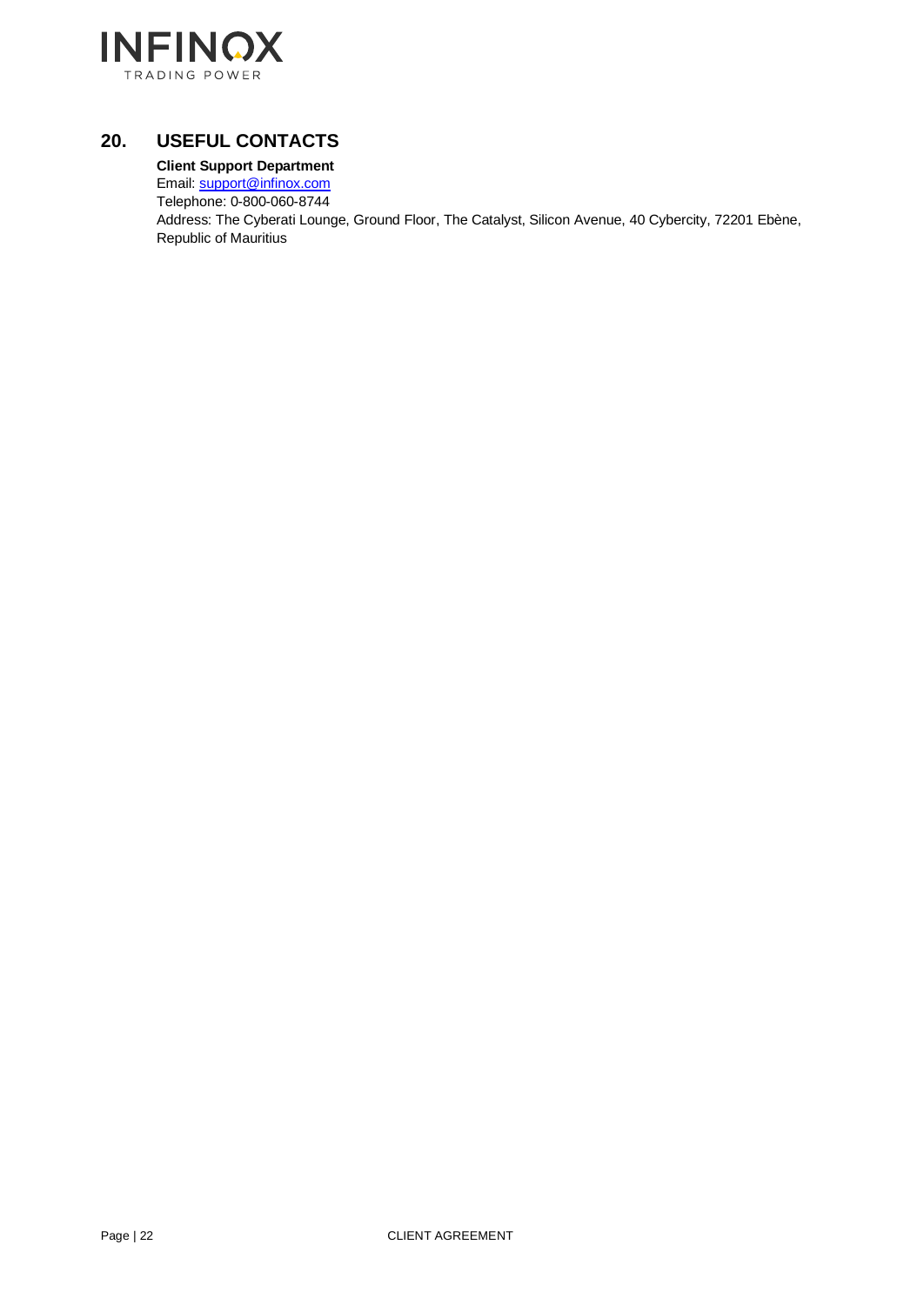

# <span id="page-23-0"></span>**21. Schedule 1: Definitions**

In this agreement the following words and phrases have thefollowing meanings:

#### **Access Codes**

Means the username and password, or any other credentials provided by us to you for accessing your Account and trading through our electronic systems, the security of which is your sole responsibility and the use of which and any damage caused by any act or omission is your sole responsibility.

#### **Account**

Means any account of yours opened with us for the purposes of executing Transactions with us in foreign exchange, Commodities, CFDs or other Financial Instruments.

#### **Account Base Currency**

Has the meaning set out in clause 11.2.

#### **Act**

Means the Mauritius Securities Act 2005.

#### **Affiliate**

Affiliate of any person means any other person directly or indirectly controlling or controlled by, or under direct or indirect commoncontrolwith,suchperson.Forpurposesofthisdefinition,"control"whenused with respect to any person means the power to direct the management and policies of suchperson, directly or indirectly, whether throughthe ownership of voting securities or otherwise, and the terms "controlling" and "controlled" have meanings correlative to the foregoing.

#### **Applicable Regulations**

Meansthe legislations and Rules set out in, and made under, the Actorany other Rules of a relevant regulatory authority or any other Rules of a relevant Market and all other applicable laws, rules and regulations as in force from time to time.

#### **Asset Class**

An asset class is a group of securities that exhibits similar characteristics, behaves similarly in the marketplace and is subject to the same laws and regulations. The traditional main asset classes are equities, or stocks; fixed income, or bonds; however, Derivatives such as Commodities, indices and currencies are also considered as Asset Classes.

#### **Authorized Person**

Any one or more person(s) appointed by you and has the required authority, in accordance with clauses 17.7 and 11.3.1 (d), to act and/or give instructions on your behalf in respect of the Agreement and the relevant Account(s).

#### **Business Day**

Means a day (other than a Saturday or Sunday) on which banks generally are open for business in Mauritius.

#### **Contracts for Difference or CFD**

Means a Transaction the purpose of which is to secure a profit or avoid a loss by referenceto fluctuations in the value or price of a Financial Instrument.

#### **Closing Date**

Means the date on which the close-out of an open Transaction is effective.

#### **Commission**

Means the commission, fees, charges or other remuneration in connection with a Transaction as disclosed and as notified to you from time to time.

#### **Commodity**

Means a commodity offered for trading by INFINOX.

#### **Contract Quantity**

Means the number or volume of Reference Asset units to which a Transaction (or Trade) relates.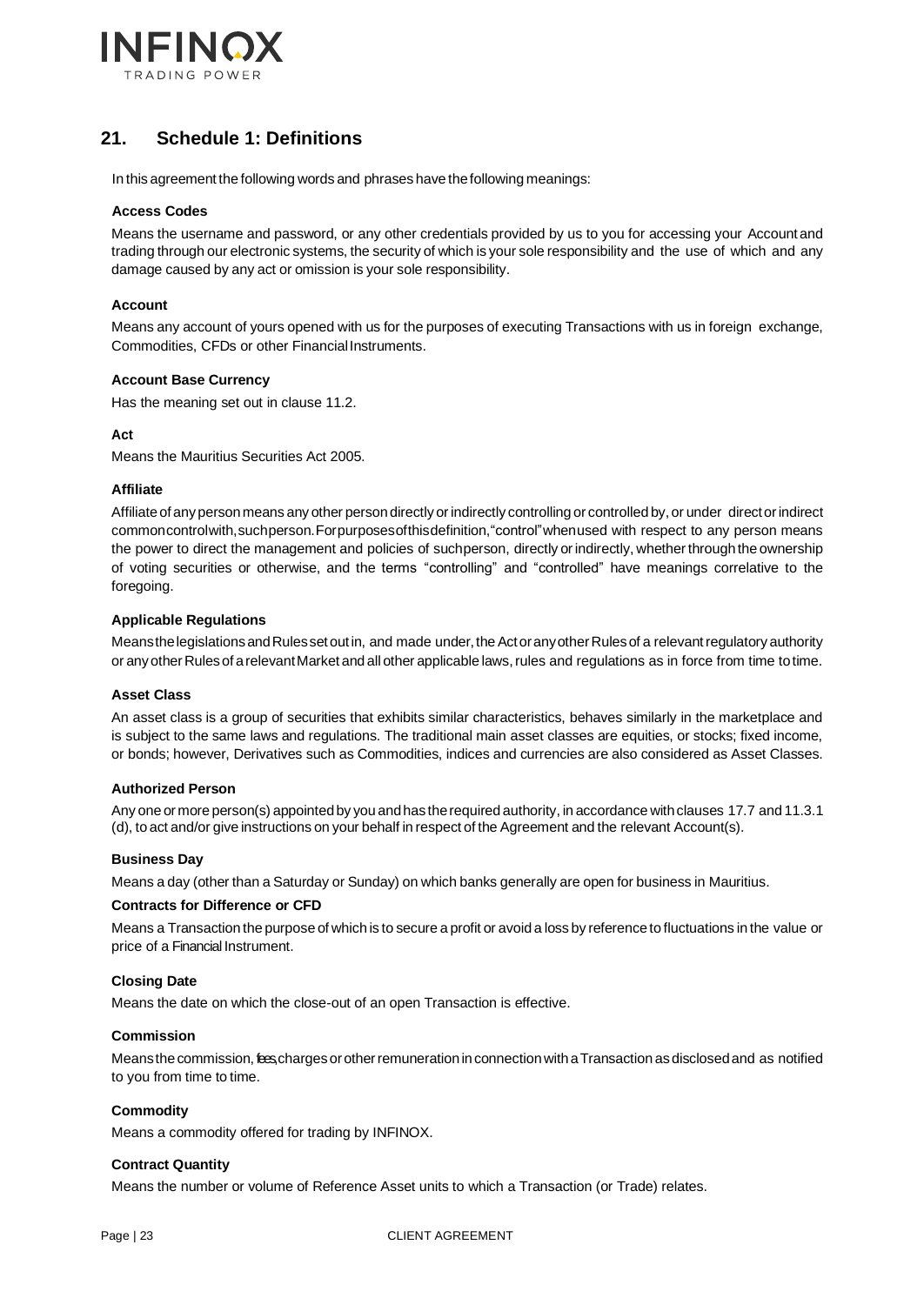

#### **Client Account Application**

Means the application and other forms supplied by INFINOX to open your Account.

#### **Derivative**

A derivative is a security with a price that is dependent upon or derived from one or more Underlying Assets. The derivative itself is a contract between two or more parties based upon the asset or assets. Its value is determined by fluctuations in the Underlying Asset. Underlying assets include stocks, bonds, Commodities, currencies andmarket indexes. In the case of INFINOX's trading platforms, all Derivatives are traded Over the Counter (OTC) i.e. off an exchange.

#### **Event of Default**

Event of Default means **(a) the initiation of proceedings or the appointment of an Insolvency Officer for your bankruptcy (if you are an individual) or for your winding-up or removal from the register of companies or for the appointment of an Insolvency Officer (if you are a company), or (in both cases) if you make an arrangement with your creditors or any other similar or analogous procedure is commenced in respect of you;** (b) you are an individual and you die or become of unsound mind; (c) you act in breach of any of your obligations under this Agreement; (d) any representation or warranty made by you under this Agreement and/or any information provided to us in connection with this Agreement is or becomes untrue or misleading; (e) any amount due to us is not paid in accordance with this Agreement; and (f) at any time and for any periods deemed reasonable by us where you are not contactable or you do not respond to any notice or correspondence from us.

#### **Exceptional Market Event**

The suspension, closure, liquidation, imposition of limits, special, or unusual terms, excessive movement, volatility or loss of liquidity in any relevant Market or Reference Asset, or where INFINOX reasonably anticipates any of the above circumstances are about to occur.

#### **Financial Instrument**

It is an investment of the type which includes but is not limited to options, futures, rolling spot forex and any other derivative contracts relating to securities, currencies, interest rates or yields, or other derivative instruments or financial indices.

#### **FSC**

Means the Financial Services Commission of Mauritius or any successor organization or authority for the time being responsible for theregulation of thefinancial services industry in Mauritius, which canbe contacted through its website: https://www.fscmauritius.org/en

#### **FSC Rules**

Means the Rules made by the FSC as in force from time to time.

#### **Insolvency Law**

Means, with respect to any person, any bankruptcy, insolvency, regulatory, supervisory or similar law (including any corporate or other law with potential application in the event of insolvency) applicable to such person.

#### **Insolvency Officer**

Means any trustee, receiver, liquidator, conservator, administrator, insolvency officer or other similar official appointed pursuant to an Insolvency Law.

#### **Last Dealing Time**

Means the last day and (as the context requires) time before which a Transaction may be dealt in, as notifiedtoyou, or otherwise the last day and (as the context requires) time on which a Reference Asset may be dealt in on the relevant Market.

#### **Liquidity Provider**

Means a bank or other financial institution that provides executable bid and offer prices in respect of the relevant Reference Assets on a continuous or regularbasis.

#### **Loss**

Means any loss, cost, claim, damages (whether compensatory, exemplary or punitive) or expenses, including fees and expenses of legal counsel.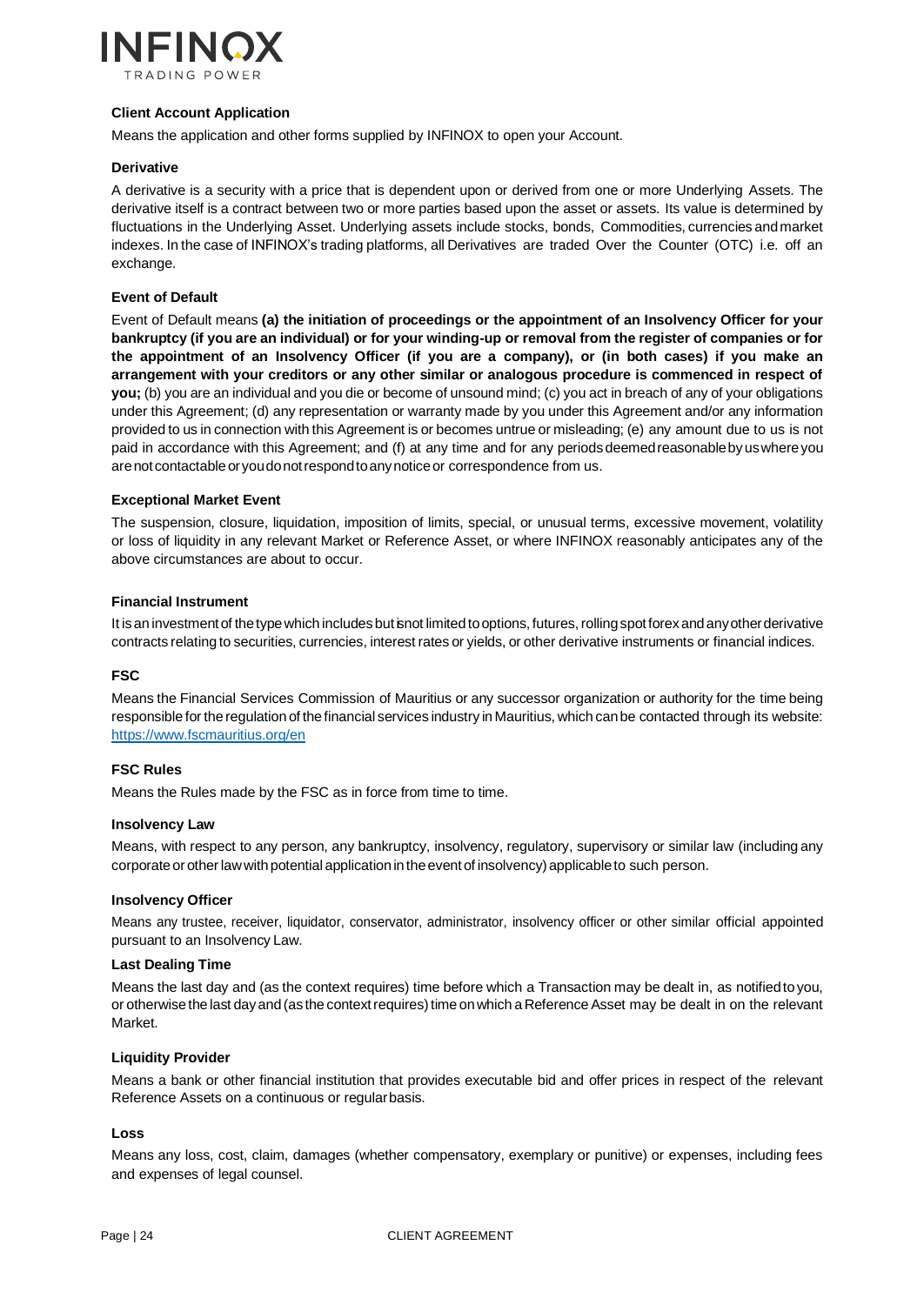

#### **Margin**

Means the required funds available in an Account for the purposes of opening and maintaining an Open Position;

#### **Margin Call**

Means a demand or request for funds or additional funds to bring your Account balance to Zero (0) or above and to prevent a potential future negative balance on a client's account due to Transactions under this Client Agreement.

#### **Market**

Means the relevant market where the Underlying Asset of a CFD is traded and includes a Multilateral Trading Facility.

#### **Market Abuse**

Has the meaning set out in clause 4.8.

#### **Multilateral Trading Facility (MTF)**

Means amultilateral system operated by an investment firm or a market operator, which brings together multiple thirdparty buying and selling interests in Financial Instruments – in the system and in accordance with non-discretionary rules – in a way that results in a contract.

#### **Opening Contract Value**

Means in respect of any Transaction, the Contract Quantity multiplied by the Opening Price.

#### **Open Position or Open Trade**

Means any long or short position or Trade that has not been closed or expired.

#### **Opening Price**

Means in respect of any Transaction, the price of the Reference Asset specified in an Order acceptance of which gives rise to that Transaction.

#### **Order**

Means a request to open or close a Transaction at a price quoted by INFINOX as appropriate.

#### **Potential Return**

This is an estimated return calculated by the Range Spreads Platform and there is no guarantee the potential return will be achieved. You can lose all the money you have invested. Only invest money you can afford to lose.

#### **Price Range**

The difference between the low and high prices for a security or index over a specific time period. Range defines the price spread for a defined period, such as a day or year, and indicates the security's price Volatility. The more volatile the security or index, the wider the range.

#### **Proceedings**

Means any suit, action or proceeding under or in connection with this Client Agreement or any Transaction, or arising out of any act or omission required or permitted under or in connection with this Client Agreement or any Transaction, in each case whether brought or commenced by either party or athird party.

#### **Range Spreads**

Meaning a CFD which can be entered into by purchasing Underlying Assets of Asset Classes on the Range Spreads Platform.

#### **Realized Loss**

Realized profit is profit or negative amount of funds that comes from a completed Trade (i.e. a Trade that hasbeenclosed orexpired).RealizedprofitisusuallyalreadydepositedintotheClient'sAccount and can be withdrawn from their Account to their bank account.

#### **Realized Profit**

Realized profit is profit or positive amount of funds that comes from a completed Trade (i.e. aTrade that hasbeenclosed orexpired).RealizedprofitisusuallyalreadydepositedintotheClient'sAccount and can be withdrawn from their Account to their bank account.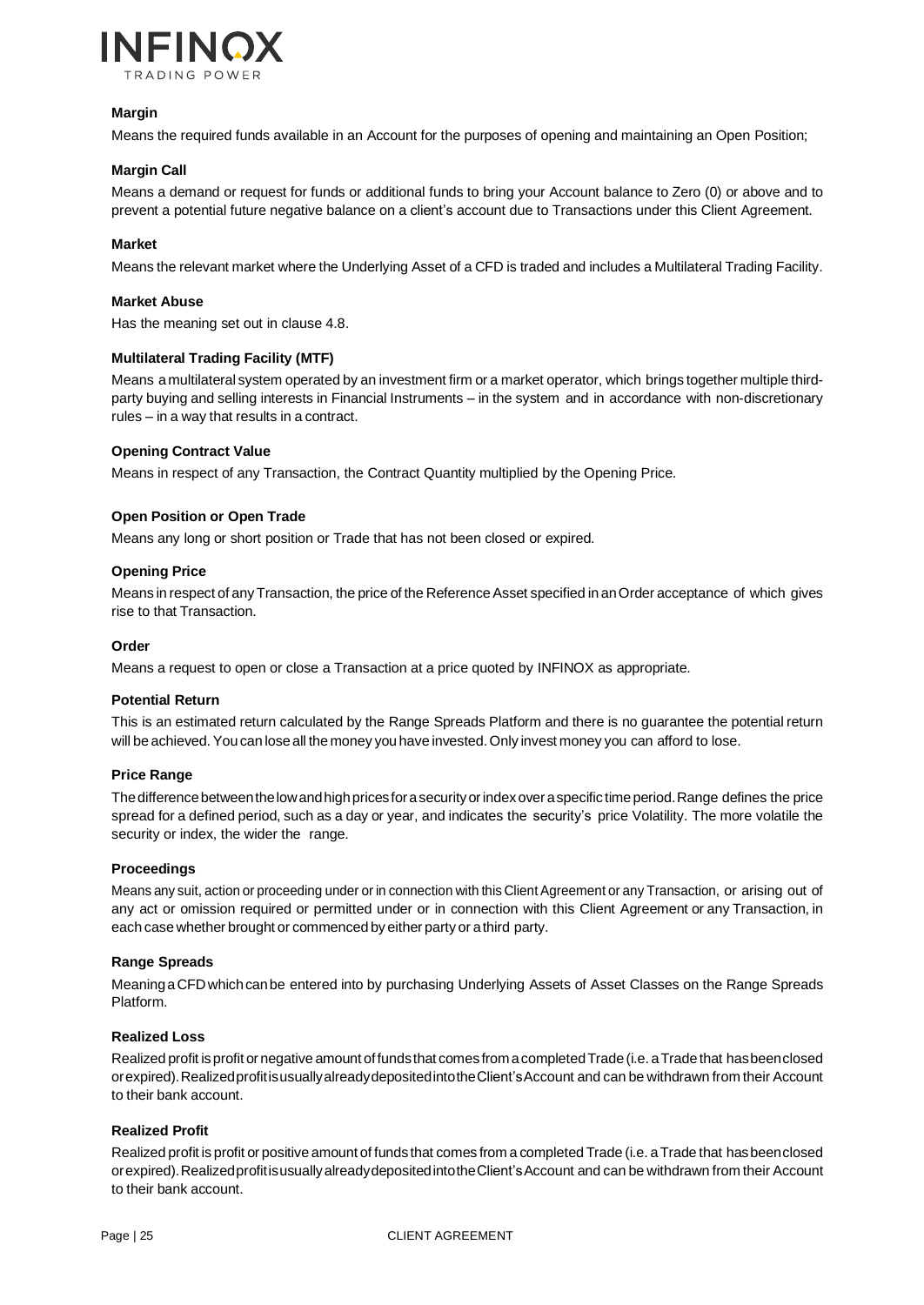

#### **Reference Asset**

Means property of any description or an index or other factor designated in a CFD to which reference is made to fluctuationsinthevalueorpriceforthepurposeofdeterminingprofitsorlossesundertheCFD.

#### **Reverse stock split**

Reverse stock split is usually used by companies with low share prices that would like to increase these prices to either gain morerespectability in the market or to prevent the company from being delisted or took over by another company.

#### **Risk Notice**

MeanstheGeneralRiskDisclosureNoticeprovidedatSchedule2 inrelationtotherisks associated with the Products and services provided under this Agreement.

#### **Rolling Spot Forex Contract Means either of the following:**

- a. a future, other than a future traded or expressed to be as traded on Market, where the property to be sold under the contract is foreign exchange or sterling; or
- b. a CFD where the profit is to be secured or loss avoided by reference to fluctuations in foreign exchange and in either casewherethecontract isenteredintoforthepurposesofspeculation.

#### **Rules**

Means articles, guidelines, practice notes, directions, rules, regulations, procedures and customs, as in force from time to time.

#### **Sentiment**

Sentiments are types of indices calculated based on the Prices of other Asset Classes namely currencies, indices and Commodities' price movements.

#### **Slippage**

Slippage means that the specific price requested by a client is not available when an order is presented forexecutionso theorderisexecutedascloseaspracticaltotheclient'srequestedpricewhichmay lead to positive Slippage or negative Slippage.

#### **Spread**

Means the difference between the lower and higher figures of a quoted two-way price for a Financial Instrument.

#### **Spread Betting**

Means abet on the difference between the opening and closing price of a contract, the financial value of which is derived by reference to fluctuations in the price of the Underlying Asset (which may include but is not limited to currency pair, shares, futures, metals, or indices).

#### **Stock dividend**

A stock dividend is a dividend payment made in the form of additional shares rather than a cash payout.

#### **Stock split**

Stock split is a decision by a company's board of directors to increase the number of shares that are outstanding by issuing more shares to current shareholders.

#### **Stop Limit Order**

Means an order placed on the Platform that combines the features of a [Stop](http://www.investopedia.com/terms/s/stoporder.asp) [Order](http://www.investopedia.com/terms/s/stoporder.asp) with those of a Limit order. A Stoplimit order will be executed at a specified price, or better, after a given Stop price has been reached. Once the Stop price is reached, the Stop-limit order becomes a limit order to buy or sell at the limit price or better.

#### **Stop Loss Order**

Stop Loss Order means an instruction to deal in a particular Market if our price in that Market becomes less favourable to you. These orders are commonly used to provide some risk management but are not guaranteed.

#### **Trading Platforms or Platforms or Trading Systems**

Means INFINOX's platforms for online trading including Range Spreads and Range Leverage, or the MetaTrader online trading system or any other electronic trading system through which a client may electronically send to INFINOX information including prices, bids, offers and executions, as such system may exist from time to time,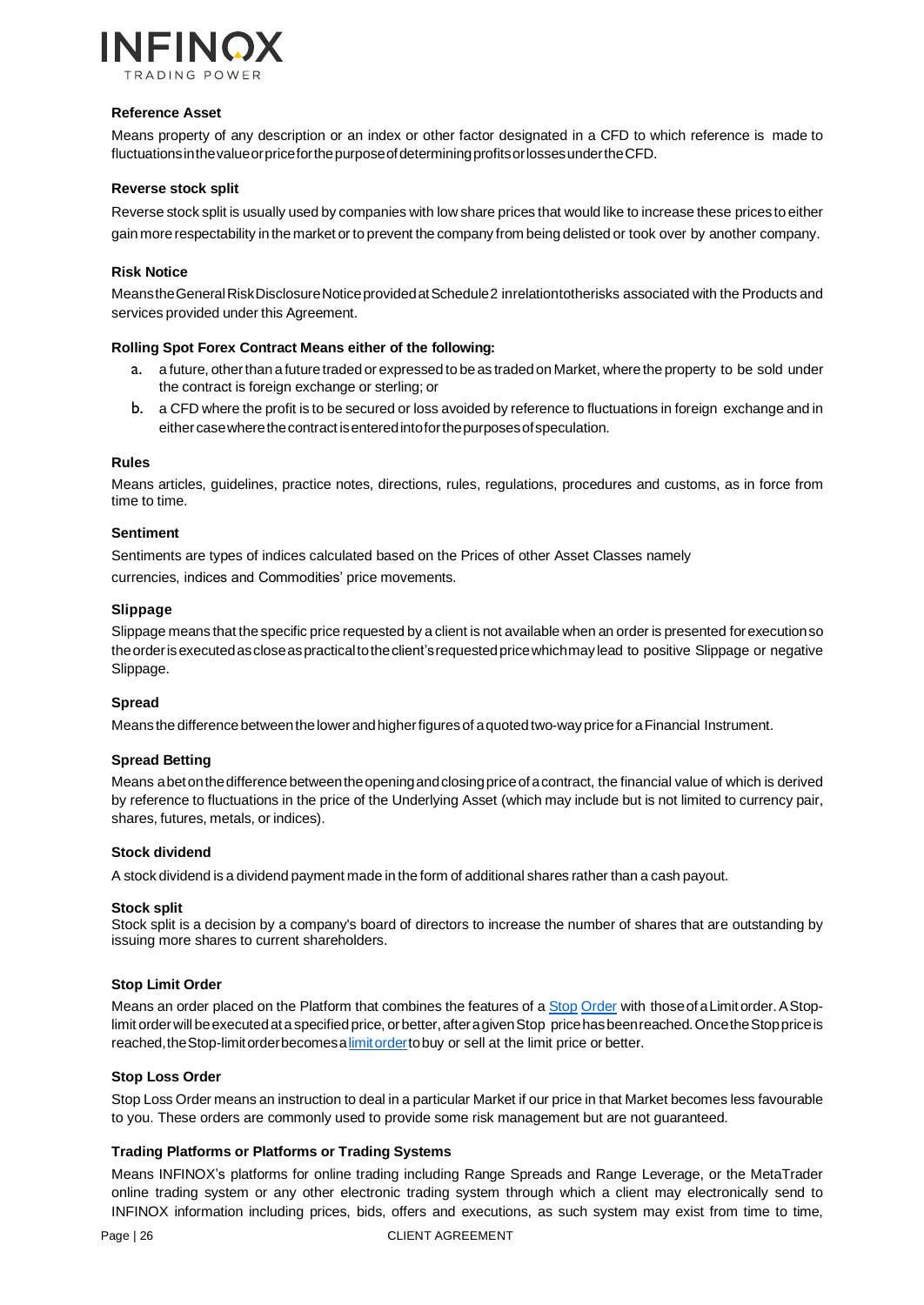

including without limitation, any hardware, software and/or communications link furnished by INFINOX from time to time.

#### **Transaction or Trade**

Means a transaction in a CFD, Spread Bet, Range Spreads, Range Leverage, or Rolling Spot Forex Contract or any other contractual arrangement entered into between you and us including any transaction liable to Margin, unless otherwise stated.

#### **Underlying Asset**

An Underlying Asset is the Financial Instrument on which a Derivative's price is based.

#### **Value Date**

The day that a currency, Commodity or other product would be physically delivered (or payable) if INFINOX Limited did not automatically roll over client positions at the end of each Business Day.

#### **Volatility**

Volatility refers to the amount of uncertainty or risk about the size of changes in a security's value. A higher volatility means that a security's value can potentially be spread out over a larger range of values. This means that the price of the security can change dramatically over a short time period in either direction. A lower volatility means that a security's value does not fluctuate dramatically, but changes in value at a steady pace over a period of time. Forex, CFDs, Spread Bets and currency Options are all exposed to volatility risk and are complex, high risk investments. Losses can exceed deposits.

**Website Means**

[www.infinox.com](http://www.infinox.com/)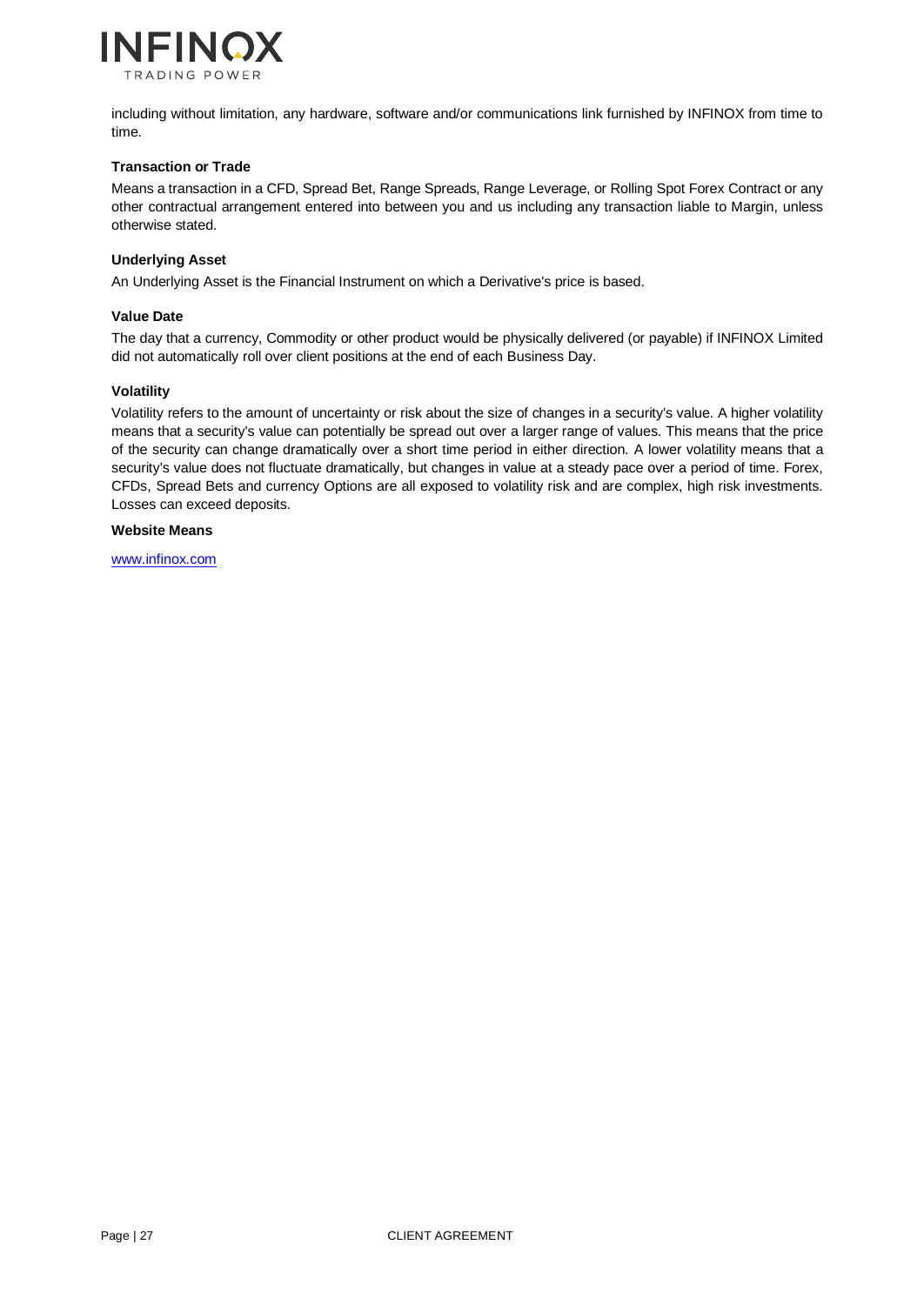

# <span id="page-28-0"></span>**22. Schedule 2: General Risk Disclosure Notice**

#### **For Complex Products (Forex and CFD Products)**

#### **1. Scope of Notice**

The General Risk Disclosure Notice ("the Notice") is provided to you on the basis that you are proposing to trade on INFINOX's trading Platforms in CFDs and Forex, which are leveraged products, incur a high level of risk and can result in the loss of all your invested capital.

It should be noted that the Notice does not contain all the risks and aspects involved in trading Forex and CFDs; therefore, you need to ensure that your decision is made on an informed basis taking into consideration the following points below.

#### **2. General Risk Warning Notice.**

Forex and CFDs are leveraged derivative products, which are "complex" products. Complex products are Financial Instruments with structures that make the risks and likelihood of return more difficult to understand, including Platforms giving access to complex products, are also likely to be considered complex. A complex Financial Instrument requires a greater level of experience and knowledge of the underlying risks involved. This includes derivative instruments such as Forex and CFDs.

You should have sufficient knowledge and experience in trading such leveraged derivative products. You should not trade in leveraged derivatives unless you understand the risky nature of the contract you are entering into and the extent of your exposure to risk.

You should also be satisfied that the contract is suitable for you in the light of your personal circumstances and financial position. You should not invest money you cannot afford to lose.

Before deciding to participate in the Forex or CFD Market, you should carefully consider your investment objectives, level of experience and risk appetite. You should seek independent professional financial advice if you are in any doubt.

When trading in Forex and CFDs there is considerable exposure to risk in any off- exchange foreign exchange transaction, including, but not limited to, Leverage risk, credit risk, Market volatility, weekend, holiday and overnight risk, exchange risk and abnormal Market conditions that may substantially affect the price, or liquidity of a currency or currency pair.

#### **3. Leverage Risk**

Unlike traditional trading, trading forex and CFDs means that you are able to trade the Markets by paying only a small percentage of the total trade value when opening a position referred toas "Margin".

DuetotheleveragednatureofForexandCFDproducts,anysmallMarketmovementcanleadto aproportionally much larger movement in value of your position, which can work against you as well as for you and you could lose all or more than your initial Margin.

As the possibility exists that you could sustain a total loss of or more than your initial margined funds and that the Margin on all open positions must be maintained at the required level in order tokeepanypositionopens, youmayberequiredtodepositadditionalfundstomaintainyouropen position.

If a position moves against you and reduces your balance so that you are below the required Margin level on a particular trade, you will be subject to a "Margin Call" and will have to pay additional money into your account to keep the position open. If you fail to meet any Margin requirements, your position may be liquidated,andyouwillberesponsibleforanyresultinglosses.

To manage exposure, you can employ risk-management strategies such as 'stop-loss' or 'limit' orders, however you must know that such strategies are not guaranteed. It is your responsibility to monitor your account and ensure that the required Margin is available on your account at all times.

INFINOX may provide leverage ratios dependent on the level of experience of clients. It should be noted that leverage restrictions may apply to certain Products, Platforms and/or jurisdictions, as indicated on the official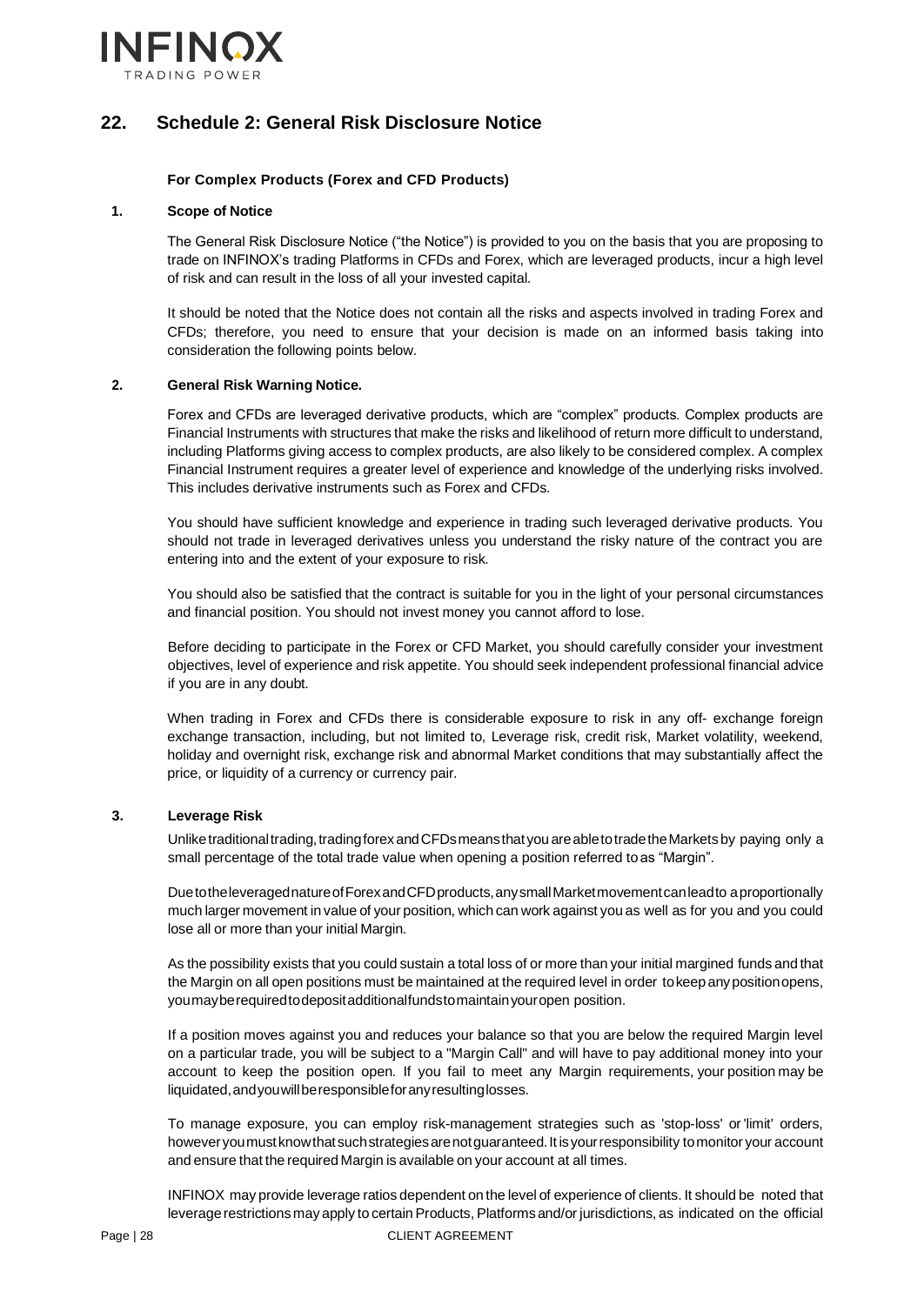

#### website of INFINOX.

It should be noted that INFINOX may monitor the leverage applied to client's positions, at all times; INFINOX reserves the right to decrease the leverage depending on the client's trade volume.

There may be specific maximum leverage limits and/or Margin requirements on certain Financial Instruments that are available for trading on our Platforms. For more information, please visit our Website: [www.infinox.com](http://www.infinox.com/)

#### **4. Margin requirement**

You need to ensure that you have sufficient Margin on your Account, at all times, in order to maintain an open position. In addition, you need to continuously monitor any open positions in order to avoid positions being closed due to the unavailability of funds; it should be noted that INFINOX is not responsible for notifying clients for any such instances.

If the circumstance arises that the Margin on your account falls below 50% (fifty percent) of the account equity, you should consider either closing positions or sending in additional funds to cover your positions. If you do fail to meet the Margin requirements and your account equity reaches 20% (twenty percent) of your required Margin, INFINOX has the discretion to automatically close the position with the biggest loss or if all positions are in profit, the smallest profit (referred to as "Stop-Out") at Market price until your equity is above the 20% (twenty percent) minimum. This is a risk-mitigating mechanism employed by INFINOX to attempt to stop your account from falling into a negative balance. However, please note we do not guarantee that your account will not fall into a negative balance, particularly in adverse Market conditions. INFINOX holds the right to auto close positions once your equity reaches 100% of your required margin and the right to start margin call at 120%.

#### **5. Credit Risk**

When trading CFDs the client is effectively entering into an off-exchange or over-the-counter ("OTC") transaction, this implies that any position opened with INFINOX cannot be closed with any other entity.

OTC transactions may involve greater risk compared to transactions occurring on regulated markets, for example traditional exchanges; this is due to the fact that in OTC transactions there is no central counterparty and either party to the transaction bears certain credit risk (or risk of default).

#### **6. Abnormal Market conditions**

Under abnormal Market conditions, Forex and CFD prices may fluctuate rapidly to reflect unforeseeable events that cannot be controlled either by INFINOX or the client. As a result, INFINOX may be unable to execute the client's instructions at the declared price and a 'stop loss' instruction cannot guarantee to limit the losses at the set 'Stop Loss', this can lead to 'Slippage'. This may occur for example during the following scenarios:

- During or when the Market opens; and/or
- During news times; and/or
- During times of Market volatility, for example political uncertainty, where prices may move significantly up or down and away from declared price; and/ or
- If there is insufficient liquidity in the Market for the execution of the specific volume at the declared price.

CFD prices are influenced by, amongst other things, implementation of governmental, agricultural, commercial or trade programs and policies, national, international socioeconomic and political events.

#### **7. Trading Platform conditions**

The client accepts that the only reliable source of price related information is the price quotes represented on the real/ live server; this service may be disrupted and as a result price related information may not reach the client.

There are risks associated with utilizing an internet-based trading system including, but not limited to, the failure of hardware, software, and Internet connection. Since INFINOX does not control signal power, its reception or routing via Internet, configuration of your equipment or reliability of its connection, INFINOX will not be responsible for communication failures, distortions or delays when trading via the Internet.

INFINOX is not responsible for communication failures or delays when trading via the Internet. INFINOX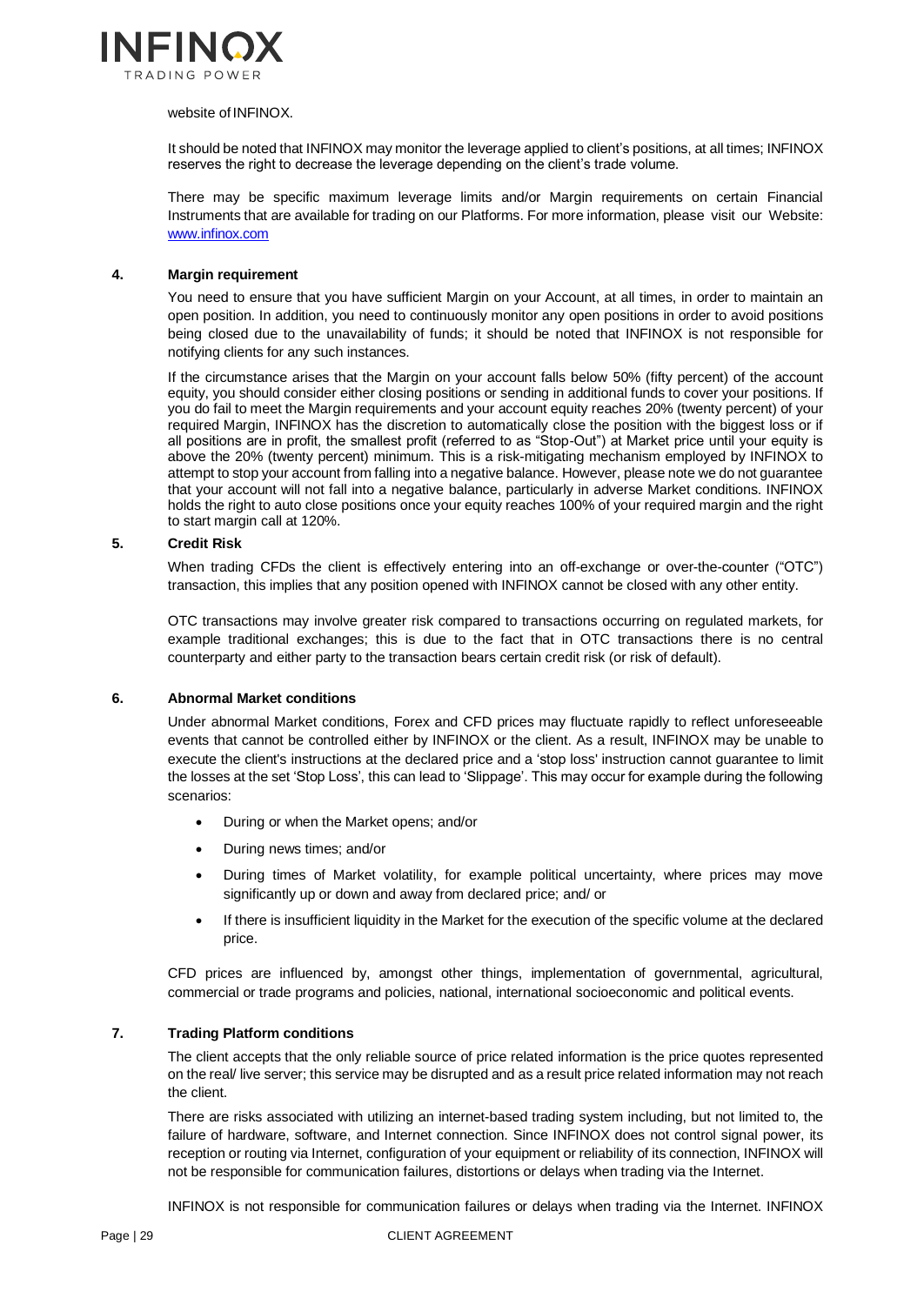

employs back-up systems and contingency plans to minimize the possibility of system failure, and trading via telephone is available only in the event of system failure.

#### **8. Product descriptions and associated risks**

At any one time, not all of the products below will be available for trading purposes. INFINOX reserves the right to remove the offering of any of the following products from the trading Platforms without prior notice.

#### • **Rolling Spot Forex**

Rolling spot Forex is both a future where the underlying instrument being traded is foreign exchange or sterling or it is a contract for difference where the profit is secured or a loss is avoided through fluctuations in foreign exchange rates and in either case the contract is entered into for speculative purposes. A rolling spot forex contract can be 'rolled' indefinitely and no currency may be actually delivered until the position is closed. This exposes both parties to fluctuations in the underlying currencies.

#### • **Spread Bet**

Spread betting is a type of trading that involves taking a bet on the price movement of a security. You would generally be quoted two prices, the bid and offer price (also called the spread), and you bet whether the price of the underlying stock will be lower than the bid or higher than the offer. You will never own the underlying stock in spread betting, as you are simply speculating on the price movement of the stock.

#### • **Currency or Forex options**

Currency or Forex options are derivative financial instrument that gives the right but not the obligation to buy or sell a specific currency, at a specified exchange rate on or before a specific date. You must also realize that when buying options means you could lose the entire option investment should the option expire worthless.

#### • **Contracts for Difference (CFD)**

A CFD is an agreement to exchange the difference between the opening and closing value of a contract when closed. Rather than buying or selling the underlying instrument on which your contract is based, you simply place a trade on our trading Platform. The price of your CFD will then replicate the price of the underlying asset (without actually owning the underlying product) giving you a profit (or a loss) as the price of the underlying moves, so that the amount of any profit or loss made on a CFD will be equal to the difference between the price of the underlying instrument when the CFD is opened and the price of the underlying instrument when the CFD is closed, multiplied by the number of underlying instruments to which the CFD relates.

CFDs are a way of trading on the upward or downward price movements of traditional financial markets without buying or selling the underlying asset directly. The potential losses associated with the price movements can exceed the total value of the initial margin (and any additional margin funds) you have deposited with us, and you may be obliged to close your positions at the worst possible time.

CFDs are contracts that can be entered into in relation to Commodities or the FTSE-100 index or any other index or share, as well as currency. Investing in a CFD carries risks similar to investing in a future or an option and you should be aware of these. Transactions in CFDs may also involve a contingent liability and you should be aware of the implications of this as set out below.

All these products are types of leveraged derivatives that are used for speculative or hedging investment purposes. Transactions in these products may also have a contingent liability and you should be aware of the implications of this as set out below.

In addition to the General Risk Disclosure Notice contained in this Agreement, you should be aware that margined currency trading is one of the riskiest forms of investment available in the financial Markets and is only suitable for sophisticated individuals and institutions. Given the possibility of losing an entire investment, speculation in the foreign exchange Market should only be conducted with risk capital funds that if lost will not significantly affect your personal or institution's financial wellbeing.

If you have pursued only conservative forms of investment in the past, you may wish to study currency trading further before continuing an investment of this nature.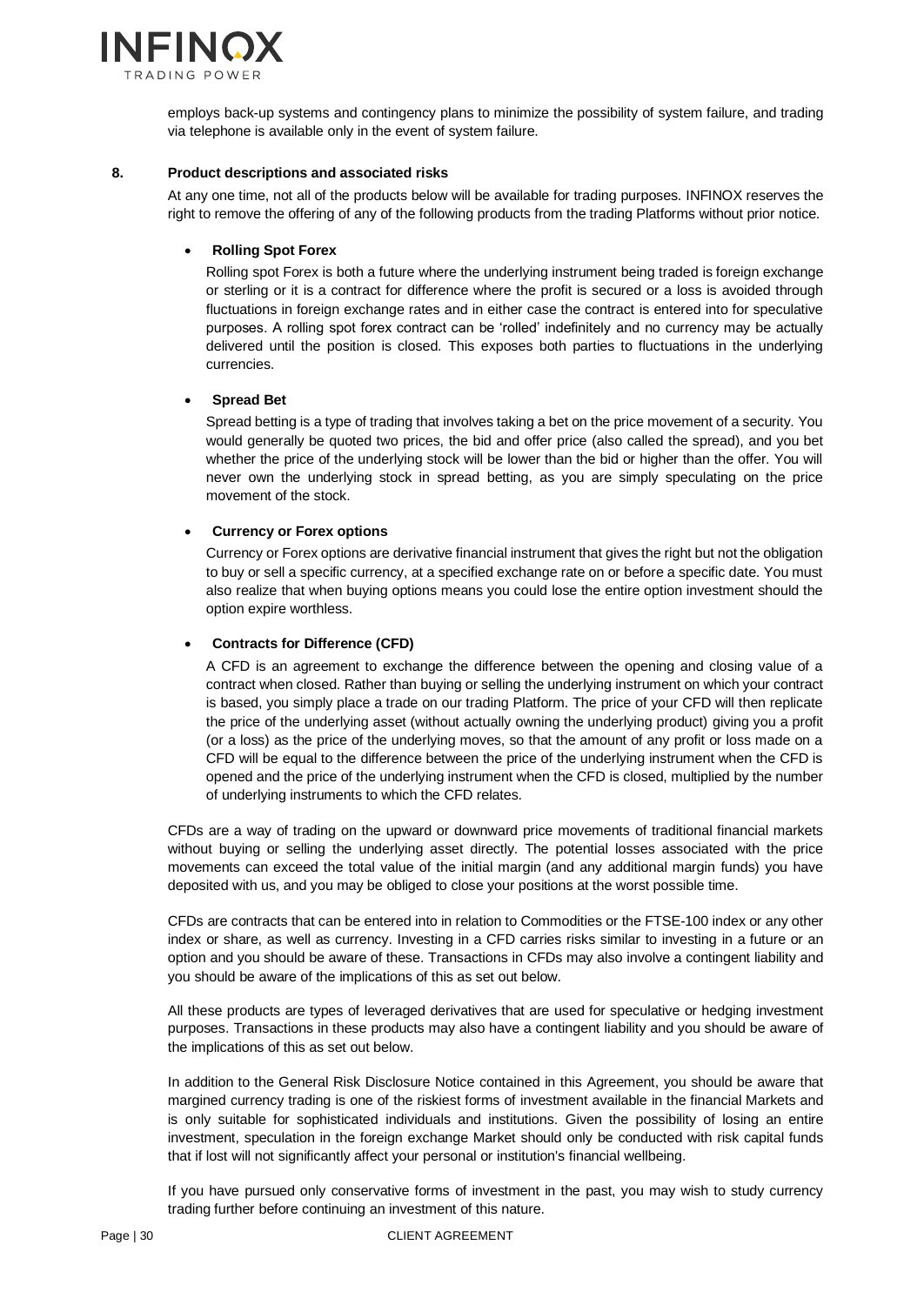

If you wish to continue with your investment, you acknowledge that the funds you intend to invest is money you can afford to lose and the potential loss of all or more than your investment will not jeopardize your style of living nor will it detract from your future retirement program.

Additionally, you fully understand the nature and risks of trading spot Forex, currency options, CFDs or spread betting investments, and your obligations to others will not be neglected should you suffer financial losses.

#### **9. Foreign Markets**

Foreign Markets involve different risks from Markets. In some cases risks will be greater. The potential for profit or loss from transactions on foreign Markets or in foreign currency will be affected by fluctuations in foreign exchange rates. Such enhanced risks include the risks of political or economic policy charges in a foreign media, which may substantially and permanently alter the conditions terms, Marketability or price of a foreign currency.

#### **10. Risk mitigating orders or strategies**

The placing of certain orders (e.g. "Stop Loss" or "Stop Limits" orders) that are intended to limit losses to certain amounts, are not guaranteed. Such strategies may not always be affected because Market conditions or technological limitations may make it impossible to execute such orders.

#### **11. Prices**

The prices quoted may not necessarily reflect the broader Market. We will select closing prices to be used in determining Margin requirements and in periodically marking to Market the positions in Client accounts. Although we expect that these prices will be reasonably related to those available on what is known as the interbank Market, prices we use may vary from those available to banks and other participants in the interbank Market. Consequently, we may exercise considerable discretion in setting Margin requirements and collecting Margin funds.

#### **12. Weekend risk**

Various situations, developments or events may arise over a weekend when currency, Commodity and other Markets generally close for trading, that may cause the Markets to open at a significantly different price from where they closed on Friday afternoon. Our Clients will not be able to use the electronic communication systems to place or change orders over the weekend and at other times when the Markets are generally closed. There is a substantial risk that stop-loss orders, which are not guaranteed, applied to manage the risk to open positions held over the weekend will be executed at levels significantly worse than their specified price and you may be liable for making good any losses, even if they are unforeseen.

#### **13. Electronic trading**

The use of electronic trading systems, Platforms and communication networks to facilitate trades. Clients who trade are exposed to risks associated with the system or Platform including the failure of hardware and software system or network down timed access or connection failures.

#### **14. Contingent liability transactions**

Such transactions are margined, require you to make a series of payments against the purchase price, instead of paying the whole purchase price immediately. You may sustain a total loss of the Margin you deposit with your dealer to establish or maintain a position. If the Market moves against you, you may be called upon to pay substantial additional Margin at short notice to maintain the position. If you fail to do so within the time required, your position may be liquidated at a loss and you will be liable for any resulting deficit. Even if the transaction is not margined, it may still carry an obligation to make further payments in certain circumstances over and above any amount paid when you entered into the contract. Contingent liability transactions, which are not traded on or under the rules of a recognized or designated investment exchange, may expose you to substantially greater risks.

#### **15. Collateral**

If you deposit collateral as security, you should ascertain how your collateral will be dealt with. Deposited collateral may lose its identity as your property once dealings on your behalf are undertaken. Even if your dealings should ultimately prove profitable, you may not get back the same assets, which you deposited and may have to accept payment in cash.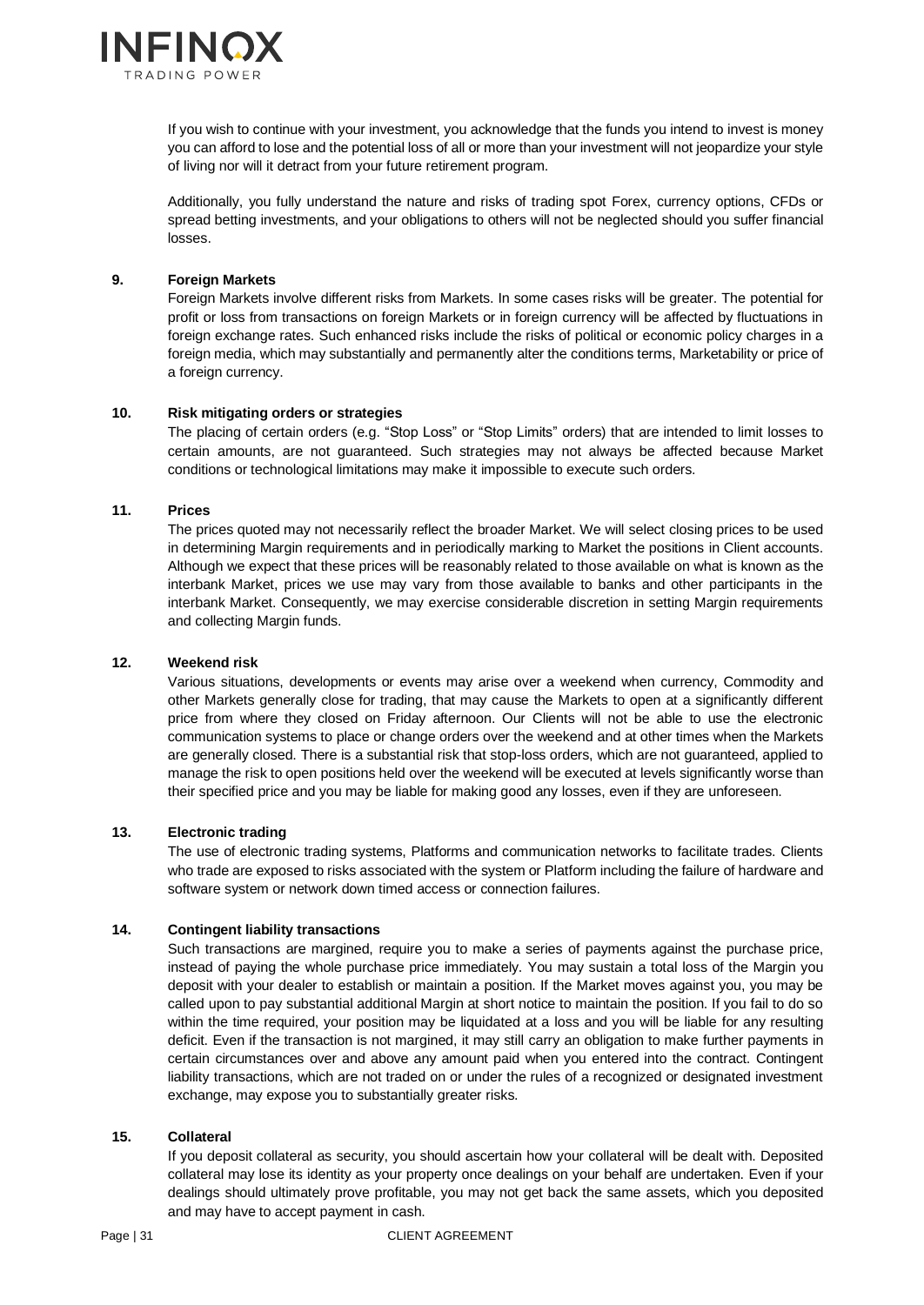

#### **16. Commissions**

Before you begin to trade, you should obtain details of all Commissions and other charges for which you will be liable from the INFINOX Website or enquire at [support@infinox.com. I](mailto:support@infinox.com.)f any charges are not expressed in money terms (but, for example, as a dealing spread), you should obtain a clear written explanation, including appropriate examples, to establish what such charges are likely to mean in specific money terms.

#### **17. Insolvency**

Any insolvency or default may lead to positions being liquidated or closed out without your consent. In certain circumstances, you may not get back the actual assets, which you lodged as collateral and you may have to accept any available payment in cash.

You should only engage in CFD or Rolling Spot Forex trading if you are prepared to accept a high degree of risk and in particular the risks outlined in the above. You must be prepared to sustain the total loss of all amounts you may have deposited with your firm as well as any losses, charges (such as interest) and any other amounts (such as costs) we incur in recovering payment from you.

#### **18. General**

If you are in any doubt whatsoever about any aspect of the risks involved in the financial instruments noted in this General Risk Disclosure Notice, then we strongly recommend that you seek independent professional help or advice before continuing as your trading strategy may not be suitable or appropriate for you.

Margin trading is not necessarily designed to replace existing or traditional methods of investing and is therefore not suited to everyone so you must ensure that you fully understand the risks before taking up your trading strategy.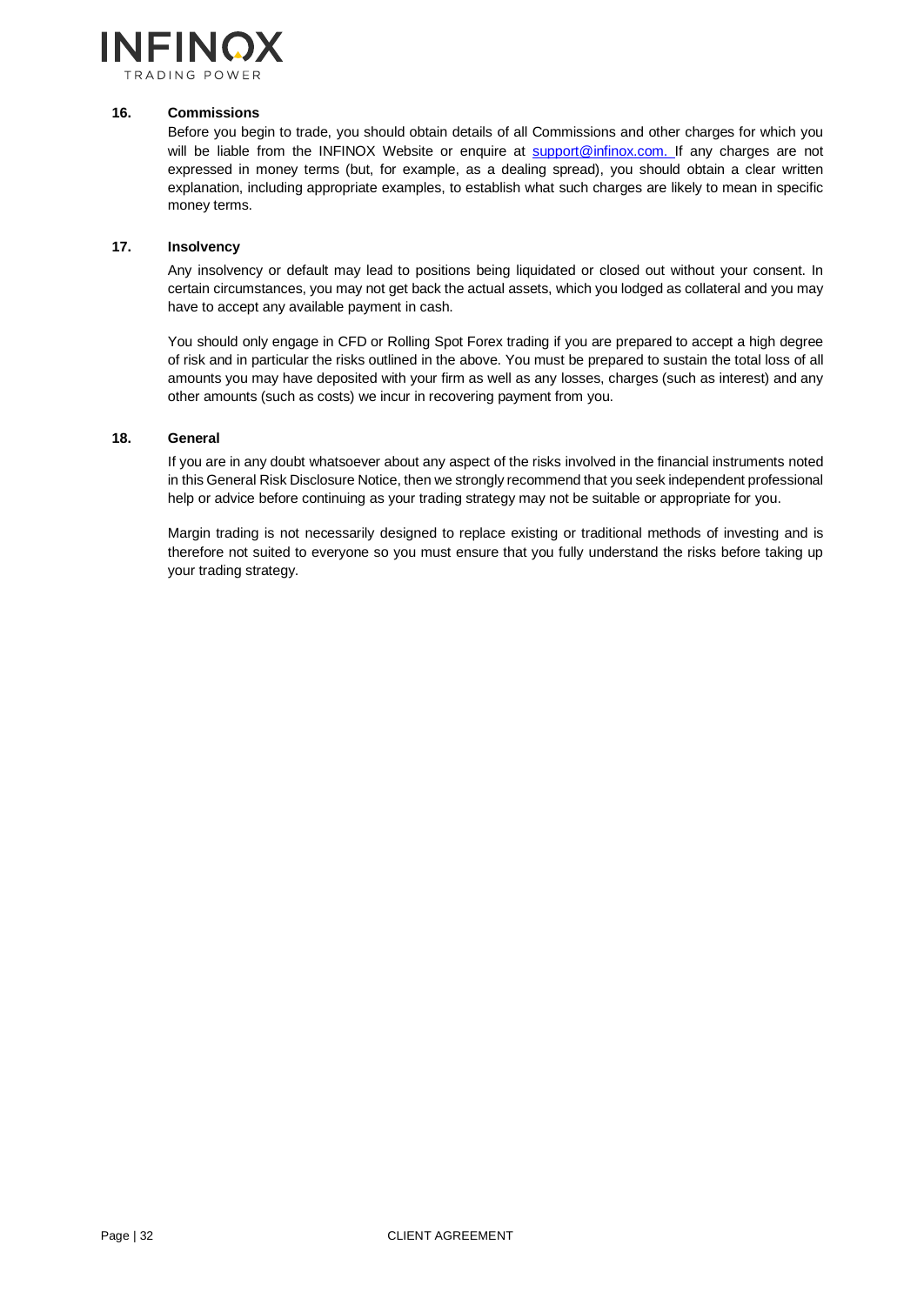

# <span id="page-33-0"></span>**23. Schedule 3: Product Terms for Range Spreads**

When trading Range Spreads, which are Contract for Differences, you can achieve a profit or a loss. Due to the high risk nature of Range Spreads, you can also lose all the money you have deposited. You should only trade with money that you can afford to lose. You should ensure you have sufficient knowledge and experience to understand the risks involved in trading CFDs and seek independent professional financial advice if in any doubt.

This Schedule 3 sets out Terms that apply specifically to Range Spreads on any Account, including those in relation to Trades, prices, rejected Trades, profit and loss, withdrawals and cancellations of Trades, pricing errors and trading hours.

#### **1. Range Spreads Contracts**

A Range Spreads constitute a Contract for difference investment.

By entering into a Range Spreads, you can speculate on whether the Market price of an Underlying Asset of an Asset Class will rise or fall, which are available to Trade on the Range Spreads Platform and will be within a Price Range during a specific time period.

The Asset Classes available on the Range Spreads Platform are Forex, Commodities, indices and Sentiments and are subject to change at no notice.

#### **2. Placing Range Spreads Trades**

As a result of Price fluctuations in Underlying Assets of Asset Classes on the Range Spreads Platform over a specified time period, when placing Range Spreads Trades on such Underlying Assets on the Range Spreads Platform, there is no guarantee you will achieve a Potential Return on your Range Spreads.

Clients may place Trades on certain Underlying Assets of Asset Classes through the Range Spreads Platform based on actual Market performance consisting of a finite number of Trade prices. A Range Spreads will be accepted and be entered into when the Trade is executed by our Range Spreads Platform. Our Range Spreads Platform will record all your Trade executions and you can access the relevant information of your executed Trades on the Trade history section of the Range Spreads Platform.

To place a Trade, you are required to establish your Trade specifications on the Range Spreads Platform; the following Trade specification should be established by you; the Asset Class, the Underlying Asset, the investment amount, set a time period in the future from the start time to the expiry time, a maximum Price and a minimum Price – whereupon, during normal trading hours as set out by us from time to time, your trade may provide a Potential Return from zero up to a maximum Potential Return as set out on the Range Spreads Platform when you place your Trade.

When a Trade is placed on the Range Spreads Platform and a Range Spreads is successfully opened, the cost of the Trade will immediately become payable and a corresponding change will be made to the funds available in your relevant Range Spreads Account.

To open a Range Spreads on the Range Spreads Platform, you may open a Range Spreads at the Price quoted by the Platform, at the time of such Trade, you may specify an expiry time at which the resulting Open Position shall be closed with no further intervention by you, unless sold by you prior to the expiry time.

Range Spreads open Trades or Open Positions cannot be transferred to other Range Spreads providers or their Platforms. For full details about our Order Execution Policy, please visit our Website.

#### **3. Rejection of Trades**

You should be aware that placing a Trade for a Range Spreads does not guarantee that a Range Spreads will be entered into. We cannot guarantee the execution of your Range Spreads in particular during extreme Market conditions or circumstances that are out of our control, which can result in the rejection of your Range Spreads.

Where Trades are placed to enter into a Range Spreads, outside trading hours of the Range Spreads Platform, Trades will be rejected.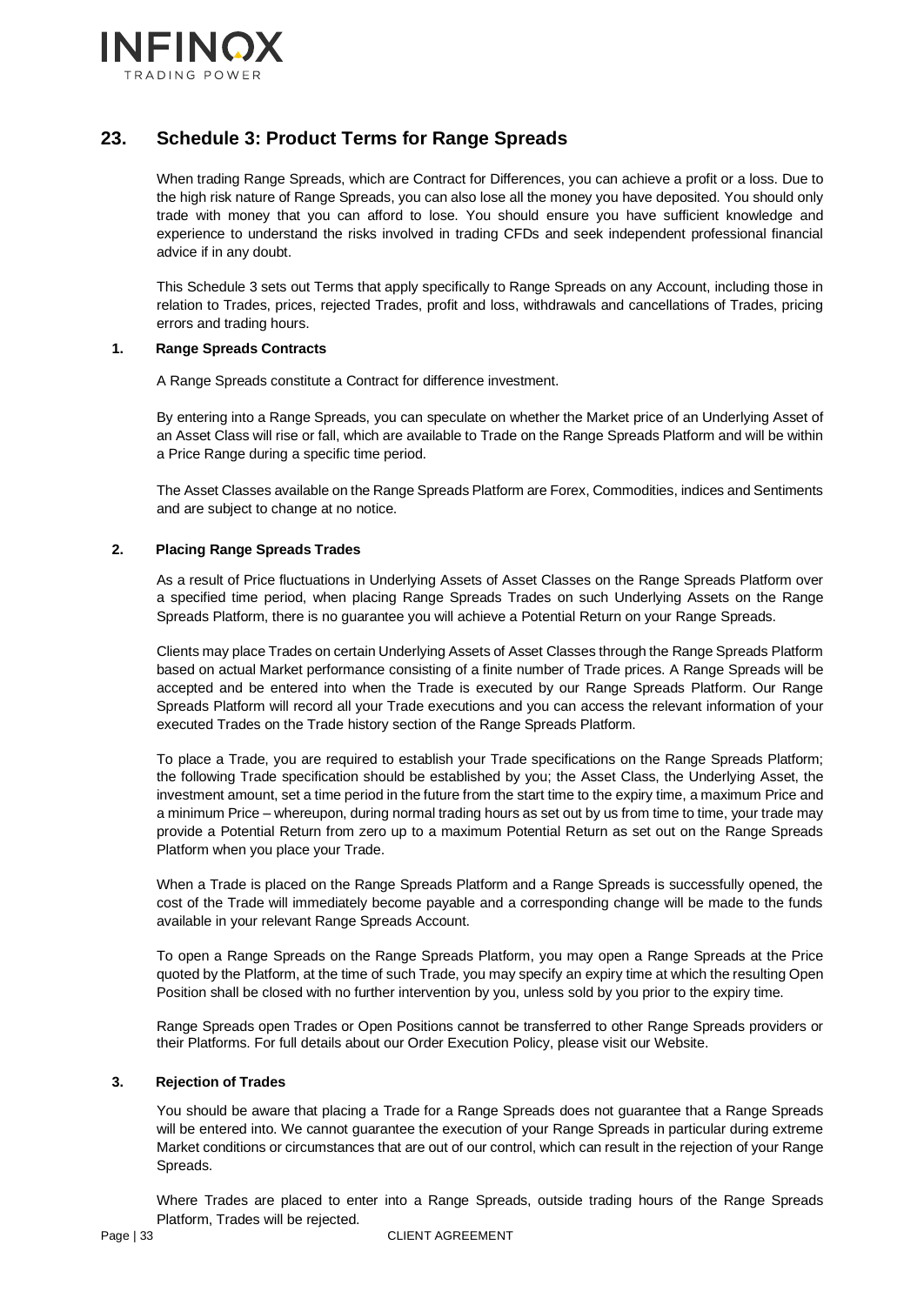

If you have not deposited sufficient funds onto the Range Spreads Platform and the amount of your funds is lower than the cost of your desired Trade, the Range Spreads will not be entered into and will be rejected.

#### **4. Profit or Loss**

If the Underlying Asset's Price is below the maximum Potential Price and above the minimum Potential Price (referred to as "In the Range"), during the time period from start time to expiry time (referred to as "During the Range"), which together are referred to as the "Boundaries", a Potential Return can be achieved.

The amount of your Potential Return on your Range Spreads can be calculated as follows:

#### *Potential Return=*

The number of available Prices both "In the Range" X the number of Prices "During the Range" divided by the total number of Prices "During the Range"

You should be aware that the Potential Return is an estimate and there is no guarantee that a Potential Return can be achieved. You should understand the risks involved in trading CFDs which are high risk complex products and only invest money you can afford to lose.

If there are no available prices in the Boundaries of the Range Spreads Platform and prices are only available outside the Boundaries, a Potential Return cannot be achieved, which is referred to as "Out of the Range".

#### **5. Withdrawal or Cancellation of Range Spreads Trades**

If you have placed a Trade on any of the Underlying Assets of available Asset Classes and the Underlying Asset in which you invested is withdrawn by us prior to the expiry time of your Trade for any reason; such as but not limited to insufficient Market liquidity; the money you invested in the Trade of your chosen Underlying Asset is returned to your Account in full without any deductions, charges or increase from the original amount invested.

You can cancel your Range Spreads at any time by selling the Range Spreads at the best available Market price as set out on the Range Spreads Platform, but an open Trade cannot be amended or altered.

#### **6. Pricing Error**

From time to time a pricing error may occur (including circumstances outside our control) which prevents our Range Spreads Platform from determining the Price for a Range Spreads.

If we become aware of a pricing error during the life of the Range Spreads, we may, provided it is fair and reasonable in the circumstances, declare that Range Spreads void and return the funds you invested to your Account.

#### **7. Trading Hours**

Trading hours are as set out on the Range Spreads Platform, as amended from time to time.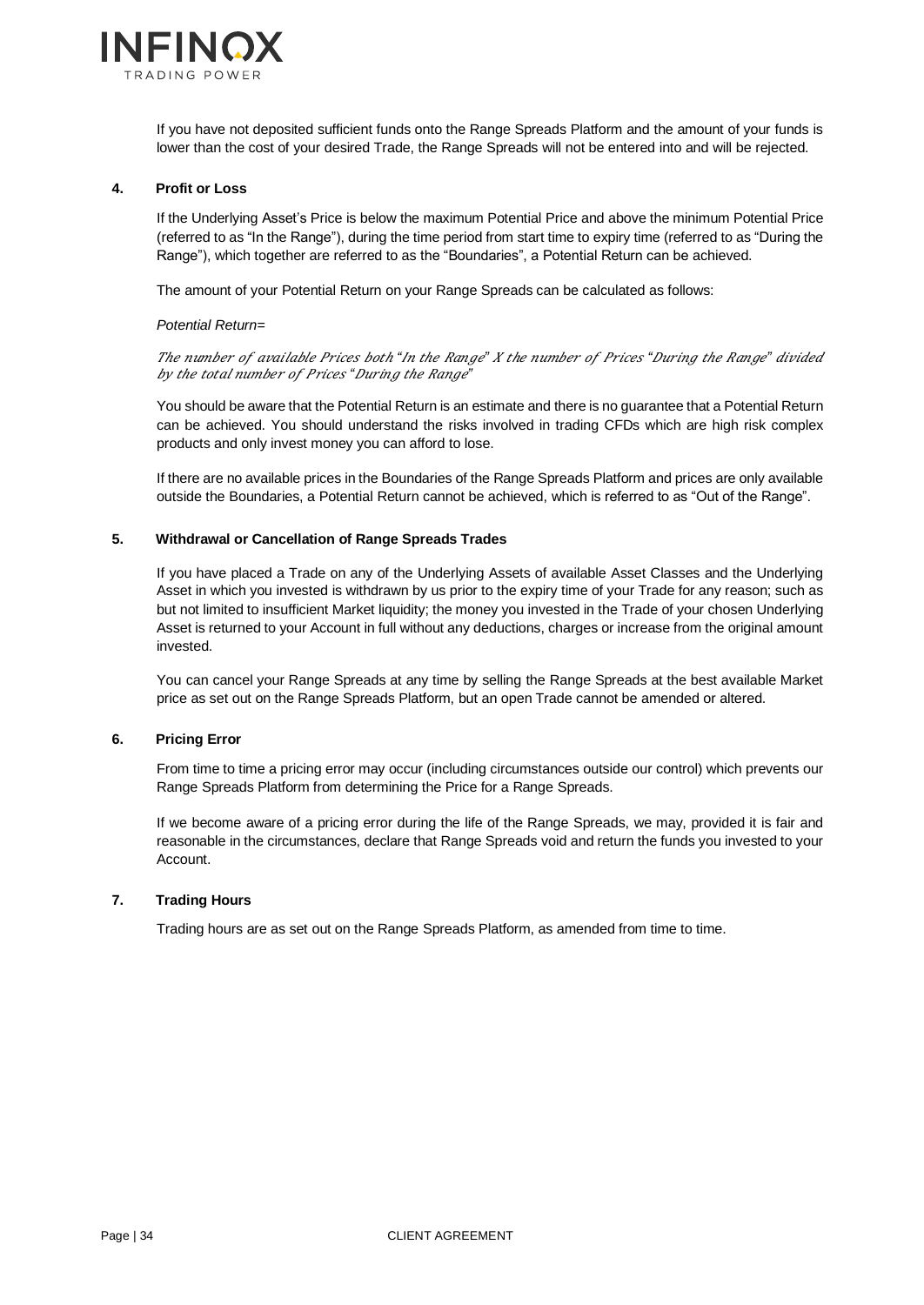

# <span id="page-35-0"></span>**24. Schedule 4: Use of our Website(s) and Trading Platforms**

#### **Licence**

We grant you a non-exclusive, non-transferable and limited personal non-sublicensable license to access, view and use our Website and Trading Platforms (the "License").

The License is conditional on your continued compliance with the Terms of this Agreement. Upon any use of the Trading Platforms, you acknowledge acceptance of the Terms of this Agreement and in particular those of the License and are entitled to apply for Access details to gain online access to our Trading Platforms or Website, thereby being able to place Orders for Transactions on any Financial Instrument available from us.

You understand that we can, at our absolute discretion, terminate your access to our Trading Systems and Website in order to protect both our and our clients' interests and to ensure the Trading Systems' effectiveness and efficiency.

You agree to use the information received from our information systems for the sole purpose of executing Transactions inside and within the Website.

You further agree not to use any electronic communication feature of a service on the Website for any purpose that is unlawful, tortuous, abusive, and intrusive on another's privacy, harassing, libelous, defamatory, embarrassing, obscene, threatening or hateful.

You acknowledge that all content, trademarks, services marks, trade names, logos and icons and in general all intellectual property rights on our Website and Trading Platforms are our property or our licensors' property, and are protected by copyright laws, international treaties and provisions.

You agree not to delete any copyright notices or other indications of protected intellectual property rights from materials that you print or download from the Website. You also agree that you will not obtain any intellectual property rights in, or any right or license to use such materials or the Website, other than as set out in this Agreement.

You also agree not to copy, record, edit, alter or remove any of the materials on our Website and Trading Platforms. This shall include, without limitation, not removing, editing or otherwise interfering with (or attempting to remove, edit or otherwise interfere with) any name, marks, logos or branding on our Website and Platforms.

Images and videos displayed on our Website and Platforms are either our property or used with permission, and you agree not to upload, post, reproduce or distribute any information, software or other material protected by copyright or any other intellectual property right (as well as rights of publicity and privacy) without first obtaining the permission of the owner of such rights and our prior written consent.

Unless expressly stated otherwise, any surrendered materials and/or messages, including ideas, know-how, techniques, marketing plans, information, questions, answers, suggestions, e-mails and comments, are neither confidential nor will you hold the intellectual property in it.

Your agreement to the Terms of this Agreement shall be regarded as authorizing us to use your customer trading data and trading performance data (excluding your personal identification data), for analytical purposes and for our risk management purposes. Such use does not require additional approvals or review by you and will form part of our intellectual property.

In the event that you receive any data, information or software via an electronic trading service or platform other than that which you are entitled to receive pursuant to this Agreement, you will immediately notify us and will not use, in any way whatsoever, such data, information or software.

You will take all reasonable steps to ensure that no computer viruses, worms, software bombs or similar items are introduced into the system or software you use to access our Trading Platform.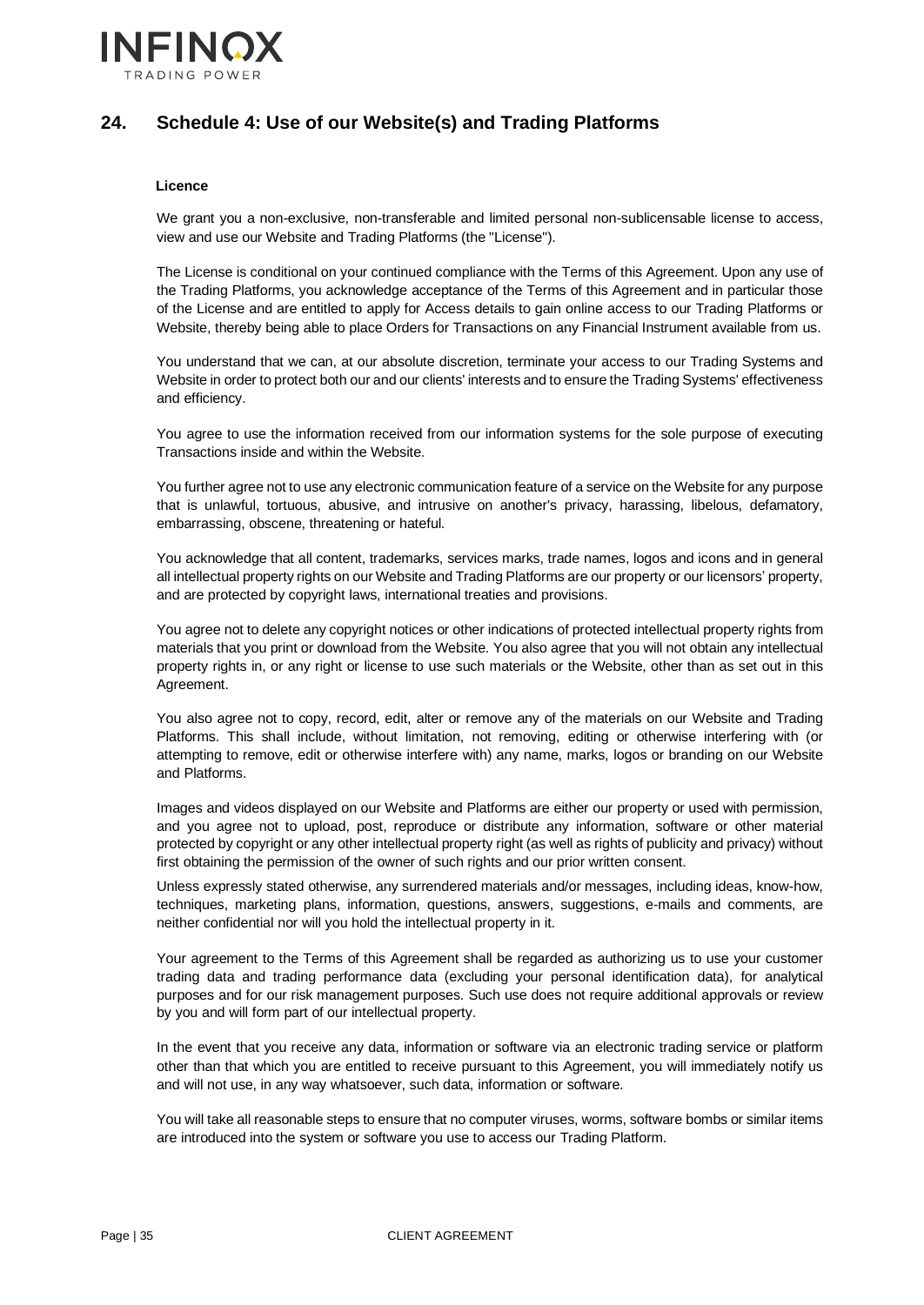

# <span id="page-36-0"></span>**25. Schedule 5: Corporate Actions**

#### **1. Corporate Actions**

- 1.1 A corporate action ("Corporate Action") is any action or event whether temporary or otherwise, in relation to an Underlying Asset of a Product, or in relation to the issuer of an Underlying Asset, which would have an effect on the value, legal characteristics or ability to trade the Underlying Asset or a Derivative basedon or referencing such underlying instrument.
- 1.2 A Corporate Action may occur in relation to the Underlying Asset of a Product. If any instrument becomes subject to a Corporate Action (dividend included), we will determine appropriate actions (in our reasonable opinion) to:
	- a) Replicate this in your Order or CFD trade
	- b) Reflect any action taken by counterparties to trades in respect of such Underlying Assets of the Product that we have entered into in order to hedge or offset our exposure to you
	- c) Preserve the economic equivalent of your Order or CFD trade immediately prior to the Corporate Action, which may have consequences on your CFD trade.
- 1.3 We will give you notice of any applicable action that we decide to take as soon as reasonably practical. In some cases, advance notice might not be possible and we will only inform you after the relevant action.

#### **2. Dividends**

- 2.1 Where applicable (e.g. where an instrument is a stock or a share in respect of which a dividend is paid) a dividendadjustmentwillbecalculated.Adividendadjustmentwillbecalculatedforyour account in respect of open positions held on the ex-dividend day for the relevant underlying instrument.
- 2.2 For long positions, the dividend adjustment will generally be a cash adjustment reflecting the amountof the net dividend receivable. For short positions, the dividend adjustment will generally be a cash adjustment payable reflecting the pre-tax dividend amount, unless otherwise agreed.
- 2.3 Adjustments reflecting dividends will be creditedto your Account if you bought (opened a long position) and debited from your Account if you sold (opened a short position)
- 2.4 Some Markets where we might offer CFDs on shares contain a dividend element which is forecasted by us. In the event that the declared dividend is unusually large, small or cancelled or the ex-dividend date differs from our forecasted ex-dividend date, we reserve the right to make an adjustment to the Accounts to reflect such differences, provided any such adjustment must be fair and reasonable.
- 2.5 In the event that a dividend provides the clients with a choice (example: to choose between receiving different currencies) we will, usually apply the default option to the Accounts unless otherwise advised.
- 2.6 In the event that a dividend provides the clients with a choice of cash or stock, we will usually apply the default option to the Accounts unless otherwise advised.
- 2.7 If you have a guaranteed stop on an instrument that becomes subject to a dividend adjustment, we reserve the right to amend the guaranteed stop price by the size of the dividend adjustment.
- 3. We will make any relevant adjustment to the Accounts with respect to Corporate Action as soon as reasonably practical for us to do so.
- 4. If the underlying Market of a CFD on shares becomes suspended we reserve the right to margin all associated Trades at 100% and value the Market appropriately. This may mean your Trade being either valued at zero or at the last price held in our Market at the time of suspension.
- 5. If the underlying market of a CFD on shares becomes delisted we reserve the right to close all Trades associated with that Market at zero.
- 6. Please note that shareholders are offered the choice to receive the dividend in cash or in additional new shares of the company (at a discount to market).